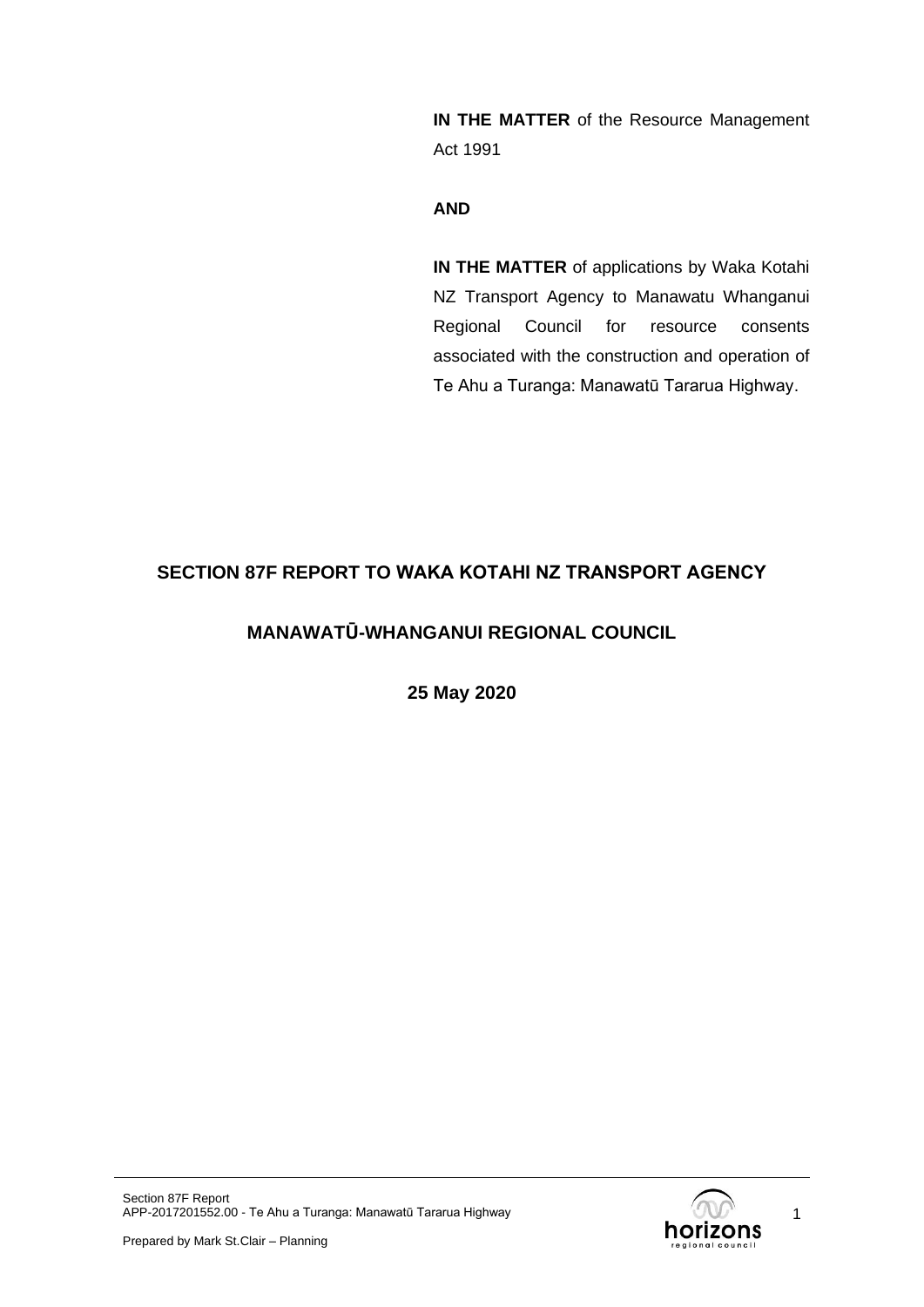## **A. OUTLINE OF REPORT**

- 1 This report, required by section 87F of the Resource Management Act 1991 ("**RMA**"), addresses the issues set out in sections 104 to 112 of the RMA, to the extent that they are relevant to the applications lodged with the Manawatū-Whanganui Regional Council ("**Horizons**") The consents applied for, by Waka Kotahi NZ Transport Agency (the "**Transport Agency**") are required to authorise the construction, operation and maintenance of the Te Ahu a Turanga: Manawatū Tararua Highway (the "**Project**").
- 2 In addition, the Transport Agency separately applied for a Notice of Requirement ("**NoR**") to Palmerston North City Council ("**PNCC**"), Tararua District Council ("**TDC**") and Manawatu District Council ("**MDC**"). The Environment Court confirmed the designation for the Project, including a more northern alignment (discussed later in this section 87F report), subject to conditions, on 23 March 2020. While this section 87F report only addresses the applications lodged with MWRC, the designation and the associated conditions have also been considered as part of the assessment.
- 3 This report has been prepared in accordance with section 87F of the RMA which sets out the matters the report must cover. This report includes:
	- (a) An introduction;
	- (b) A description of the applications sought and history;
	- (c) Site description;
	- (d) The notification and consultation process;
	- (e) Assessment against the relevant section 104-112 matters; and
	- (f) Recommended conditions.
- 4 In preparing this report, I have relied on the expert advice (attached as Annexure 1 to 6 to this section 87F report) from the following technical advisors:
	- (a) Deborah Ryan Air Quality (**Appendix 1**)
	- (b) Jon Bell Hydrology (**Appendix 2**)

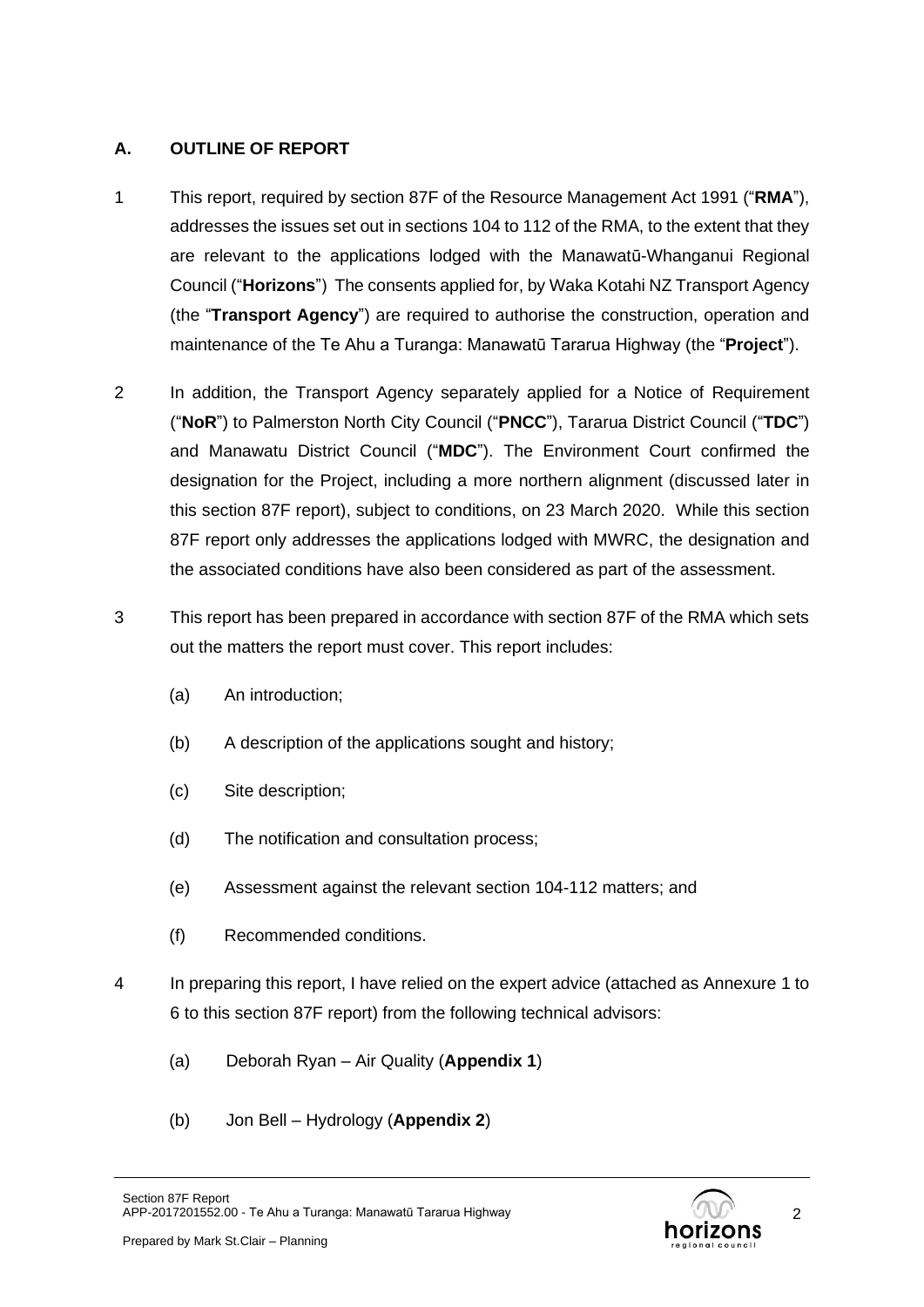- (c) Logan Brown Freshwater Ecology (**Appendix 3**)
- (d) James Lambie Terrestrial Ecology (**Appendix 4**)
- (e) Kerry Pearce Erosion and Sediment Control (**Appendix 5**)
- (f) John Hudson Natural Character (**Appendix 6**)
- 5 While this report is pursuant to section 87F of the RMA, I have in accordance with section 42A (1A) and (1B) of the RMA attempted to minimise the repetition of information included in the application and where I have considered it appropriate, adopt that information.

## **B. QUALIFICATIONS / EXPERIENCE**

- 6 My name is Mark Leslie St Clair. I am a director of Hill Young Cooper, a Planning and Resource Management consultancy firm based in Wellington and Auckland. I hold a Bachelor of Resource and Environmental Planning, with first class honours, from Massey University. I have more than 25 years' experience in planning practice in local government (Lower Hutt City Council and Manukau City Council), central government (Ministry for the Environment) and private practice (Connell Wagner, Manukau Consultants Ltd, GHD Ltd, and Hill Young Cooper).
- 7 I have been a full member of the New Zealand Planning Institute since 1996, and between 1996 and 1998 I held the position of chair of the Auckland Branch of the New Zealand Planning Institute. From 1998 to 2000 I held the elected position of National Councillor for that Institute. In 2018 I received the Distinguished Service Award from the New Zealand Planning Institute for services to the profession.
- 8 I have been engaged by Horizons to provide planning expertise on resource consent applications by the Transport Agency for resource consents associated with the construction, operation and maintenance of the Project. I first became involved with the applications in August 2018 by way of a request from MWRC.
- 9 I am familiar with the general location and characteristics of the Project's geographical setting and I undertook a site visit of the proposed route on 10 September 2019 with representatives of the Transport Agency and the MWRC reporting team.

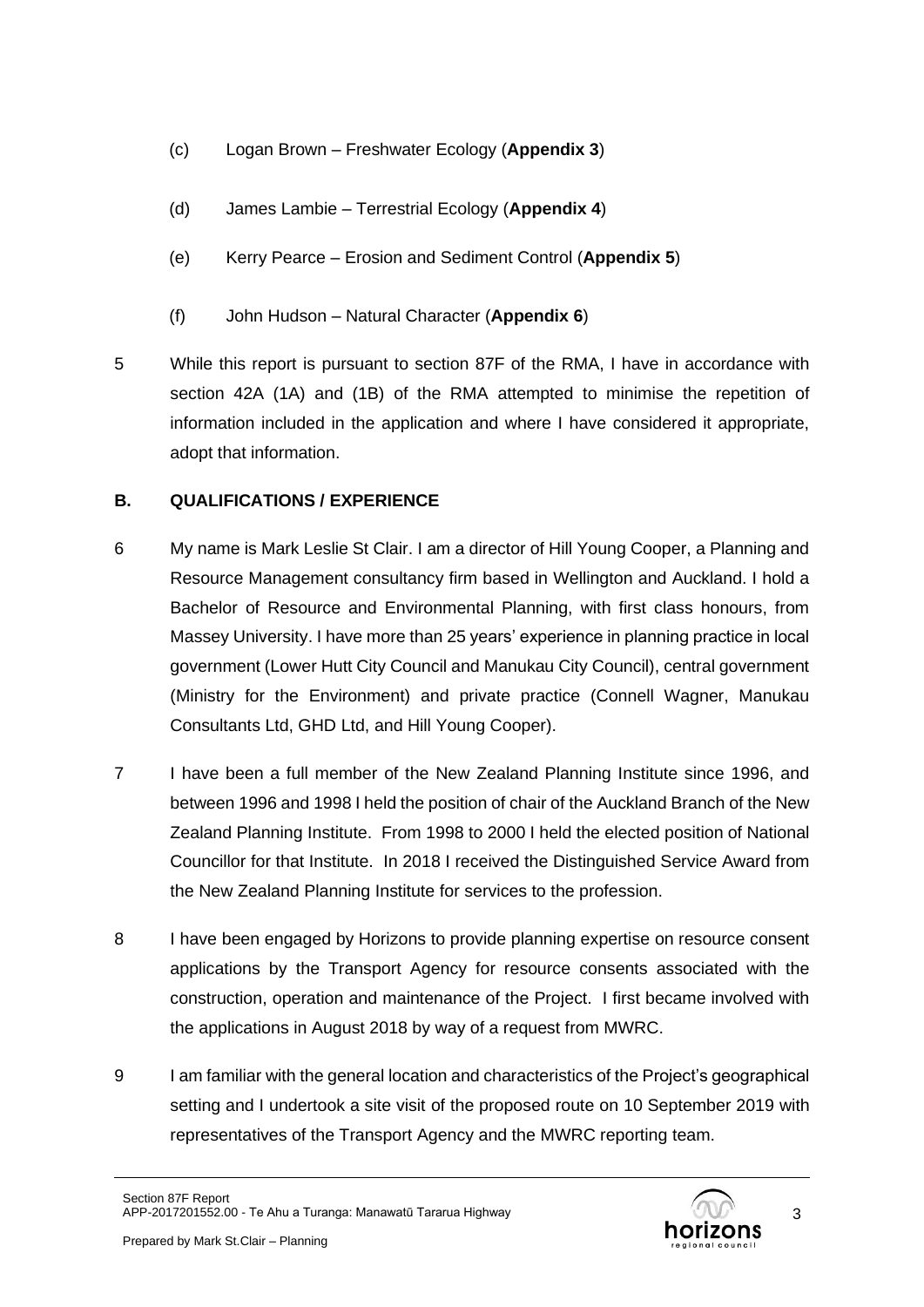## **C. CODE OF CONDUCT**

- 10 I confirm that I have read and agree to comply with the Code of Conduct for Expert Witnesses contained in the Environment Court Practice Note 2014. I confirm that I have considered all the material facts that I am aware of that might alter or detract from the opinions that I express, and that this report is within my area of expertise.
- 11 Statements expressed in this report are made within my sphere of expertise, except where I rely on the technical advice, I have referred to in paragraph 4 of this report.

## **D. EXECUTIVE SUMMARY**

- 12 The key conclusions of my report are:
	- (a) The Transport Agency and Iwi Project Partners have prepared a comprehensive application for the resource consents required for the construction, operation and maintenance of the Project.
	- (b) The overall activity status for the Project when assessed against the relevant provisions of the One Plan is as a non-complying activity.
	- (c) The Applicant's assessment as to effects and the MWRC technical experts, concur that there are residual adverse effects for;
		- The cultural landscape, indigenous biodiversity, the mauri of the Manawatū River and catchment, and access to cultural resources;
		- Terrestrial ecology, particularly the loss of indigenous biodiversity values including those identified as Schedule F under the One Plan; and
		- Freshwater ecology concerning the loss and modification of stream habitat, as well as impacts on water quality.
	- (d) With regard to section 104D of the RMA, the Project does not meet the first gateway test. However, in my assessment, the Project, subject to the imposition of conditions recommended by the MWRC experts, will be generally consistent with the objectives and policies of the Regional Plan.

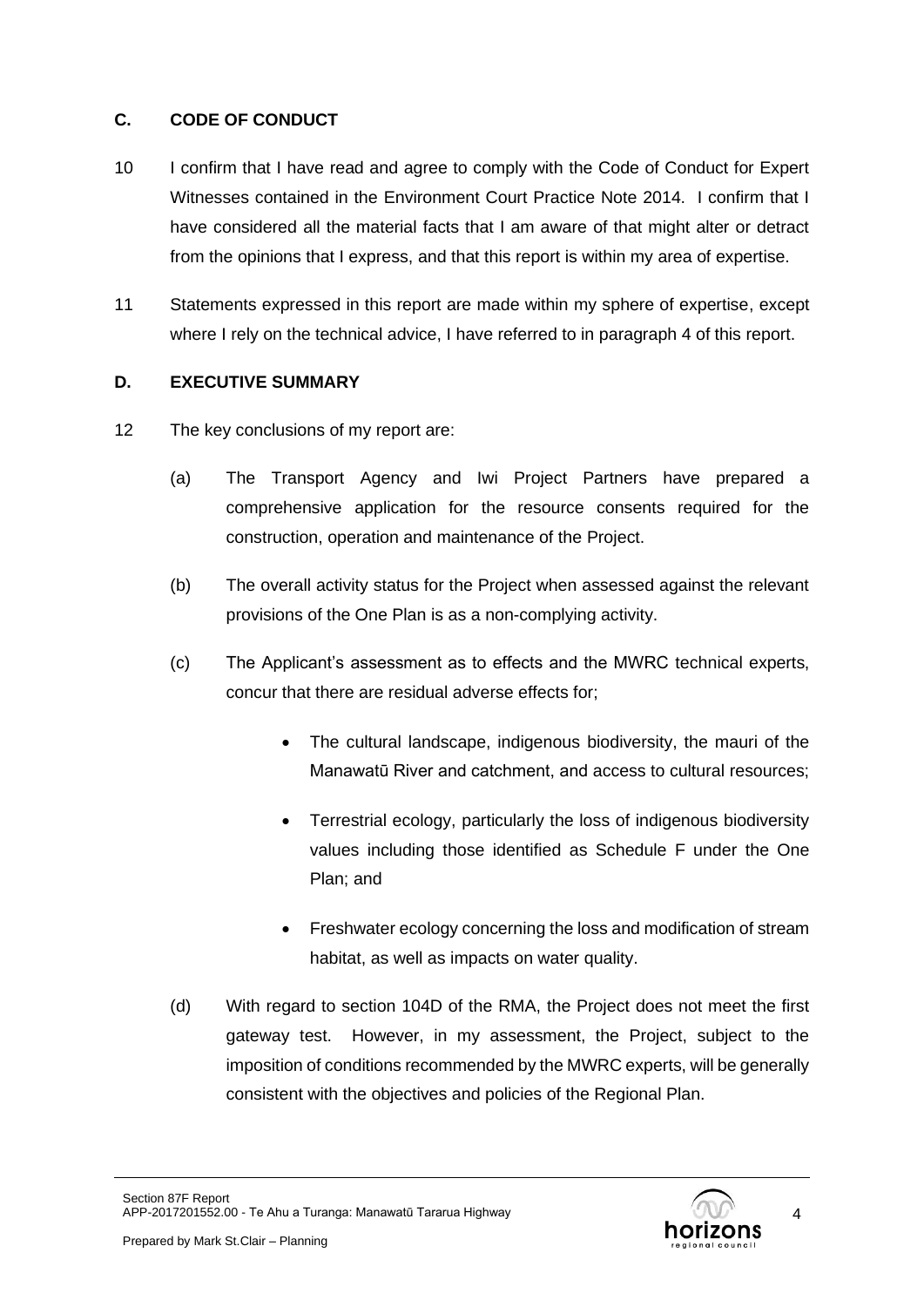(e) If the recommended conditions are met, and the offset and compensation implemented and monitored for success over the life of the consents, then any environmental and cultural impact of the proposed activities could in my view be avoided, remedied, mitigated or offset/compensated. In those circumstances the sustainable management of natural and physical resources would be promoted in accordance with the purpose of the RMA.

### **E. INTRODUCTION**

- 13 On 11 March 2019, the Transport Agency applied to MWRC for a suite of resource consents for the construction, operation and maintenance of the Project. The application was accompanied by a request for the application to proceed directly to the Environment Court for determination, which was granted by MWRC on 24 March 2020.
- 14 This report provides an analysis of the resource management issues for the Project, with a view to informing and assisting the Environment Court as part of the direct referral process. My assessment and recommendations are based on the information provided by the Transport Agency, my review of the submissions and my reliance on the section 87F technical expert reports. For the benefit of the submitters, I record that my assessment and recommendations are not binding on the Environment Court.
- 15 Specifically, I have considered the following documents from the Applicant:
	- (a) The application and Assessment of Environmental Effects ("**AEE**") dated 9 March 2020<sup>1</sup> which broadly seeks the following resource consents:
		- (i) Land use consents for land disturbance and vegetation clearance, including within the Hill Country Erosion Management Area, within 10m of a watercourse, and within a rare or threatened habitat;
		- (ii) Discharge permit for discharges of sediment during construction to a rare or threatened habitat; and

5

<sup>1</sup> Comprising Volume I: Application for Resource Consent and Assessment of Effects on the Environment.

Volume II: Design and Construction Report; Volume III: Drawings; Volume IV: Technical Assessments; Volume V: Technical Assessments; Technical Assessments continued; Volume VI: Cultural Impact Assessments; Volume VII: Management Plans.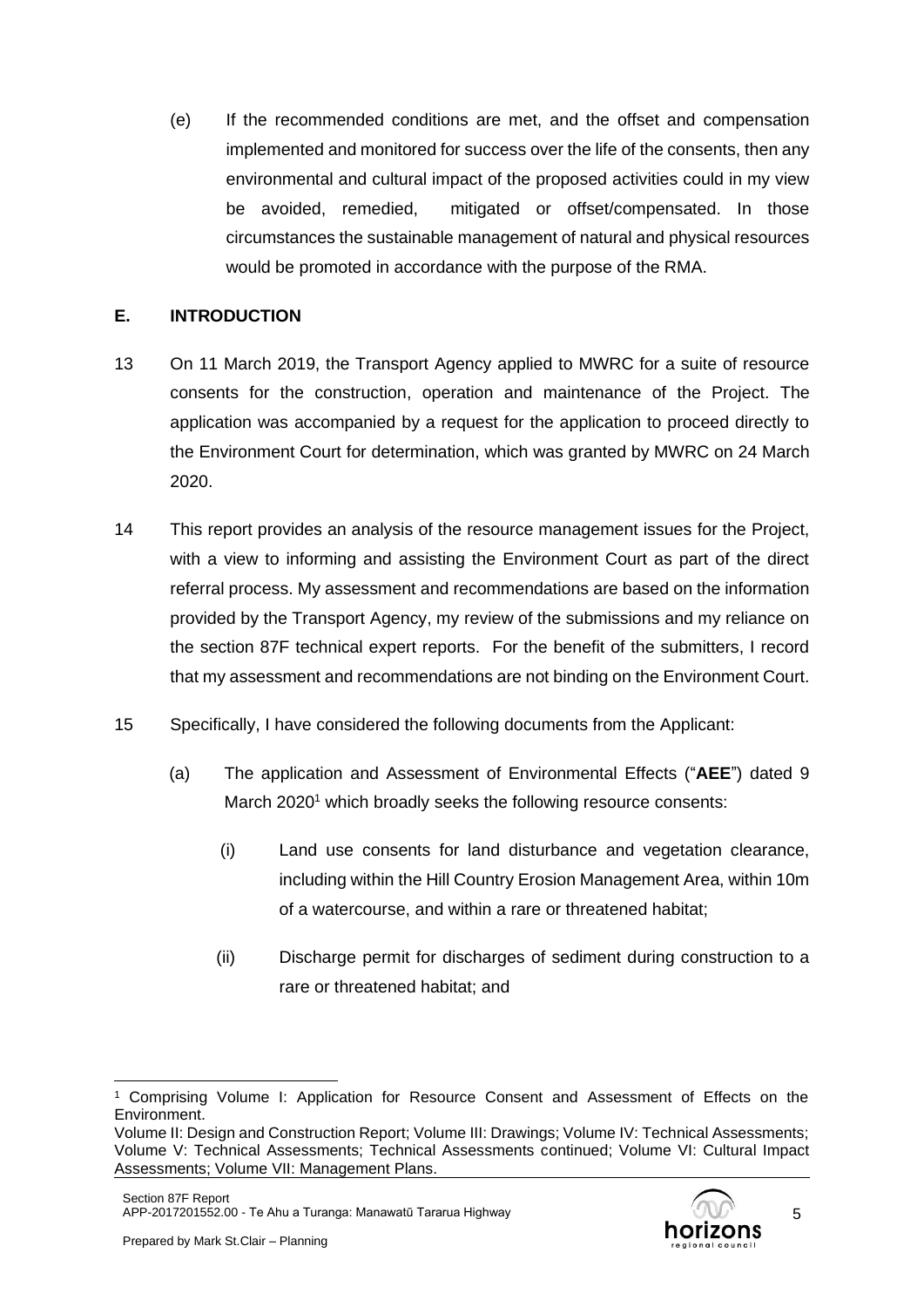- (iii) Water permits for the taking of water (dewatering) associated with earthworks activities;
- (iv) Land use consent for activities within the bed of rivers within a rare or threatened habitat (this relates to the construction of the Eco Bridge, one stream diversion and five culverts);
- (v) Water permit for the taking and diversion of water (diversion and drainage) within a rare or threatened habitat;
- (vi) Discharge permit for discharges of stormwater to a rare or threatened habitat (this relates to stormwater from Wetland 03 which is a proposed wetland / stormwater treatment facility to be constructed as part of the Project);
- (vii) Discharge permit for discharges of spoil and imported fill;
- (viii) Water permit for diversion of Streams;
- (ix) Land use consents for the placement of bridges over the Manawatū River and the Mangamanaia Stream and for associated disturbances, diversions, deposition and discharges; and
- (x) Land use consent for the placement of culverts within watercourses (and associated disturbance, diversion, deposition and discharges).
- (b) Response to requests for further information under section 92 of the RMA, dated 29 April 2020.
- 16 A more detailed description of the history of the application, the proposed activities and the site is provided in sections F, I, and J of this report.
- 17 The recommendations made, and conclusions reached in this report, may be revisited following the mediation tentatively scheduled for 22 – 23 June 2020, the expert witness conferencing tentatively scheduled for 7 July – 17 July 2020, and following the review of evidence of the Applicant and submitters later in the process.



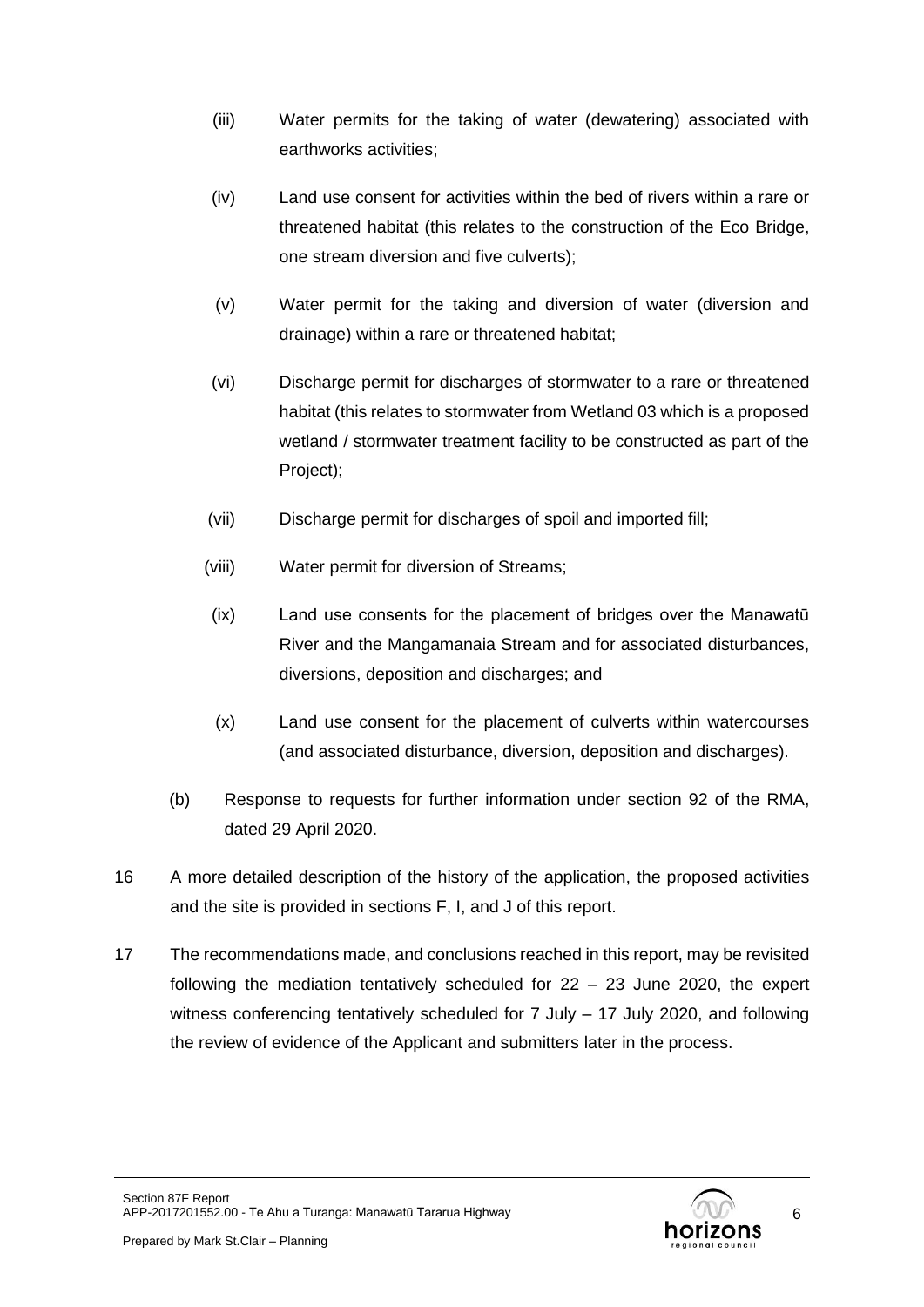## **F. APPLICATION FOR RESOURCE CONSENTS**

### **Application history – Notices of Requirement**

- 18 The Transport Agency, as part of a separate process, gave notices of requirements to the territorial authorities, PNCC, MDC and TDC for the Project in November 2018. On 24 May 2019 the Panel appointed to consider the applications recommended that the Notice of Requirements be confirmed as modified by the submission and hearing process, subject to conditions. <sup>2</sup> The Transport Agency, as requiring authority, confirmed the requirement, subject to conditions, on 7 June 2019.
- 19 The matter was appealed to the Environment Court by the Department of Conservation ("**DOC**"), the Queen Elizabeth II National Trust ("**QEII**"), and affected landowners (who ultimately withdrew their appeal). The Environment Court confirmed the requirements, subject to amended conditions, by consent order dated 27 March 2020. In doing so, the Environment Court modified the requirements to provide for an alignment that moved further north of the original NoR boundary (the "**Northern Alignment**"). The designations now have legal effect within the relevant district plans.

### **Enabling Works – Resource Consents**

- 20 In addition to the NoR, the Transport Agency has sought or is in the process of seeking a number of regional and district council resource consents for enabling works, some of which are outside the NoR boundaries. These enabling works are to be carried out in advance of the Main Works (to be authorised under the consents the subject of this application) and include works such as investigation activities, access tracks, quarry operations, a water take and the creation of reservoirs for water storage. $3$
- 21 Two enabling works consents have been granted by MWRC. One for the Western Access Track and another for Geotechnical Investigations. Copies of those consents are included in **Appendix 7** of this report.
- 22 At the time of preparing this report, a further enabling works resource consent application had been lodged with MWRC for another access track. <sup>4</sup> The application involves the construction of a 1130m long access track (referred to as the Eastern



 $2$  Te Ahu a Turanga – Manawatū Tararua Highway – Notices of Require for Designations – Territorial Authority Recommendation Report – May 2019.

 $3$  AEE Volume I, Section 1.6.3, Pages 28 - 29.

<sup>4</sup> Lodged with MWRC on 21 May 2020.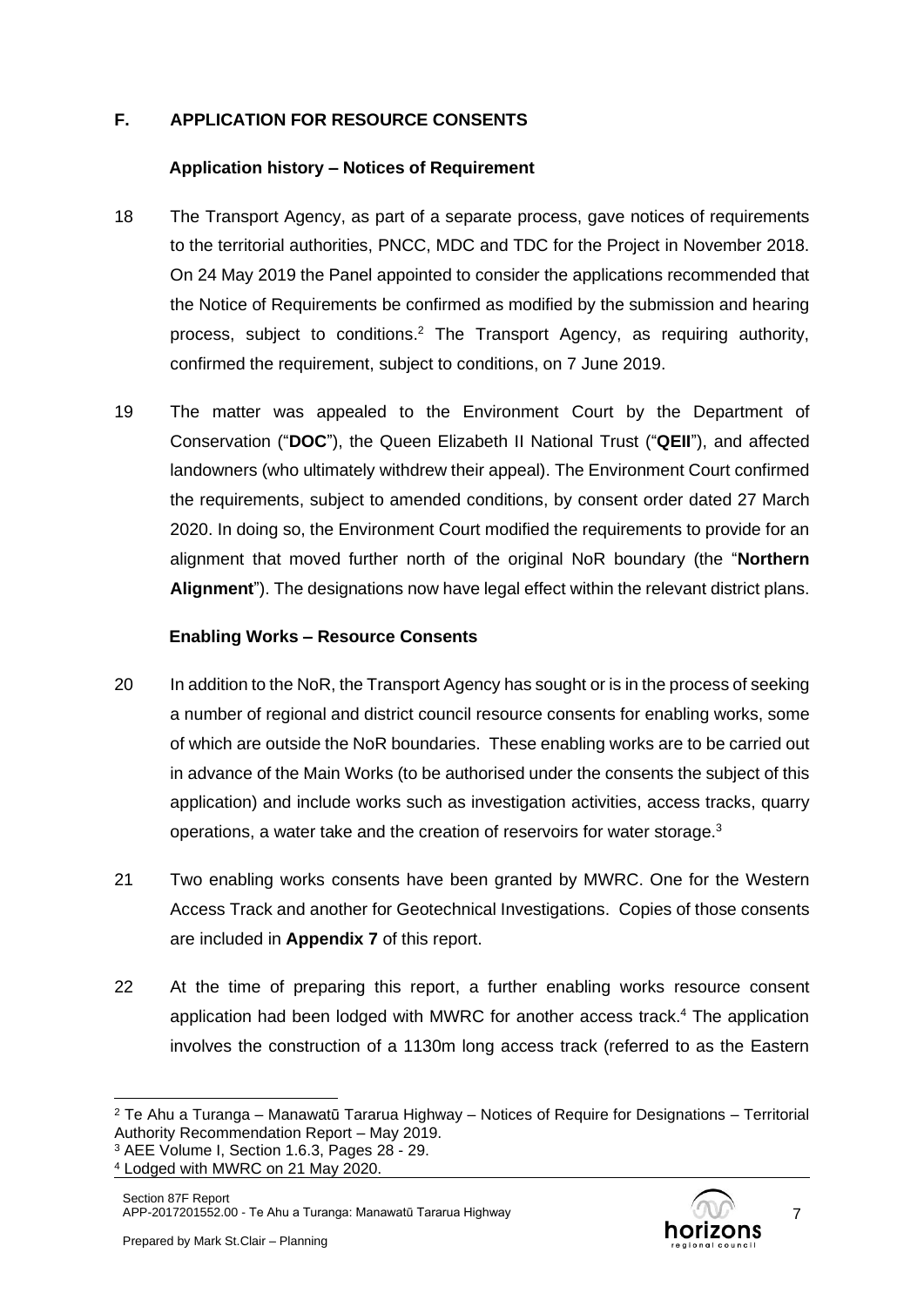Access Track) off Hope Road and the creation of a hard stand area that will later be developed into a site office compound. The access track will provide access to the Te Ahu a Turanga Project construction area, to the abutments of the proposed bridge across the Mangamania Stream and to the proposed hard stand area.

23 It is understood that further enabling works consents will be lodged with MWRC and the territorial authorities (PNCC, TDC, and MDC) in the coming weeks.

### **Main Works Resource Consents**

24 The resource consents sought for the proposal are in two groups. The first group of consents are required for the construction phase of the Project for which a duration of 10 years is sought. The second group of consents are required for the ongoing operation of the Project for which a duration of 35 years is sought by the Applicant.

| <b>Activity</b>                                                                                                                                        | <b>Type</b>            | <b>Subtype</b>   | <b>Authorisation IRIS</b><br>ID | Duration* |
|--------------------------------------------------------------------------------------------------------------------------------------------------------|------------------------|------------------|---------------------------------|-----------|
| disturbance<br>Land<br>and<br>clearance<br>vegetation<br>within the Hill Country<br>Erosion<br>Management<br>Area.                                     | Land<br>Use<br>Consent | Land             | ATH-2017201719.00               | 10 years  |
| disturbance<br>Land<br>and<br>vegetation within various<br>waterways.                                                                                  | Use<br>Land<br>Consent | Water            | ATH-2020203333.00               | 10 years  |
| Land disturbance<br>and<br>vegetation<br>clearance<br>within<br>rare<br>a<br>or<br>threatened habitat.                                                 | Land<br>Use<br>Consent | Water            | ATH-2020203335.00               | 10 years  |
| Discharge of sediment<br>within<br>a<br>rare<br>or<br>threatened habitat.                                                                              | Discharge Permit       | Land             | ATH-2020203336.00               | 10 years  |
| of<br>Taking<br>water<br>(dewatering).                                                                                                                 | <b>Water Permit</b>    | Groundwater      | ATH-2020203337.00               | 10 years  |
| For BR03, one stream<br>five<br>diversion<br>and<br>culverts in the bed of any<br>lake or river, within a rare<br>habitat or<br>threatened<br>habitat. | Use<br>Land<br>Consent | Water            | ATH-2020203338.00               | 35 years  |
| Stream diversion within a<br>threatened<br>rare<br>or<br>habitat.                                                                                      | <b>Water Permit</b>    | Surface<br>Water | ATH-2020203339.00               | 35 years  |

### **Table 1: Resource consents sought**

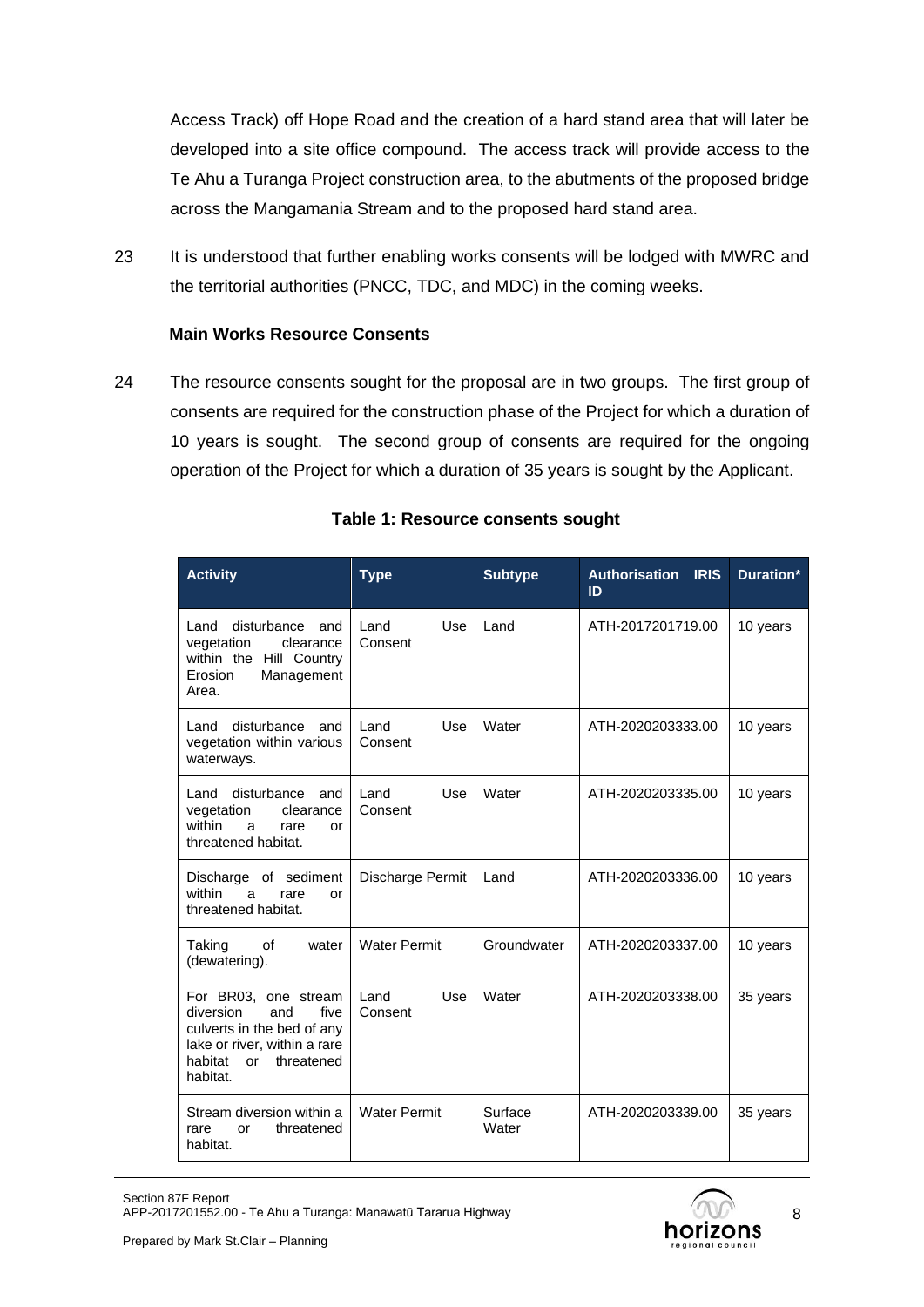| Discharge of stormwater<br>operation<br>from<br>(once<br>Wetland 03) to a rare or<br>threatened habitat.                                                                                                                                          | Discharge Permit       | Water            | ATH-2020203340.00 | 35 years |
|---------------------------------------------------------------------------------------------------------------------------------------------------------------------------------------------------------------------------------------------------|------------------------|------------------|-------------------|----------|
| Discharge of spoil and<br>imported fill.                                                                                                                                                                                                          | Discharge Permit       | Land             | ATH-2020203341.00 | 35 years |
| Diversion<br>οf<br>streams<br>outside<br>rare<br>a<br>or<br>threatened habitat.                                                                                                                                                                   | <b>Water Permit</b>    | Surface<br>Water | ATH-2020203342.00 | 35 years |
| Placement of a bridge<br>associated<br>and<br>disturbance.<br>diversion.<br>deposition<br>and<br>discharges,<br>the<br>over<br>Manawatū River which is<br>identified as a Schedule<br>B - Site of Significance -<br>Cultural.                     | Land<br>Use<br>Consent | Water            | ATH-2020203343.00 | 35 years |
| Placement of a bridge<br>associated<br>and<br>diversion,<br>disturbance,<br>deposition<br>and<br>discharges,<br>the<br>over<br>Mangamanaia<br>Stream<br>which is identified as a<br>Schedule B - Value of<br>Flood<br>Control<br>and<br>Drainage. | Use<br>Land<br>Consent | Water            | ATH-2020203344.00 | 35 years |
| Culverts and associated<br>disturbance,<br>diversion,<br>deposition<br>and<br>discharges,<br>within<br>watercourses<br>which<br>comply with Rule 17-10.                                                                                           | Use<br>Land<br>Consent | Water            | ATH-2020203345.00 | 35 years |

Duration\* - Refers to the term of consent requested by the Applicant

### **G. FURTHER INFORMATION AND INFORMATION GAPS**

25 Further information was requested under section 92(1) of the RMA with regard to the applications on 3 April 2020. A copy of the request included in **Appendix 8**. The further information requested related to water quality, erosion and sediment control, terrestrial ecology and offsetting, air quality, natural character, landscape, and planning matters.

MWRC received a detailed response to these matters on 29 April 2020. A copy of the Transport Agency's response is included in **Appendix 9** (the Section 92 Response).

Section 87F Report APP-2017201552.00 - Te Ahu a Turanga: Manawatū Tararua Highway

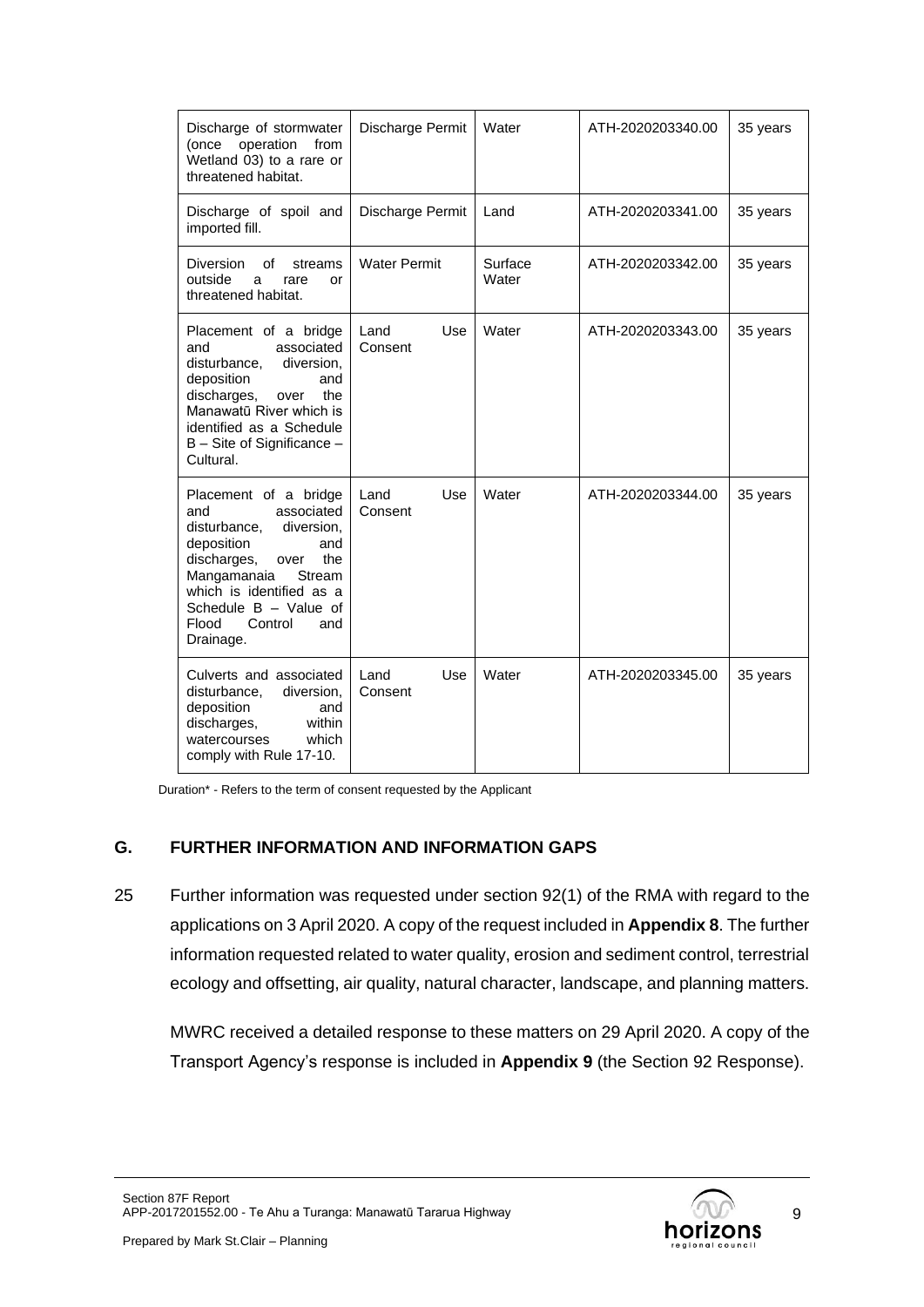## **H. NOTIFICATION / SUBMISSIONS / WRITTEN APPROVALS**

- 26 The applications were publicly notified on 24 March 2020. The submission period closed on 24 April 2020, with a total of 19 submissions received.
- 27 No late submissions were received.
- 28 The general position recorded in the submissions are tabled below:

| <b>General position of submission</b> | Total |
|---------------------------------------|-------|
| Oppose                                |       |
| Support                               | 9     |
| <b>Neutral</b>                        | З     |

- 29 A full list of submitters is provided in **Appendix 10**. The submissions have been summarised in **Appendix 11**.
- 30 At the time of preparing this section 87F report 10 submitters wish to be heard in relation to their submission, and 9 submitters do not wish to be heard.
- 31 At the time of preparing this section 87F report, I am not aware of the Applicant having made any formal amendments to the Project to address matters raised in the submissions.
- 32 I have addressed the matters raised in the submissions generally throughout my report where those concerns are relevant to the environmental effect or statutory document being assessed. Supporting submissions have also been accounted for in my assessment. Section 87F experts for MWRC have also reviewed the relevant submissions, as required, and incorporated comments into their assessments accordingly.
- 33 Submission 8 from Mr Shoebridge raises concerns about the acoustic impacts of the Project on his property. These issues are outside the area of expertise of MWRC and have not been assessed in this report. To the extent that Mr Shoebridge has raised questions around flooding, Mr Bell addresses the submission in his technical report (Appendix 2).

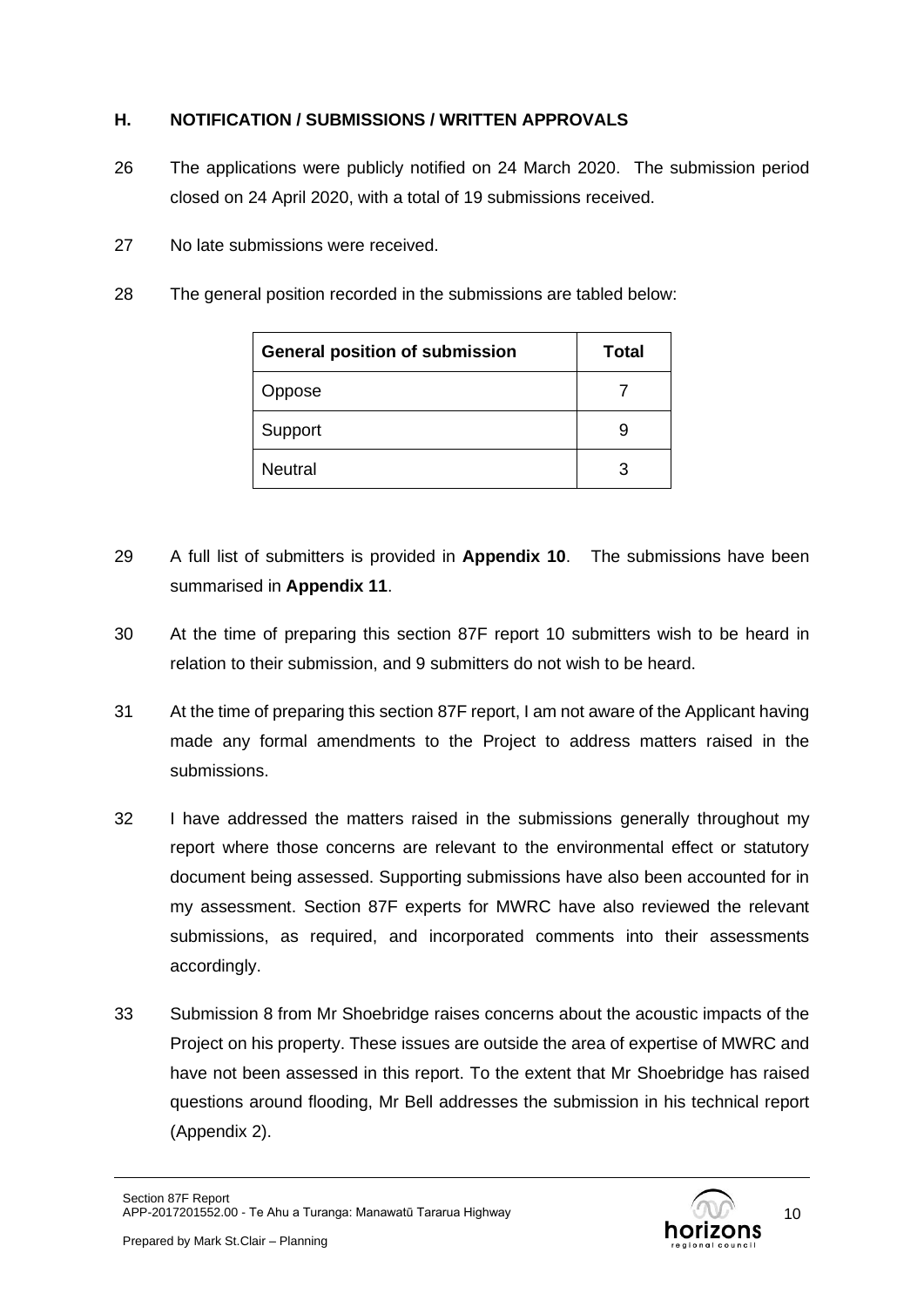## **I. LOCATION – EXISTING ENVIRONMENT**

- 34 The Applicant has provided a detailed description of the existing environment in the AEE, both human and natural environments, including the site location, physical characteristics and site geology, water catchments quality and quantity and terrestrial flora and fauna of the proposed route and surrounding area.<sup>5</sup>
	- A WAKA KOTAHI Te Ahu a Tur
- 35 A plan below shows the locality of the proposal.

### **J. PROPOSED ACTIVITY**

- 36 A thorough description of the proposal is set out in the AEE.<sup>6</sup>
- 37 In summary, the Transport Agency is proposing to construct a 11.5km long section of new state highway which will connect with State Highway 57 east of Ashhurst and State Highway 3 west of Woodville, via a route over the Ruahine Ranges. The new highway will be median separated with two lanes in each direction over the majority



<sup>5</sup> AEE Volume I, Section 2, Pages 35 - 53.

<sup>6</sup> AEE Volume 1, Section 3, Pages 58 - 71.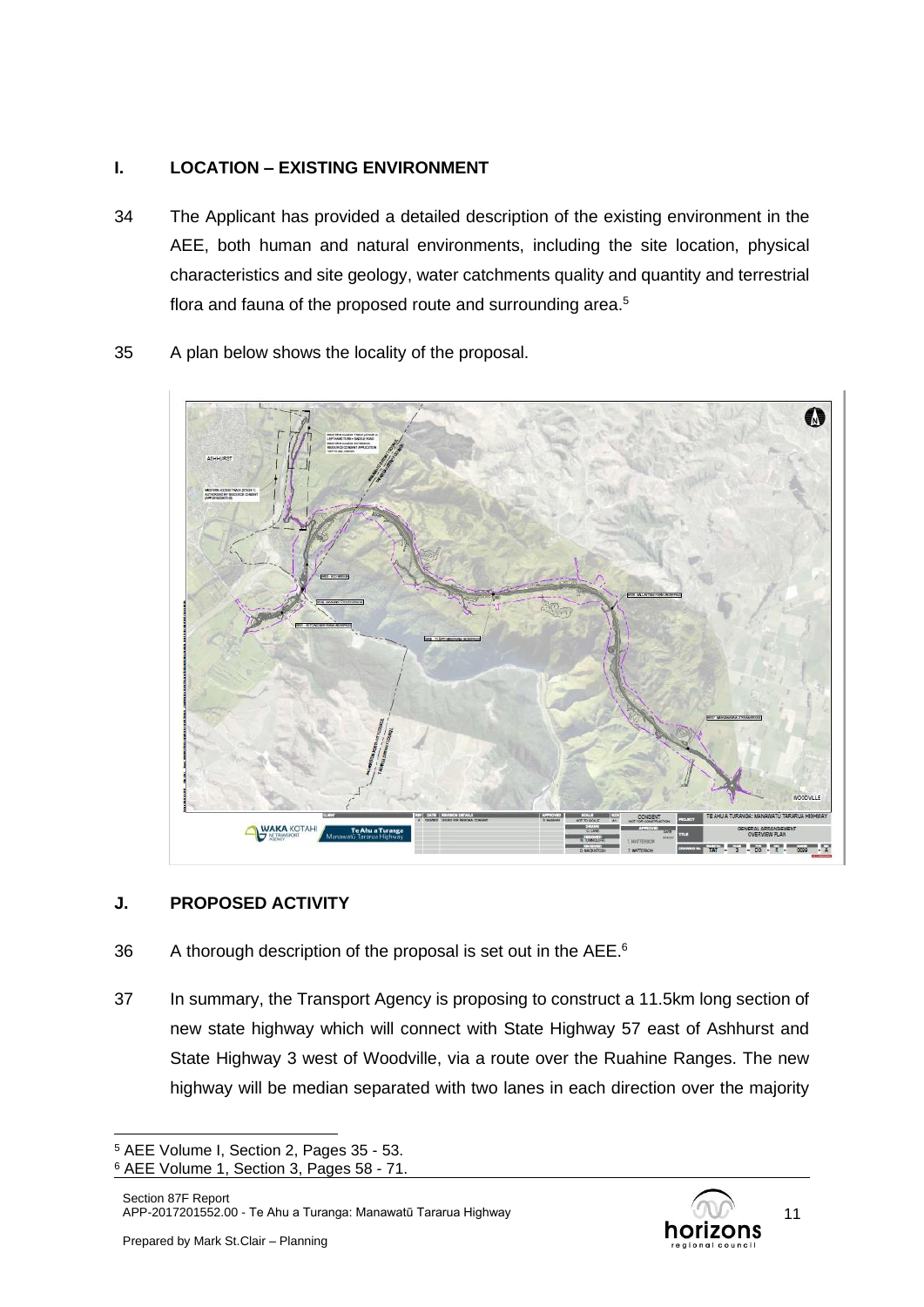of the route. The Project also includes a Shared Use Path ("**SUP**") for cyclists and pedestrians, as well as a number of new bridges, including one over the Manawatū River. In order to deliver this Project, a range of resource consents are required from MWRC associated with both the construction and operational phases.

- 38 A summary list of the features of the Project are as follows;
	- (a) Approximately 11.5km of two-lane, median divided, access-controlled rural state highway, with crawler lanes over the majority of the length in each direction;
	- (b) Connection to the existing state highway network by way of two single-lane roundabouts at either end of the Project extent (the Western and Eastern Roundabouts);
	- (c) A four-lane bridge across the Manawatū River (BR02) and the adjacent Palmerston North – Gisborne rail line at the western end of the Manawatū Gorge – located approximately at CH 3600 to CH 3900;
	- (d) A four-lane Eco Bridge (BR03) spanning the ecologically sensitive area located on the northern side of the Manawatū River at the western end of the Project Alignment – located approximately at CH 4000 to CH 4300;
	- (e) A four-lane Mangamanaia Stream Bridge (BR07) and a farm track passing underneath which is located above the Q10 flood level;
	- (f) Underpasses (in the form of box culverts) with internal access roads at:
		- (i) Approximately CH 3270 providing access to a private property which is situated to the south of the proposed state highway (Nutcracker Farm Underpass (BR01));
		- (ii) Approximately CH 8240 connecting the northern and southern sections of Te Āpiti Wind Farm (Te Āpiti Wind Farm Underpass (BR05)); and
		- (iii) Approximately CH 10210 connecting the northern and southern sections of Ballantrae Farm (Ballantrae Farm Underpass (BR06)).
	- (g) Safe stopping areas ("**SSA**") accessed from the main Alignment leading to viewing areas / rest areas accessed via a footpath at the following locations:

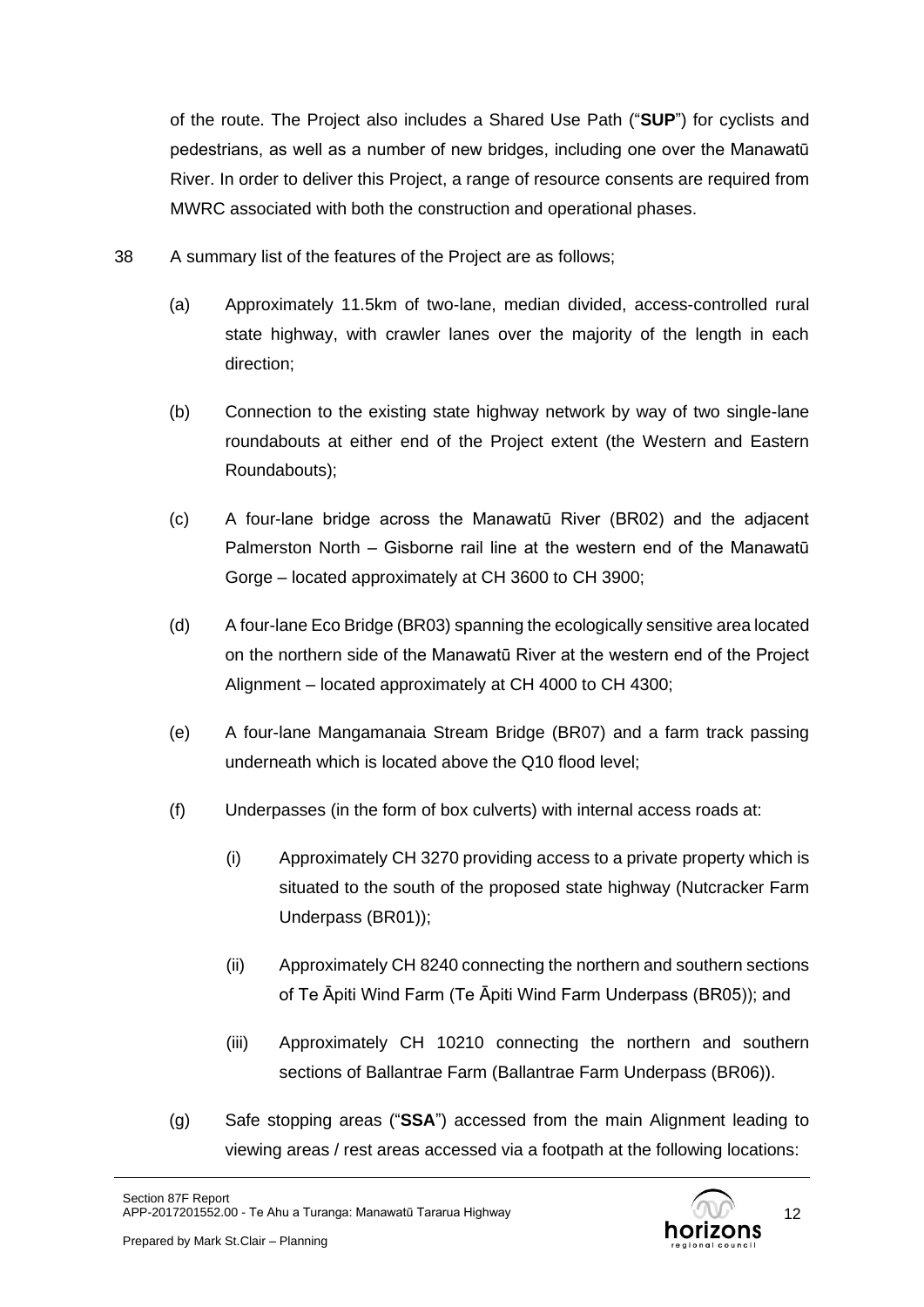- (i) Off the eastbound carriageway at approximately CH 5200;
- (ii) Off the westbound carriageway at approximately CH 8150; and
- (iii) Off the westbound carriageway at approximately CH 11650.
- (h) A controlled access for over-dimension vehicles to Te Āpiti Wind Farm at approximately CH 8000;
- (i) Realignment of access tracks within Te Āpiti Wind Farm to maintain the network of accesses between the wind turbines for ongoing farm operations;
- (j) Creation of a Western Gateway Park at the western end of the Manawatū Gorge Scenic Reserve providing open space area and approximately 120 car parks;
- (k) A SUP for pedestrians and cyclists commencing at the existing SH3 Ashhurst Bridge and terminating at the Vogel Street/Hampson Street intersection, Woodville;
- (l) A replacement airstrip and associated access track located approximately 100 m to the south of its current location at CH 13050;
- (m) New walking tracks and boardwalks within the Wetland Experience Area between approximately CH 4000 and CH 4250 (on the west side of the main Alignment on the Eco Bridge);
- (n) A 2-3 m wide walking / cycling track linking the western rest area (Ashhurst lookout) and the new Wetland Experience Area between approximately CH 4200 and CH 4800 to the north of the Manawatū River and west of the Alignment;
- (o) A repurposed existing access track (the Western Access Track) to provide walking and cycling facilities alongside the Pohangina River (over a distance of approximately 3 km) from the Project through to Saddle Road;
- (p) Stormwater treatment wetlands, stormwater swales, drains and sediment traps;

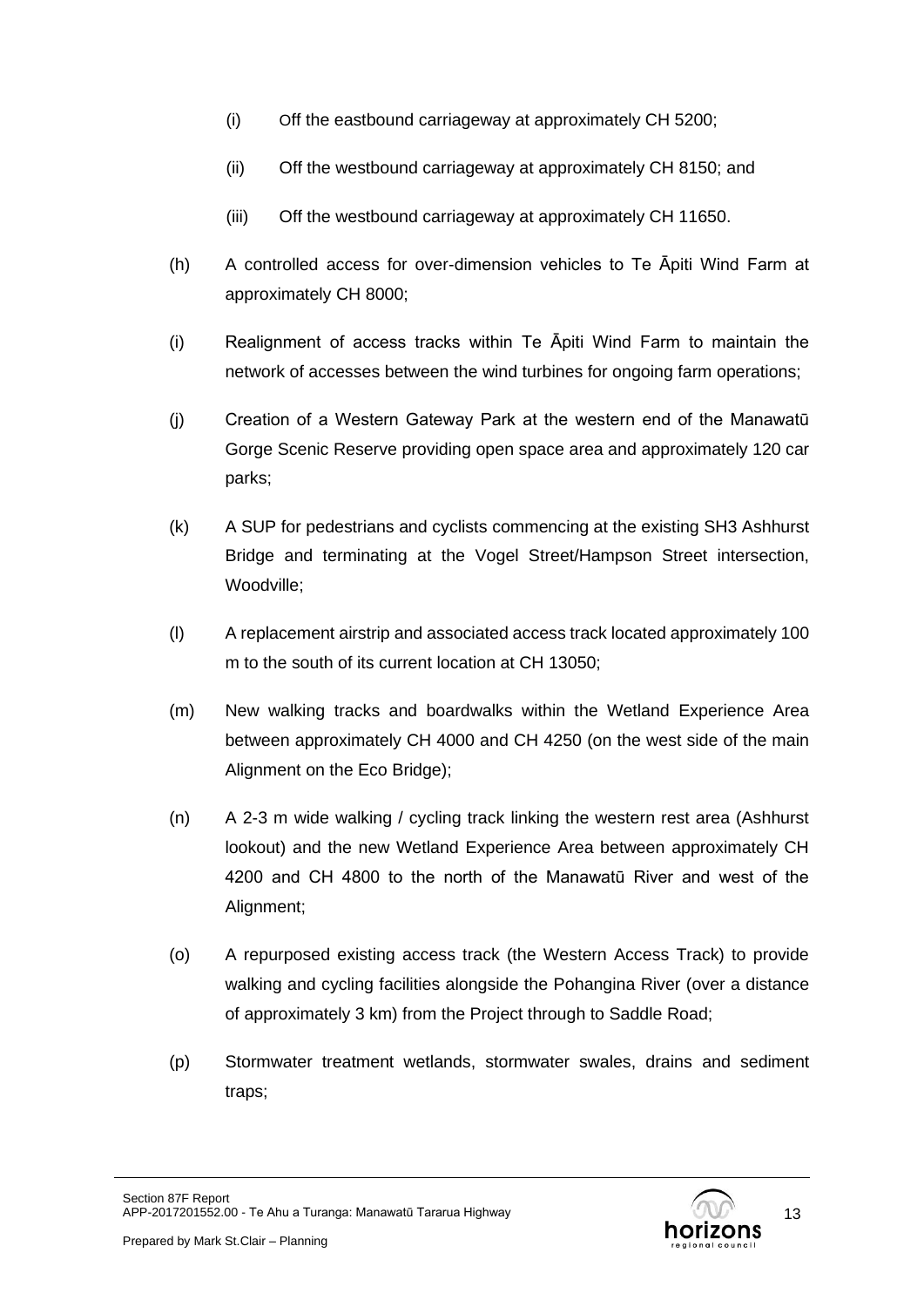- (q) Culverts to reconnect streams crossed by the proposed works and stream diversions to recreate and reconnect streams; and
- (r) Spoil sites (at various locations, see Drawings TAT-3-DG-C-3640 3650 (Volume III).<sup>7</sup>
- 39 In addition, an offset/compensation package of planting, fencing and pest control is also proposed primarily outside the NoR alignment boundaries $8$ .

## **K. STATUTORY CONSIDERATIONS**

- 40 Section 87F of the RMA provides that if a consent authority grants a request for direct referral it must prepare a report on the application. The report must:
	- (a) Address issues that are set out in sections 104 to 112 of the RMA to the extent that they are relevant to the application; and
	- (b) Suggest conditions that it considers should be imposed if the Environment Court grants the application; and
	- (c) Provide a summary of the submissions received.
- 41 There are no written approvals of persons/parties such that effects on those persons/parties must be disregarded in terms of section 104(3)(a) of the RMA.
- 42 The application is to be assessed overall as a non-complying activity under the One Plan. When considering an application for a non-complying activity, the consent authority must have regard to Part 2 of the RMA, and sections 104, 104D, and where relevant sections 105, 107, 108 and 108AA of the RMA.

## **Section 104**

- 43 Section 104 of the RMA sets out the matters a consent authority shall have regard to in considering an application for resource consent and any submissions received. The section 104 matters that I consider to be of relevance to the applications include:
	- (a) **Actual and potential environmental effects<sup>9</sup>** In the following paragraphs, I consider the AEE and the technical expert reports in concluding my overall



<sup>7</sup> AEE Volume I, Section 3.1, Pages 58 - 59.

<sup>8</sup> AEE Volume I, Section 6.10.6, 6.10.7, 6.11.4.

<sup>9</sup> Section 104(1)(a), RMA.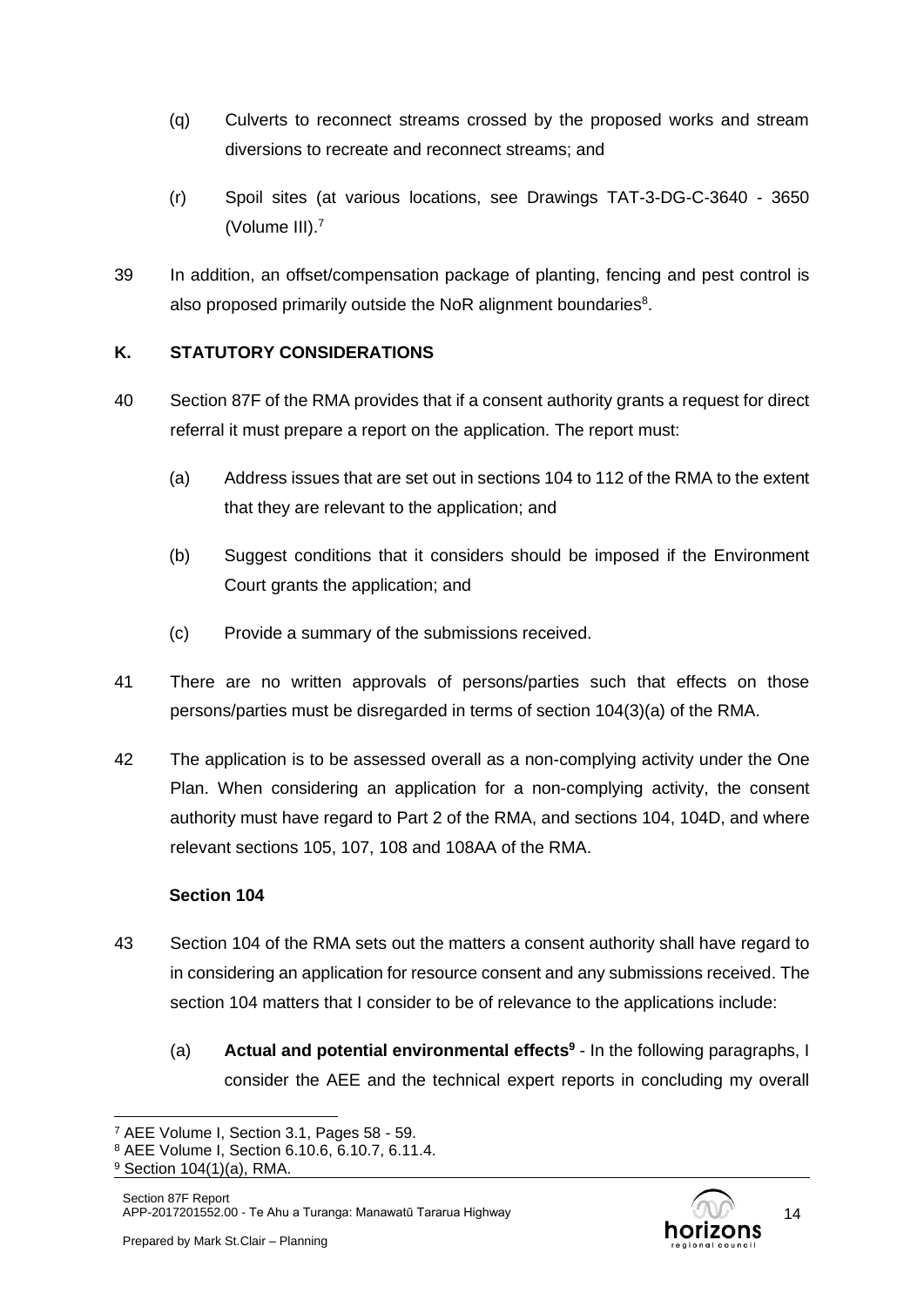assessment of the actual and potential effects of the activities. This assessment is given in paragraphs 46 – 101 of this report.

- (b) **National Environmental Standards (NES)<sup>10</sup>** The NES for Air Quality 2004, the NES for Assessing and Managing Contaminants in Soil to Protect Human Health 2011, the NES for Telecommunications Facilities Regulations 2016, and the NES for Electricity Transmission Activities Regulations 2009 are relevant to this application. I concur with the statement in the application that the NES for Plantation Forestry 2018 and, following my own assessment detailed below, the NES for Sources of Drinking Water 2007, are not relevant to this Project.<sup>11</sup> I discuss the relevant NES in paragraphs 103 - 117.
- (c) **Other regulations<sup>12</sup>** There are no other regulations of relevance to the suite of applications relating to the Project.
- (d) **Relevant National Policy Statements (NPS)<sup>13</sup>** The NPS for Freshwater Management 2014, the NPS for Renewable Electricity Generation 2011 and the NPS on Electricity Transmission 2008 are relevant to this application. I discuss the relevant NPS in paragraphs 117 - 159 of this report and conclude that the proposed activities are consistent with those NPS. I concur with the statement in the application that the NPS on Urban Development Capacity 2016 is not relevant to this application.<sup>14</sup>
- (e) **New Zealand Coastal Policy Statement<sup>15</sup>** I concur with the statement in the application that the New Zealand Coastal Policy Statement is not relevant to this application.<sup>16</sup>
- (f) **Relevant Regional Policy Statements (RPS)<sup>17</sup>** The relevant objectives and policies of the One Plan RPS are discussed in paragraph 132 of this report.

<sup>10</sup> Section 104(1)(b)(i).

<sup>11</sup> Volume I - Assessment of Effects on the Environment, Section 8.3, Page 177.

<sup>12</sup> Section 104(1)(b)(ii).

<sup>13</sup> Section 104(1)(b)(iii).

<sup>&</sup>lt;sup>14</sup> Volume I - Assessment of Effects on the Environment, Section 8.2.1, Para 2, Page 175.

<sup>15</sup> Section 104(1)(b)(iv).

<sup>&</sup>lt;sup>16</sup> Volume I - Assessment of Effects on the Environment Section 8.2.1, Para 1, Page 175.

 $17$  Section  $104(1)(b)(v)$ .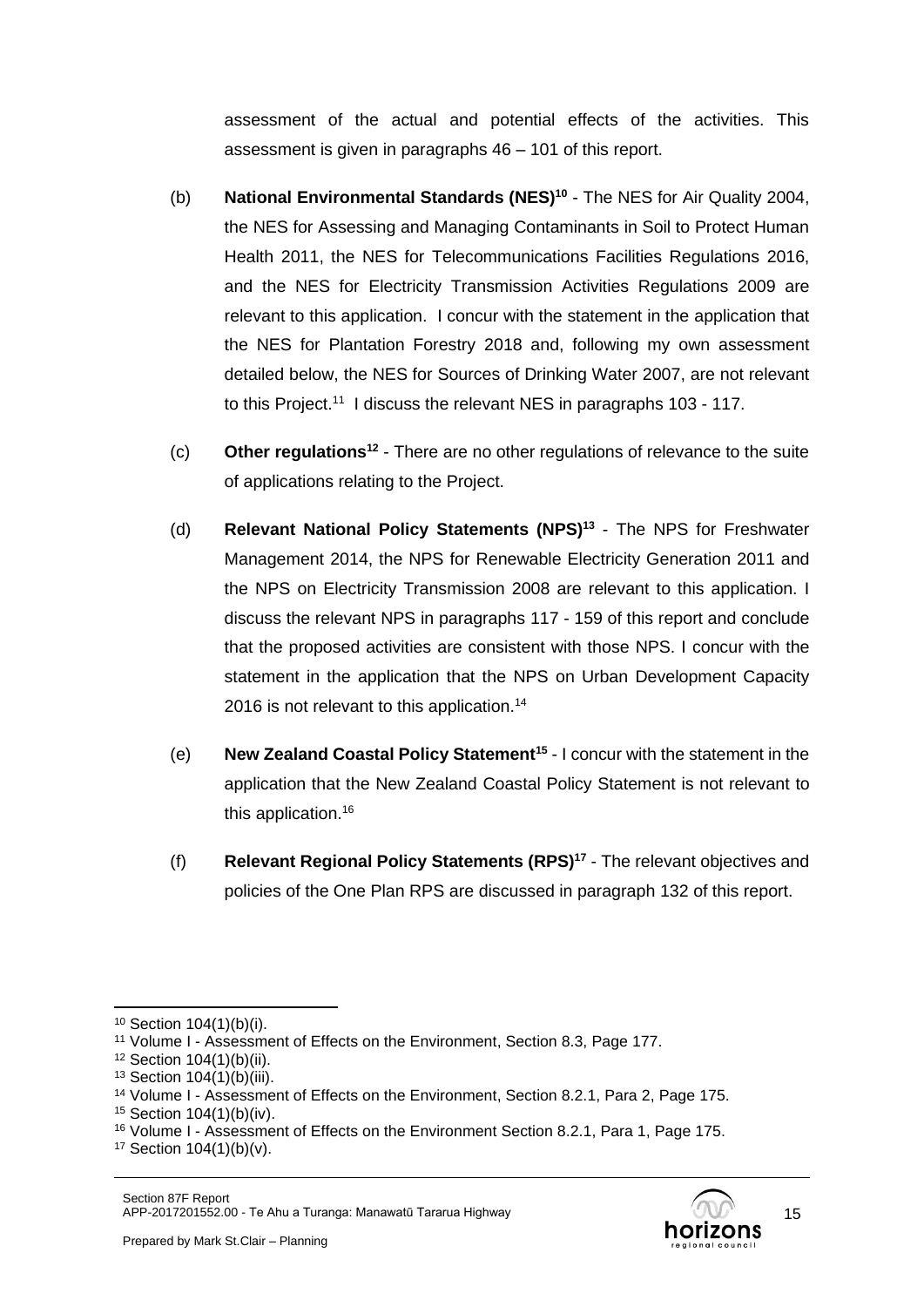- (g) **Relevant Regional and District Plans<sup>18</sup>** The relevant objectives, policies and rules of the One Plan are discussed in paragraphs 131-185 of this report. District Plans are addressed in paragraph 186 of the report.
- (h) **Other Matters MWRC Considers Relevant<sup>19</sup>** Relevant to this application are the following: the Manawatū River Leaders Accord, the Horizons Regional Land Transport Plan and the Government Policy Site on Land Transport. These matters are discussed in paragraphs 191-198 of this report.

### **Matters relating to the grant of discharge permits**

- 44 Section 105 of the Act lists additional matters that a consent authority must have regard to when considering applications for discharge or coastal permits to do something that would contravene section 15 of the RMA. These matters are addressed in section 10 of this report.
- 45 Section 107(1) of the Act places restrictions on the grant of resource consents for the discharge of contaminants into water if they cause certain adverse effects in receiving waters after reasonable mixing. However, there are a limited range of exceptions to this prohibition provided in section 107(2). These section 107 matters are discussed in section 10 of this report.

### **Actual and Potential Effects on the Environment**

- 46 The assessment of environmental effects below considers the key effects arising from the application that are within the jurisdiction of MWRC. These effects are:
	- (a) Effects on air quality;
	- (b) Effects on hydrology, operational stormwater (quantity) and flooding;
	- (c) Ecological and freshwater quality effects;
	- (d) Land disturbance/earthworks/sedimentation effects;
	- (e) Effects on terrestrial ecology and wetland ecosystems;
	- (f) Effects on natural character;

<sup>&</sup>lt;sup>18</sup> Section 104(1)(b)(vi).  $19$  Section  $104(1)(c)$ .

Section 87F Report APP-2017201552.00 - Te Ahu a Turanga: Manawatū Tararua Highway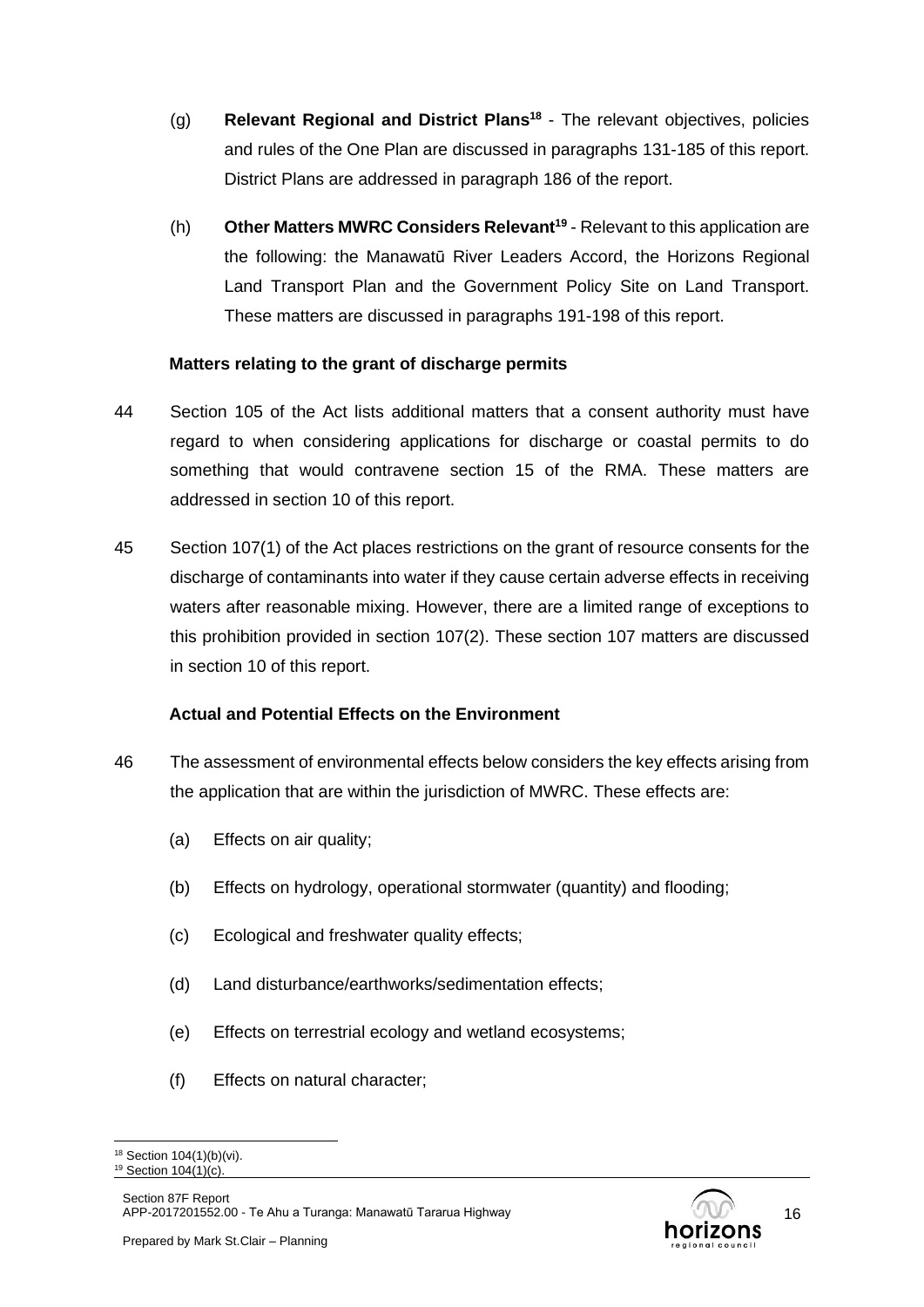- (g) Landscape effects;
- (h) Effects on tangata whenua and cultural values;
- (i) Effects on navigational safety;
- (j) Positive effects.

#### *Air quality*

- 47 There is the potential for effects on air quality from the construction and operation of the Project, primarily in the form of dust. The Applicant has addressed these issues in the AEE<sup>20</sup> and Technical Assessment E. $^{21}$  Submitters raised issues regarding dust effects and increased contamination on the receiving environment from vehicles. $^{22}$ Ms Deborah Ryan assessed these air quality effects issues on behalf of MWRC.
- 48 Ms Ryan concurs with Mr Chilton, air quality expert for the Transport Agency, that dust is the key consideration for the air quality assessment, with the relevant assessment criteria being avoidance of adverse effects from offensive or objectionable dust $23$  as well as noxious dust in relation to ecological receptors.<sup>24</sup>
- 49 In assessing the effects from construction of the Project, Ms Ryan's assessment notes:
	- (a) The Applicant has appropriately identified the potential source and issues associated with dust discharges, identified locations where the risk of dust impacts is high and gone on to make recommendations around mitigation and monitoring;<sup>25</sup>
	- (b) Rural dwellings, electricity infrastructure, wind farm infrastructure, a fertiliser research area and some rare, threatened or at-risk ecological habitats are

<sup>20</sup> AEE Volume I, Section 6.9, Pages 116 - 118.

<sup>21</sup> AEE Volume IV, Technical Assessment E: Air Quality.

<sup>22</sup> Submission Nos. 6, 18.

<sup>&</sup>lt;sup>23</sup> Section 87F Report, Ms D Ryan, Para 15.

<sup>24</sup> Section 87F Report, Ms D Ryan, Para 52.

<sup>25</sup> Section 87F Report, Ms D Ryan, Paras 18 - 19.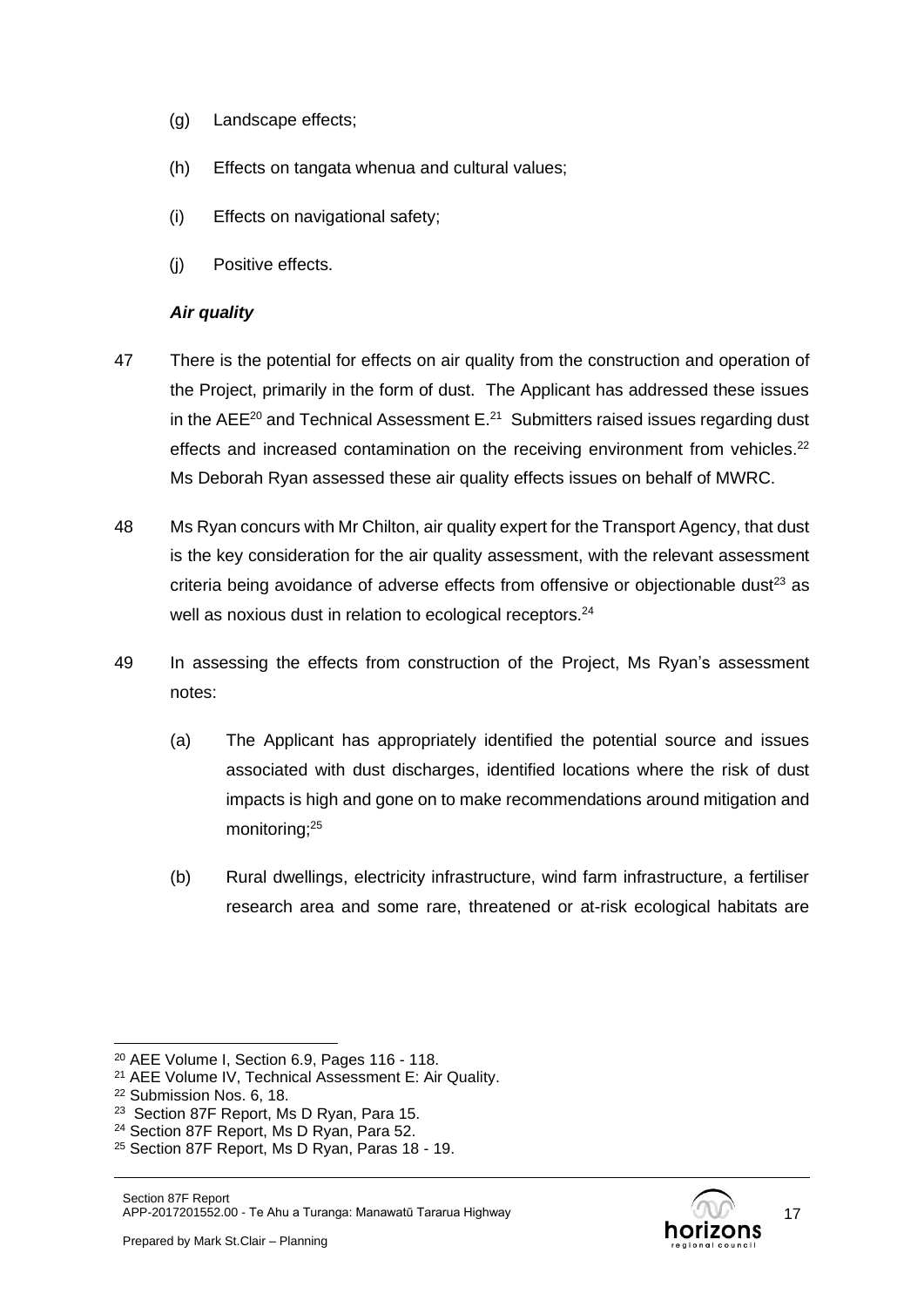identified as being potentially sensitive<sup>26</sup> and Ms Ryan agrees that the mitigation proposed as to specific receptors is appropriate;<sup>27</sup>

- (c) Given the high-risk of dust impacts, Ms Ryan concurs with Mr Chilton's advice that a 'Construction Air Quality Management Plan' ("**CAQMP**") is required, which can be provided through a Dust Management Procedure/Dust Control Procedure ("**DMP/DCP**") as part of the Erosion and Sediment Control Plan. 28
- (d) The monitoring proposals put forward by the Applicant including real time monitoring, adapting the trigger level for 150  $\mu q/m^3$  as a 1-hour average are appropriate<sup>29</sup> and the dust management tool-box measures<sup>30</sup> are appropriate;
- (e) Additional conditions are recommended. 31
- 50 Ms Ryan has relied on the technical advice of Mr Lambie when considering the effects of dust on plants. $32$  Mr Lambie is of the view that, provided dust is managed below nuisance thresholds, the effect is likely to be minor.<sup>33</sup>
- 51 In conclusion, considering the revised DMP/DCP provided by the Transport Agency in the s92 Response, Ms Ryan agrees with the recommendation provided by Mr Chilton that the DCP/DMP is a fit for purpose framework to manage and minimise the potential effects of dust to an acceptable level.<sup>34</sup> Ms Ryan has recommended however, that the conditions of consent are clear around the need for the DCP/DMP to be prepared, and also complied with, by the Transport Agency.
- 52 I rely on Ms Ryan's report and have recommended conditions which support the view that the effects of dust will be less than minor.

### **Hydrology and Flooding (Stormwater Quantity) Effects**

53 Two submissions raised the issue of hydrology and flood effects. $35$ 

<sup>26</sup> Section 87F Report, Ms D Ryan, Para 20.

<sup>27</sup> Section 87F Report, Ms D Ryan, Paras 25 - 29.

<sup>28</sup> Section 87F Report, Ms D Ryan, Para 24.

<sup>29</sup> Section 87F Report, Ms D Ryan, Paras 30 - 35.

<sup>30</sup> Section 87F Report, Ms D Ryan, Paras 36 - 39.

<sup>31</sup> Section 87F Report, Ms D Ryan, Paras 48 - 56.

<sup>&</sup>lt;sup>32</sup> Section 87F Report, Ms D Ryan, Para 42.

<sup>33</sup> Section 87F Report, Mr J Lambie, Para 40.

<sup>&</sup>lt;sup>34</sup> Section 87F Report, Ms D Ryan, Para 46.

<sup>&</sup>lt;sup>35</sup> Submission Nos 8, 13.

Section 87F Report APP-2017201552.00 - Te Ahu a Turanga: Manawatū Tararua Highway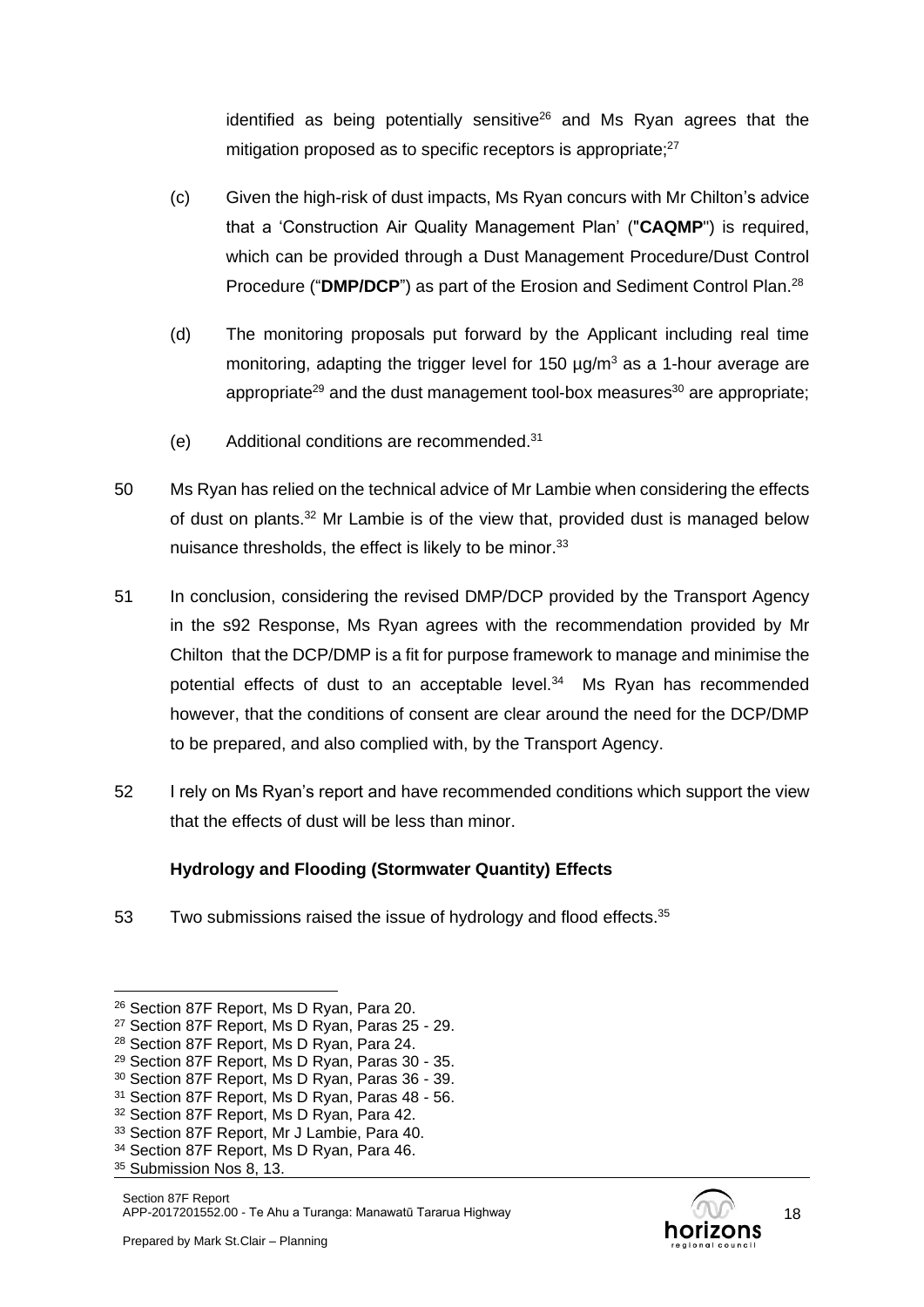- 54 Mr Jon Bell, Manager Investigations and Design at MWRC, has assessed the application from a hydrology and flood & erosion risk perspective. I have had the opportunity to view a draft report prepared by Mr Bell. In addition I have spoken to Mr Bell and I understand that he is generally comfortable with the Transport Agency's conclusions, noting that a sound consideration of the hydrology of the river has been undertaken using appropriate assumptions, techniques, and methodologies. A written technical report will be provided in support of Mr Bell's position.
- 55 Mr Logan Brown, Freshwater and Partnerships Manager at MWRC has assessed the effects of stormwater from an ecological perspective.<sup>36</sup> Mr Brown generally agrees with the Transport Agency's analysis that stormwater quality can be expected to have a negligible or minor impact on stream water quality, notwithstanding concerns in relation to E. coli and soluble nutrients from stock effluent. $37$  Overall, Mr Brown considers that there will be an improvement in the quality of stormwater (arising from the proposed treatment) discharged to the Manawatu River when compared to the current situation. Mr Brown recommends a condition that monitoring be undertaken from at least one of the treatment wetlands to address residual concerns around E.coli and soluble nutrients from stock effluent.<sup>38</sup>

### **Freshwater Ecology – effects on water quality and ecology**

- 56 The effects of the proposed activities on the surface waters and freshwater ecology across the Project catchments and the Manawatu River are identified in the AEE,<sup>39</sup> and through the Transport Agency's section 92 Response. Potential effects on freshwater quality and ecology were raised in the majority of the submissions<sup>40</sup> as identified in the submission summary table in **Appendix 11** of my report.
- 57 Mr Brown has undertaken an assessment of the proposal in regard to surface water quality effects. Mr Brown's report sets out an overview of the surface waters and associated values around the proposed site, noting that the Project falls within the following water management zones identified in the MWRC One Plan, being the Upper Gorge (Mana\_9) and Middle Manawatū (Mana\_10) and the following water

<sup>36</sup> Section 87F Report, Mr L Brown, Paras 114 - 125.

<sup>37</sup> Section 87F Report, Mr L Brown, Para 126.

<sup>38</sup> Section 87F Report, Mr L Brown, Para 158.

<sup>39</sup> AEE Volume I, Section 6.7, Pages 112 - 115 and Section 6.11, Pages 130 -137, AEE Volume IV, Technical Assessment C, AEE Volume V, Technical Assessment H.

<sup>40</sup> Submission Nos 2, 6, 8, 9, 10, 13, 16, 19.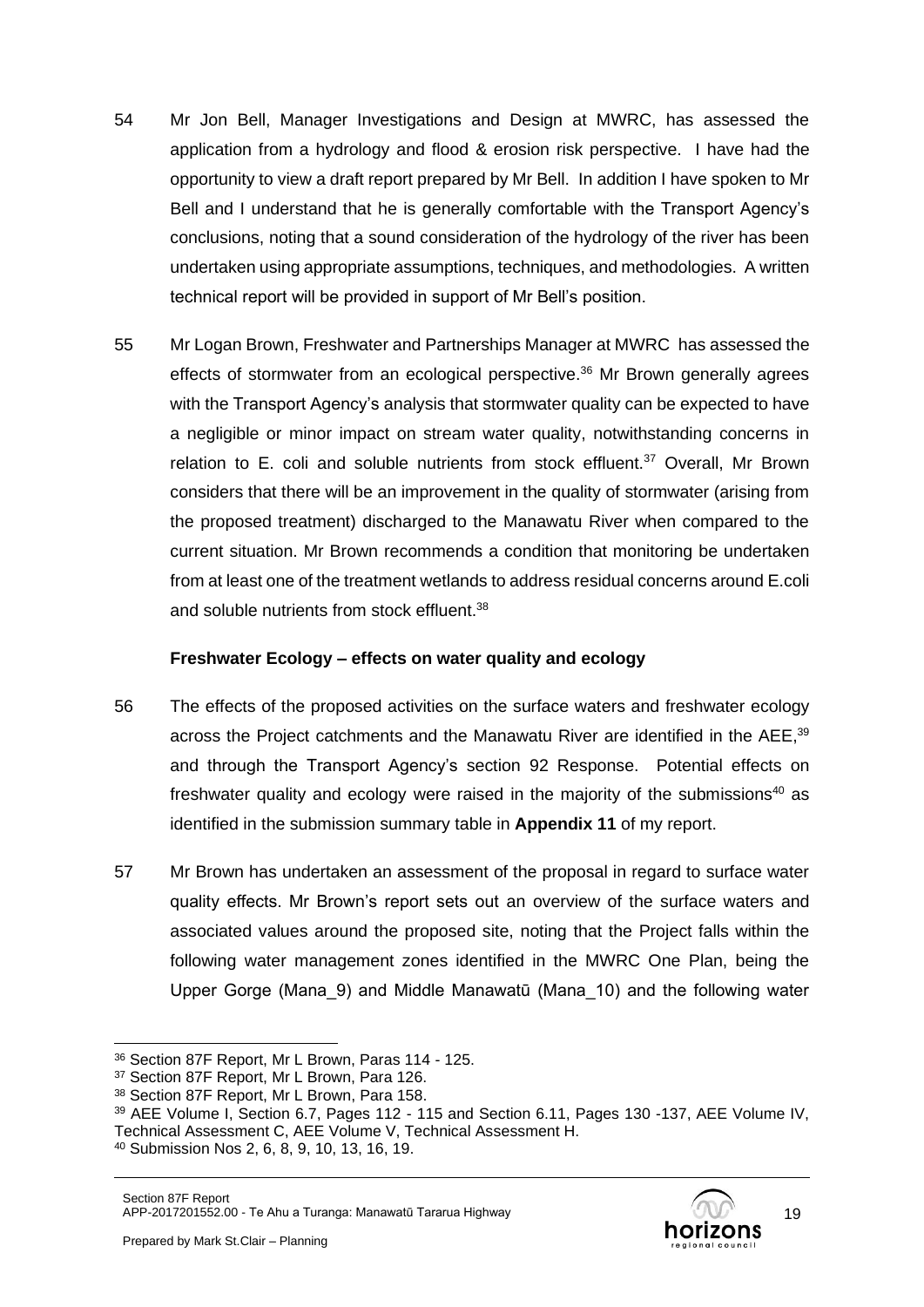management sub-zones Middle Manawatū (Mana\_10a), Lower Pohangina (Mana\_10d), and Mangaatua (Mana\_9c). Mr Brown identifies that a number of the waterways in this area are already compromised.<sup>41</sup>

- 58 Mr Brown then concludes:
	- (a) The baseline monitoring conducted by the Applicant provides a thorough understanding of the values of the streams/catchments currently, enabling an assessment of the effects on those values. Mr Brown records that Catchments 5 and 7 are the most sensitive from a water quality and ecological perspective, with generally the highest water quality and ecological values of the catchments affected by the Project;<sup>42</sup>
	- (b) That the Applicant's assessment of fish passage and its provision through culverts is sound, acknowledging that fish passage has been enabled in all instances where feasible and appropriate. Mr Brown recommends additional conditions, including retrofitting at specified locations, review of culvert design by specialists, provision of 'as builds' plans, and ongoing maintenance;<sup>43</sup>
	- (c) The fish species identified in the technical assessments are what could be expected and while the proposed fish recovery protocols satisfactorily detail how the process will be undertaken, Mr Brown recommends that these protocols should be incorporated into conditions;<sup>44</sup>
	- (d) In relation to stream habitat loss, Mr Brown considers that the Stream Ecological Valuation ("**SEV**") used by the Applicant is the appropriate tool, and that the assessment of the loss of stream habitat and/or its function is transparent and based on an accepted methodology for the calculation for the area required to offset the effects. He has however recommended the imposition of conditions to address residual uncertainty over the location of the offsets (with key sites within the relevant catchments not yet secured);<sup>45</sup>
	- (e) Three catchments (Catchments 5, 6 and 7) will experience high (adverse) effects of sedimentation. Those catchments are also those with the highest



<sup>41</sup> Section 87F Report, Mr L Brown, Paras 20 - 27.

<sup>42</sup> Section 87F Report, Mr L Brown, Paras 28 - 31.

<sup>43</sup> Section 87F Report, Mr L Brown, Paras 32 - 42.

<sup>44</sup> Section 87F Report, Mr L Brown, Paras 43 - 47.

<sup>45</sup> Section 87F Report, Mr L Brown, Paras 52 - 55 and Para 12(c).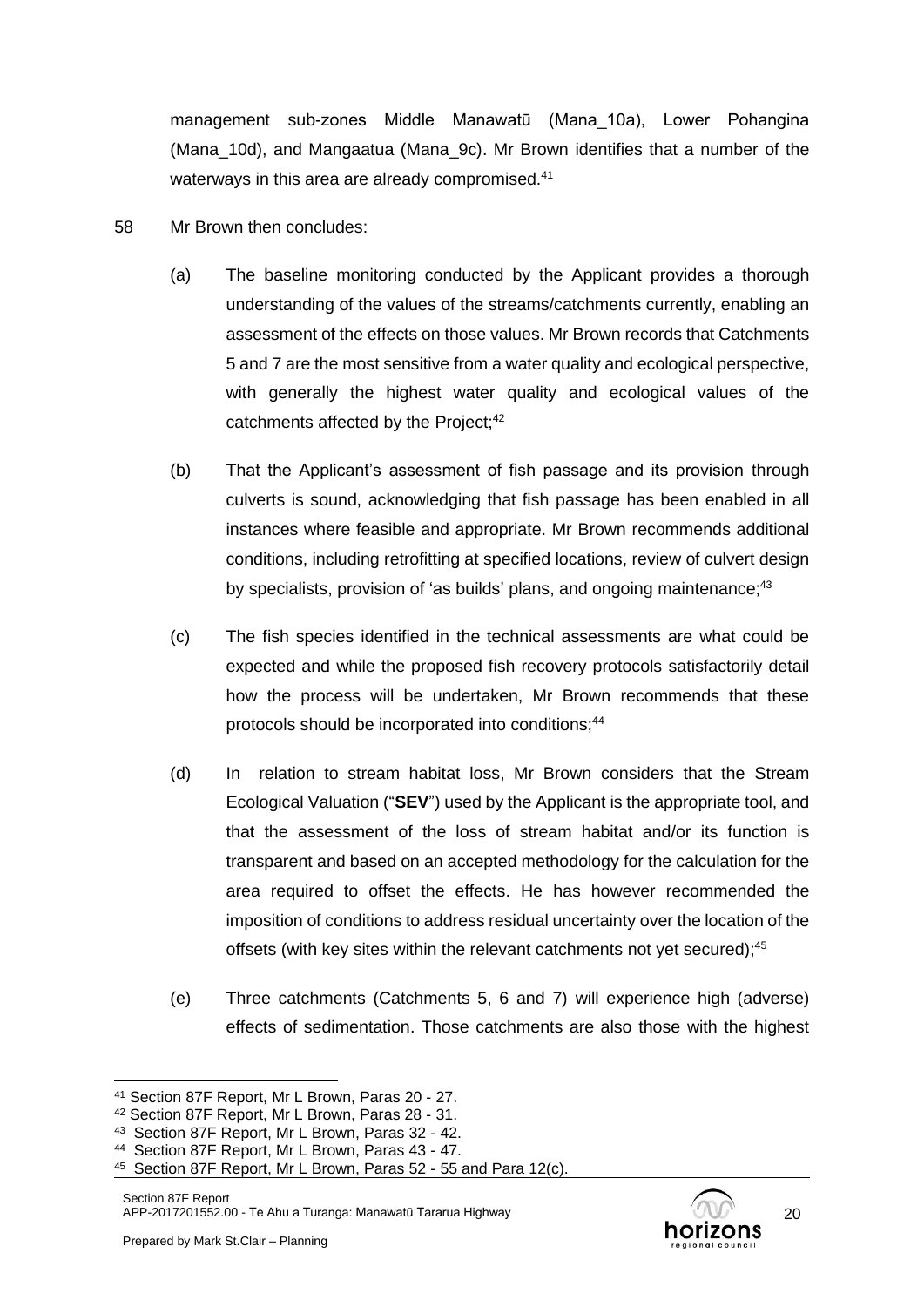ecological value, and include areas within the QEII covenanted land. Given the values within the catchments, the effects of sedimentation on those values, and the unknown timeframe for recovery from sediment deposition, Mr Brown recommends that catchment specific discharge standards should be imposed; <sup>46</sup> and

- (f) That the proposed stream diversion restoration provides some ecological function to mitigate some of the effects of habitat modification, and while the offered conditions of stream diversion restoration requires 9520m<sup>2</sup> of new stream channel, regard needs to be given to the minimum planting width at the stream edge. Mr Brown is of the view that 20m of planting is best practice, and further, if a lesser amount has been used in calculating offsets, the extent of the offset will need to be recalculated by the Transport Agency.<sup>47</sup>
- 59 Having undertaken a detailed assessment Mr Brown records, in summary, that;
	- (a) The Proposal will have adverse effects on the values of the waterways within the catchments affected by the Project, with the majority of these effects able to be managed by avoidance, remediation or mitigation measures as contained in the application.<sup>48</sup>
	- (b) The exception is the loss of stream habitat which cannot be fully avoided, remedied or mitigated within the footprint of the works area;<sup>49</sup>
	- (c) Stream loss will occur as a result of the creation of spoil sites, diversions for the road, and the installation of culverts. The streams affected by the Project have had SEV scores calculated for them pre and post (with mitigation) construction of the works. <sup>50</sup> Subject to the necessary sites being secured (which should be required via conditions), the application includes a transparent approach to provide for the stream habitat restoration to offset the residual effects.<sup>51</sup> If the preferred sites cannot be secured, the offsetting

<sup>46</sup> Section 87F Report, Mr L Brown, Para 12(d).

<sup>47</sup> Section 87F Report, Mr L Brown, Paras 56 - 61.

<sup>48</sup> Section 87F Report, Mr L Brown, Para 146.

<sup>49</sup> Section 87F Report, Mr L Brown, Para 146.

<sup>50</sup> Section 87F Report, Mr L Brown, Para 148.

<sup>51</sup> Section 87F Report, Mr L Brown, Paras 12(c) and 54.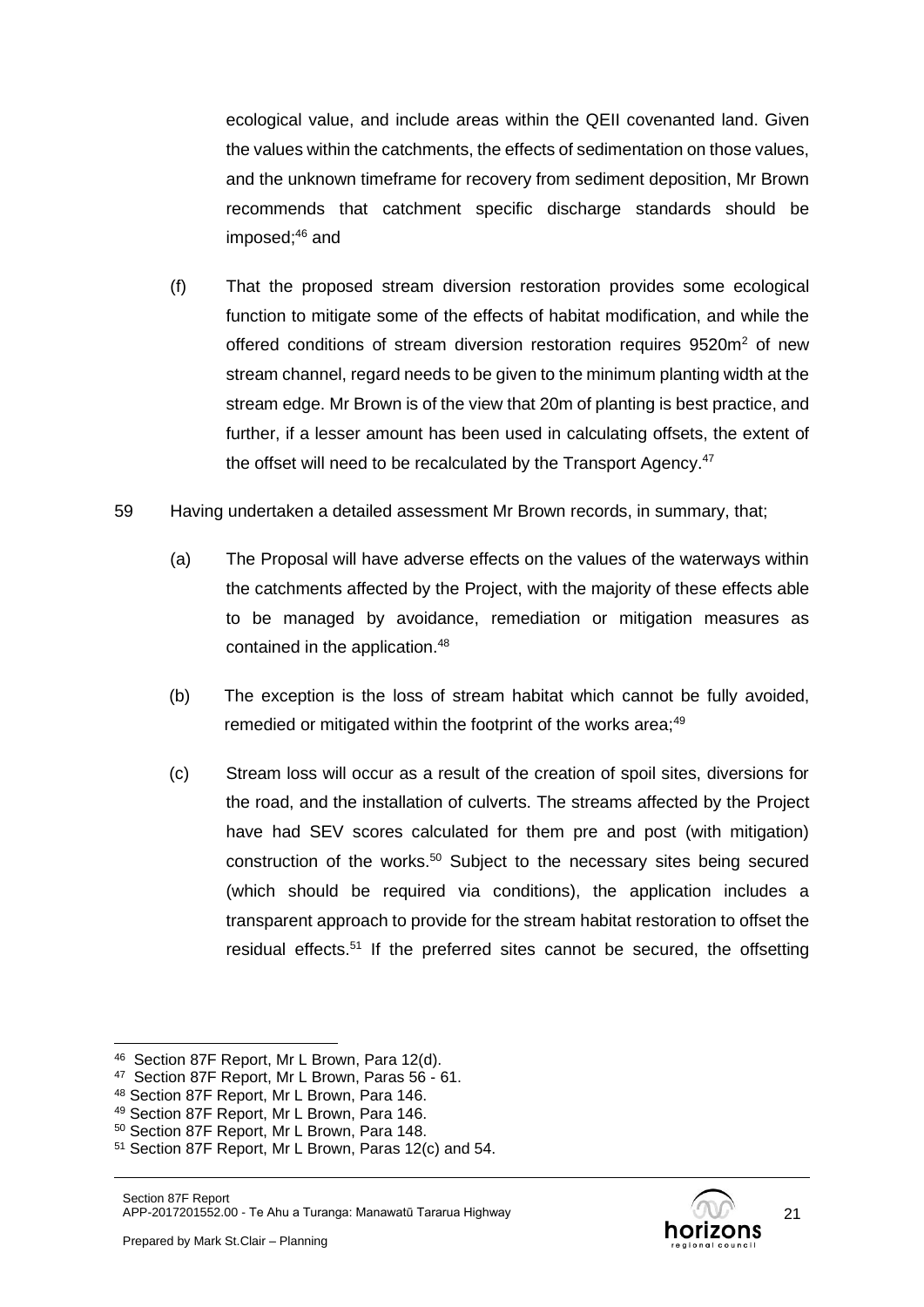calculation may need to be revisited to ensure alignment with offsetting principles, including the location of the works within a similar environment.<sup>52</sup>

- (d) The majority of the culverts are to have fish passage included within their design and construction and for a limited number of culverts no fish passage will be provided (there is either very limited habitat (either length or intermittent flows) upstream of the culvert or the habitat available will be unsuitable).<sup>53</sup>
- $60$  Mr Brown recommends conditions<sup>54</sup> regarding:
	- (a) Remediation of the Kiwirail culvert which is currently a barrier to fish passage;
	- (b) Requirements as to the construction and design of fish passage, design supervision, as built certification and ongoing monitoring for the lifetime of the culverts;
	- (c) Principles regarding fish recovery;
	- (d) Additional requirements in conditions relating to monitoring;<sup>55</sup> and
	- (e) Inclusion of the stream offsetting restoration outcomes and performance measures from Table 4.1 within the Ecology Management Plan<sup>56</sup> as enforceable standards for riparian management as part of stream restoration.
- 61 I rely on Mr Brown's report, in reaching the view that the proposal will have adverse effects on the values of those waterways affected by the proposal. While the effects of stream habitat loss cannot be fully avoided, remedied or mitigated, it is my view that, with the conditions recommended by Mr Brown, the actual and potential effects on water quality and ecology can be suitably managed.



<sup>52</sup> Section 87F Report, Mr L Brown, Paras 143(c) and 148.

<sup>53</sup> Section 87F Report, Mr L Brown, Para 147.

<sup>54</sup> Section 87F Report, Mr L Brown, Paras 151 - 158.

<sup>55</sup> For example ECIS.

<sup>56</sup> AEE, Volume VII, Ecology Management Plan, Pages 55 - 56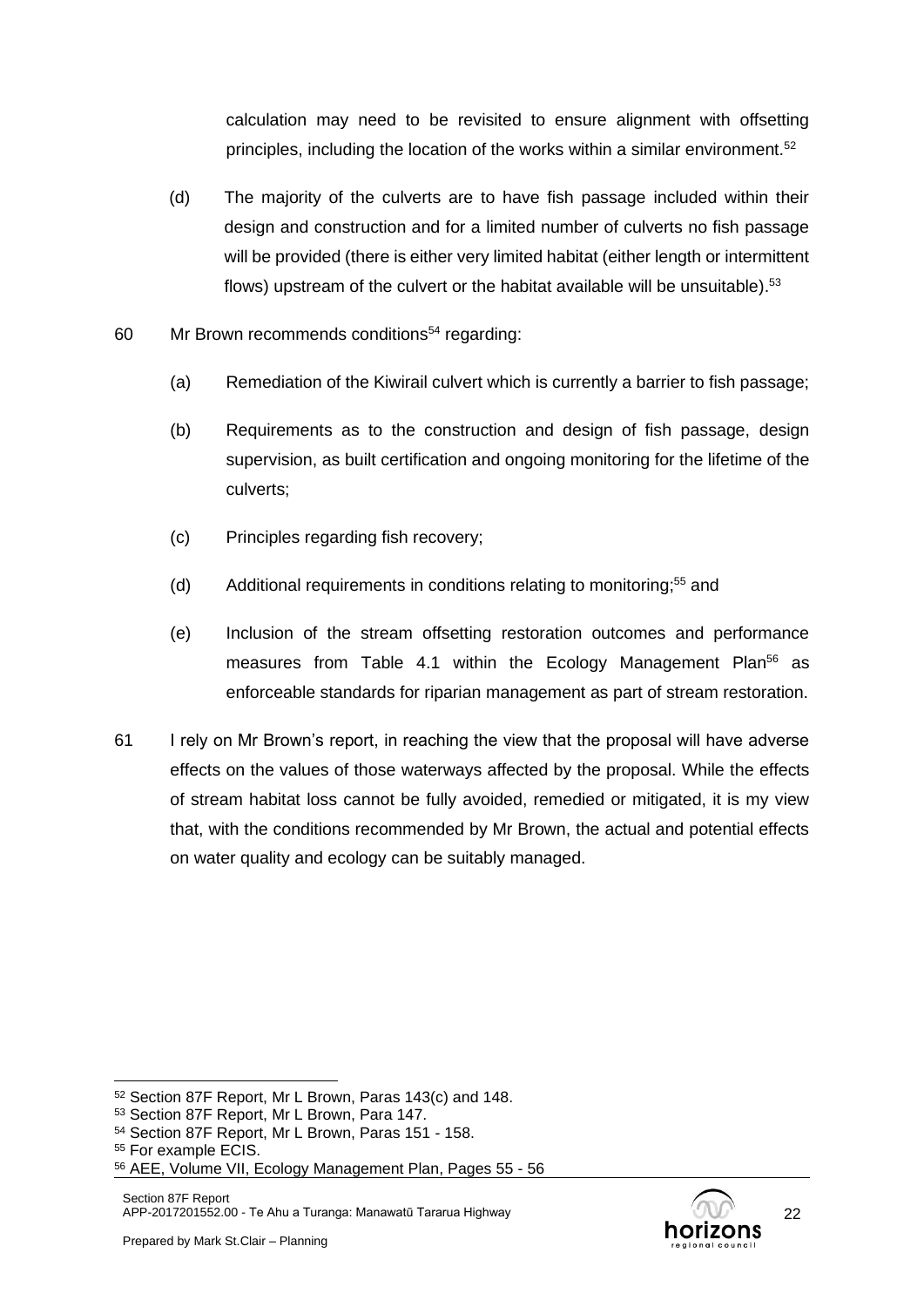### **Land Disturbance/ Earthworks/Sediment Control**

- 62 The Applicant addresses land disturbance/earthworks effects in the AEE<sup>57</sup> and the issues are raised by a number of submitters.<sup>58</sup> Mr Kerry Pearce assesses these issues on behalf of MWRC.
- 63 The proposal includes land disturbance activities of approximately 195ha of earthworks, including bulk structural cut to fill of approximately  $4,600,000m<sup>3</sup>$  and cut to waste with disposal of surplus material (undercut and unsuitable) of approximately 1,200,000m<sup>3</sup>. Any sediment laden discharge, will either directly or via upstream catchments, ultimately flow to the Manawatū River.<sup>59</sup>
- 64 In relation to the Project's approach to erosion and sediment control, Mr Pearce notes:
	- (a) The approach provides for a three level management plan approach following the Auckland Council Guidance Document 05 "Erosion and Sediment Control Guide for Land Disturbing Activities in the Auckland Region", June 2016/Amendment 1 ("**GD05**"), which is considered to be best practice and continues to evolve over time. As a minimum, compliance with GD05 is recommended by Mr Pearce to be a condition of consent;<sup>60</sup>
	- (b) Site Specific Erosion and Sediment Control Plans ("**SSESCPs**") are proposed to be certified by MWRC, for specific construction activity; the area, volume and nature of the earthworks and the downstream receiving environment; methods for managing effects; the duration, the time of year and any additional specific measures required; stabilisation methods and timing; and chemical treatment; 61
	- (c) As earthworks during winter are more susceptible to wetter weather and a resultant increase in sediment discharge risk, a seasonal restriction is considered appropriate and approval from MWRC for earthworks during this period should also be required;<sup>62</sup>

<sup>57</sup> AEE, Volume I, Section 6.4, Pages 102-105 and Volume IV, Technical Assessment A.

<sup>58</sup> Submission Nos. 6, 8, 9, 10, 13, 15, 16.

<sup>59</sup> Section 87F Report, Mr K Pearce, Paras 19 - 21.

<sup>60</sup> Section 87F Report, Mr K Pearce, Paras 37 - 41.

<sup>61</sup> Section 87F Report, Mr K Pearce, Paras 44 - 45.

<sup>62</sup> Section 87F Report, Mr K Pearce, Para 46.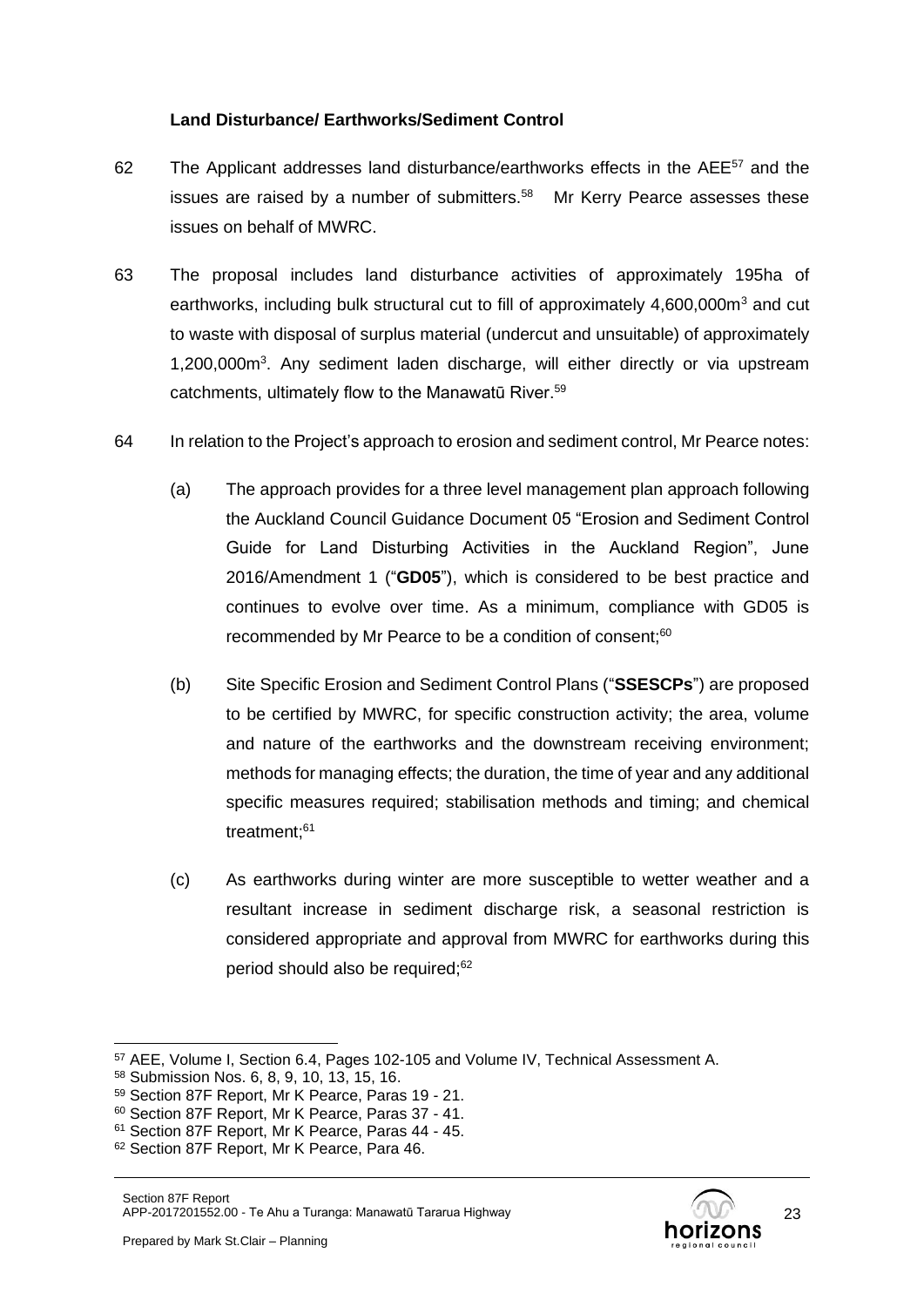- (d) Chemical treatment (flocculation) is considered a key tool to assist in the sediment control efficiency of the sediment impoundment devices, which is included in the proposed Chemical Treatment Management, but should be the subject of a consent condition:<sup>63</sup>
- (e) Dewatering management procedures should be strengthened through a condition which requires that any discharge must meet a clarity standard prior to the discharge occurring.<sup>64</sup>
- 65 As part of his assessment, Mr Pearce reviewed the sediment yield assessment undertaken by the Transport Agency and is in general agreement with the approach taken.<sup>65</sup> However, Mr Pearce disagrees that the intended target of 90% efficiency sediment removal on its own provides an accurate indication of the sediment discharge from site or the related effects of discharges on the receiving environment.<sup>66</sup>
- 66 Mr Brown has assessed sedimentation effects and standards from an ecological perspective.<sup>67</sup> Mr Brown agrees with the Applicant that catchments 5, 6, and 7 will experience high effects of sedimentation from the Proposal. Mr Brown concludes that the end of pipe concentrations used by the Applicant to assess the effects of the discharge on the receiving environment should form the basis of resource consent conditions for discharge standards/thresholds/triggers.<sup>68</sup>
- 67 Mr Pearce agrees, and concludes, having reviewed Mr Brown's report, that a condition should be imposed with a discharge standard for the proposed sediment retention devices based on the TSS discharge calculations derived from the USLE.<sup>69</sup>
- 68 In the absence of a discharge standard, Mr Pearce concludes that further conditions will be required to ensure that sediment control devices are achieving the expected efficiency standards that are relied on (by the Transport Agency) in assessing the effects of the Project on the receiving environment.<sup>70</sup>

<sup>63</sup> Section 87F Report, Mr K Pearce, Para 47.

<sup>64</sup> Section 87F Report, Mr K Pearce, Paras 49 - 50.

<sup>65</sup> Section 87F Report, Mr K Pearce, Paras 51 - 54.

<sup>66</sup> Section 87F Report, Mr K Pearce, Paras 55 - 62.

<sup>67</sup> Section 87F Report, Mr L Brown, Paras 68 - 113, 127 - 133.

<sup>68</sup> Section 87F Report, Mr L Brown, Para 103.

<sup>69</sup> Section 87F Report, Mr K Pearce, Para 61.

<sup>70</sup> Section 87F Report, Mr K Pearce, Para 71.

Section 87F Report APP-2017201552.00 - Te Ahu a Turanga: Manawatū Tararua Highway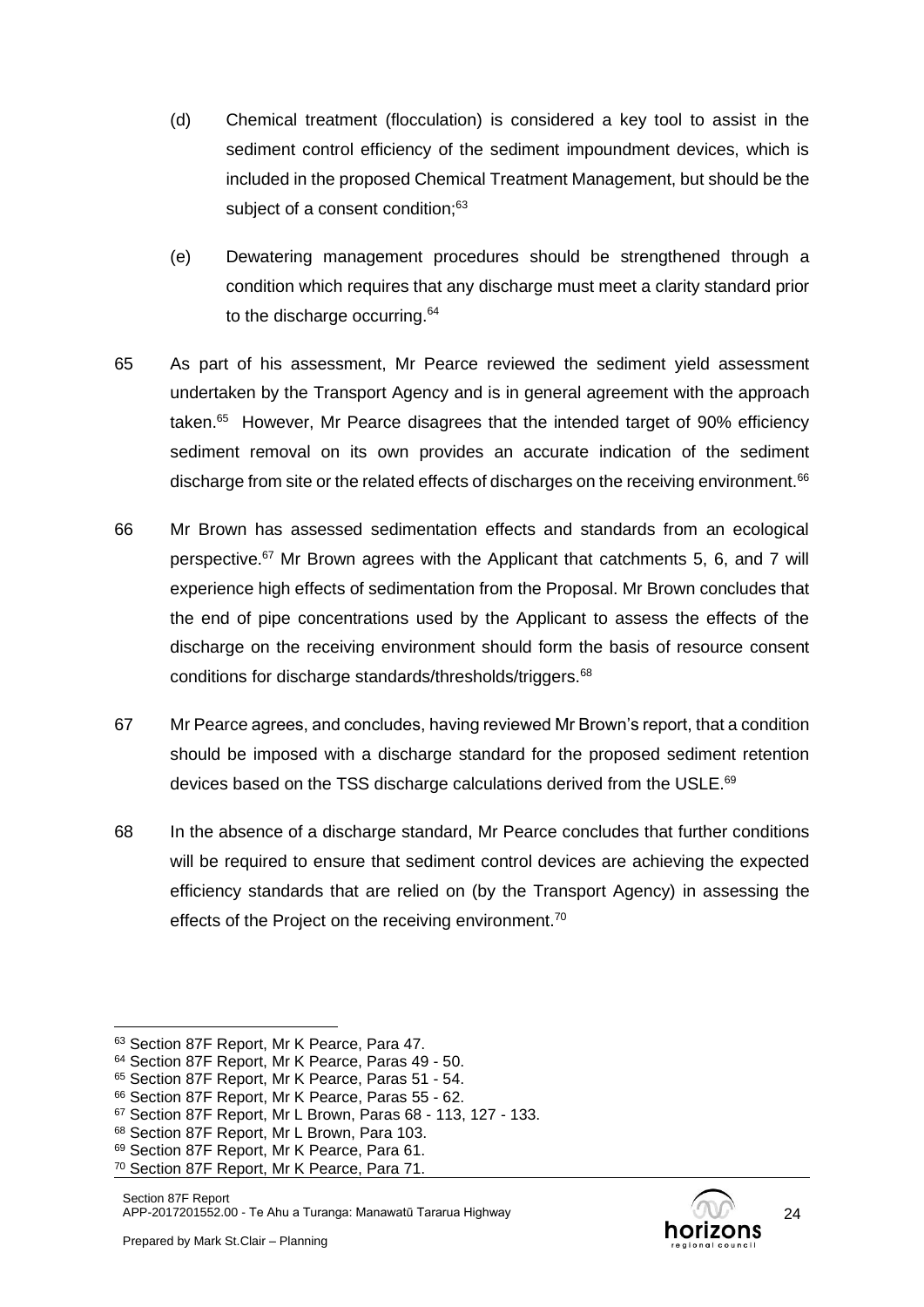- 69 In assessing the proposed management plans and the three SSESCPs referred to in the AEE, Mr Pearce notes that there are a number of performance outcomes, reporting requirements, and trigger response procedures in these management plans that more appropriately form the basis of consent conditions. This will ensure:
	- (a) The adverse effects of the proposal are avoided, remedied or mitigated through enforceable conditions and not via the content of management plans;
	- (b) The consent document is a transparent reference point for compliance when undertaking consent monitoring of key environmental (bottom line) outcomes, thereby avoiding having to search through management plans; and
	- (c) That important elements of consent are not unintentionally changed through the management plan review and approval process; with conditions setting out bottom lines which are only able to change via the Review condition.<sup>71</sup>
- 70 Mr Pearce considers that the matters raised in submissions are addressed in his report, with the exception of geotechnical considerations and the impact on Transpower and Meridian infrastructure which is out of the scope of the ESC Assessment.<sup>72</sup> I address these matters later in my report, with particular reference to conditions of consent proposed with regard to the stability of cut and fill and spoil sites.
- 71 In summary, while the Applicant's approach is current best practice, Mr Pearce requires a number of performance outcomes, standards and reporting requirements proposed for management plans, to be secured through consent conditions.<sup>73</sup>
- 72 Relying on Mr Pearce's and Mr Brown's assessments, it is my view that, with the conditions recommended by Mr Pearce<sup>74</sup> (and Mr Brown), the actual and potential effects associated with land (erosion and sediment) disturbance, can be mitigated.
- 73 In relation to geotechnical matters including land instability and earthquakes, the Applicant provides an assessment at Section 6.3 of the AEE<sup>75</sup> I understand that the Applicant is liaising with Meridian Energy as to specific geotechnical matters regarding the route and proposed works through the Te Apiti Windfarm. The Applicant's assessment concludes that: *"The geotechnical design of the Project is in accordance*



<sup>71</sup> Section 87F Report, Mr K Pearce, Para 88.

<sup>72</sup> Section 87F Report, Mr K Pearce, Para 90.

<sup>73</sup> Section 87F Report, Mr K Pearce, Para 91 - 97.

<sup>74</sup> Section 87F Report, Mr K Pearce, Paras 98 - 110.

<sup>75</sup> AEE, Volume I, Section 6.3, Pages 100 - 102 and Appendix A of DCR Volume II.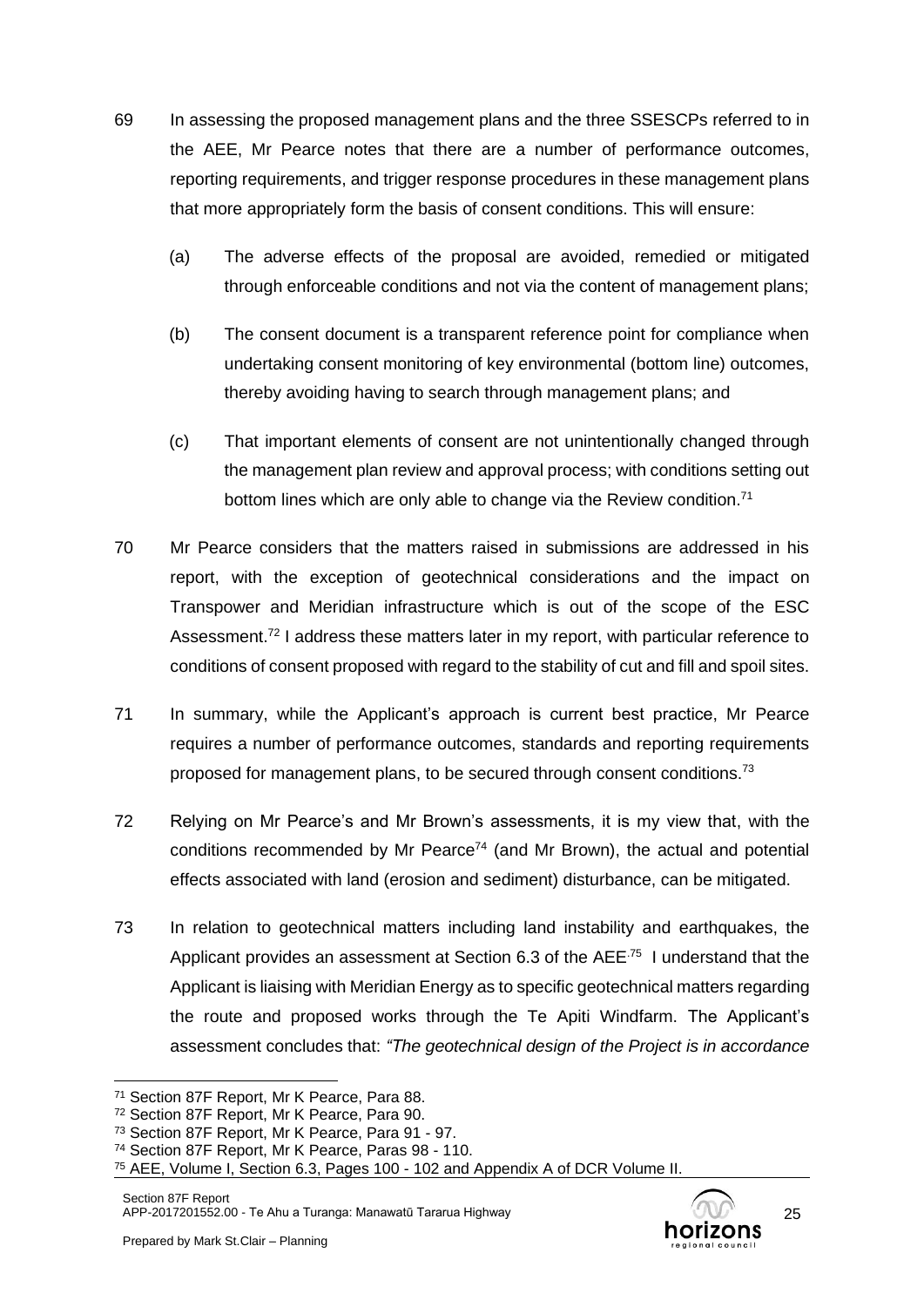*with the required standards as specified in the Transport Agency's Bridge Manual to minimise as far as practicable any potential adverse effects on life, infrastructure and property from natural hazards, including land instability and earthquake induced effects, once the Project is operational." <sup>76</sup>* Further information has been sought from the Applicant regarding the geotechnical investigations it has carried out to date.<sup>77</sup>

74 I note that there are very limited conditions as to geotechnical matters in the suite of conditions included in the Application. To address that matter I have included conditions requiring the provision of reports and information to MWRC.

### **Terrestrial ecology and wetland ecosystems**

- 75 The AEE addresses effects on terrestrial ecology<sup>78</sup> and effects of this nature were also raised by a number of submitters.<sup>79</sup> Mr James Lambie, on behalf of MWRC, undertook an assessment of the Project on issues related to managing effects on terrestrial and wetland ecosystems.
- 76 Mr Lambie has reviewed the technical material presented with the Application to determine first whether the significant adverse effects on biodiversity have been reasonably avoided, remedied or mitigated; secondly, whether offsetting/compensation is appropriate; and finally, whether the offsets/compensation package reasonably demonstrates net-gain.
- 77 Mr Lambie generally agrees with the Applicant in relation to:
	- (a) The assessment of ecological values, noting that the evaluation of Old-growth treeland habitat value has been reduced since the NoR Ecological Assessment:<sup>80</sup>
	- (b) The assessment of statutory significance and classification of habitat types, noting that there is a correct association with One Plan types:<sup>81</sup>

<sup>76</sup> AEE, Volume I, Section 6.3, Page 102.

<sup>77</sup> As referenced in the submission of Meridian S13, Section 2, Pages 6 - 7.

<sup>78</sup> AEE, Volume I, Section 6.10, Pages 118 - 130 and Volume V, Technical Assessments F and G.

<sup>79</sup> Submission Nos 2, 6, 9, 13, 15, 16, 19.

<sup>80</sup> Section 87F Report, Mr J Lambie, Paras 29 - 31.

<sup>81</sup> Section 87F Report, Mr J Lambie, Paras 32 - 34.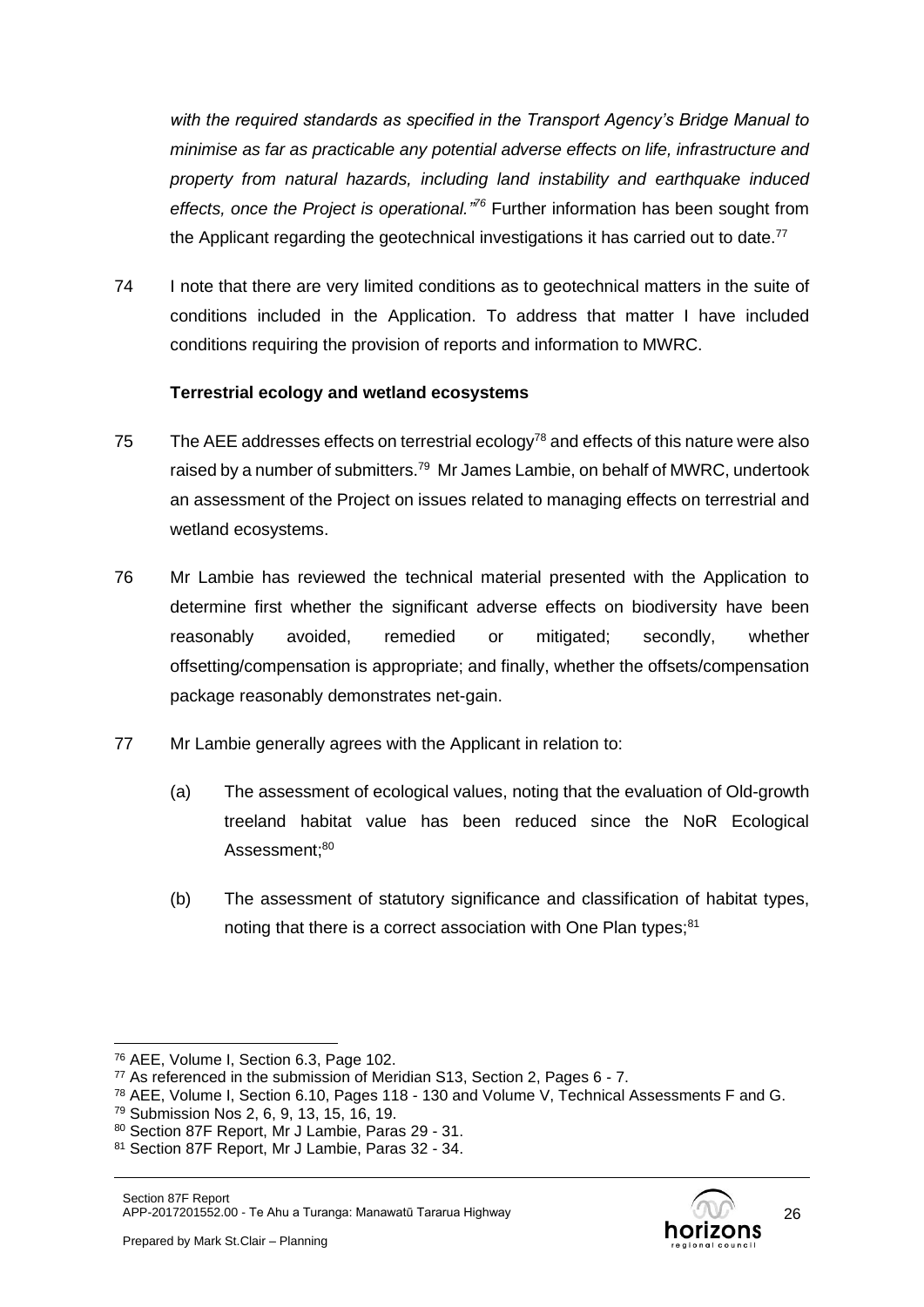- (c) The magnitude of effects assessment, noting that whilst there is still loss, there is a reduction in the magnitude of effects in the case of Old growth forest (hill country); 82
- (d) The assessment of residual effects, noting that there are instances where the residual effects on terrestrial and wetland biodiversity values remain moderate to high after measures to avoid, remedy and mitigate are considered;<sup>83</sup>
- (e) The accuracy of the input metrics in relation to the key elements of biodiversity concern to guide the magnitude of revegetation as part of the calculation of offsets.<sup>84</sup>
- 78 In terms of offsets and compensation, Mr Lambie concurs with the Applicant that there is a high degree of certainty that the habitats showing as 'verified net gain' through the modelling will demonstrate net biological diversity gain over the life of the Project. There is less certainty when considering those habitats where net gain is only 'expected'. Mr Lambie is of the view that the expected net gain does not (in and of itself) confirm that vulnerable habitats are within the limits to offsetting - i.e. whether an offset is appropriate for the ecosystem or habitat type by reason of its rarity, vulnerability or irreplaceability<sup>85</sup> – and further certainty is required around the likelihood (of success) that the compensation proposed will bring about a net gain. If it cannot bring about a net gain, then Mr Lambie has concerns that the "compensation" is less akin to an offset in terms of the outcome it brings about for biodiversity values. This is particularly the case where the Applicant has proposed a layer of further compensation (what Mr Lambie refers to as the over-compensation) to address the risk of false positives and shore up the prospects of a net gain being achieved. Mr Lambie's opinion is that this adds more layers of uncertainty, without providing confidence that the expected net gain will achieve a net gain. $86$  To address these concerns, and to better demonstrate the success of an 'expected' net gain, Mr Lambie has suggested a number of solutions.



<sup>82</sup> Section 87F Report, Mr J Lambie, Paras 37 - 39.

<sup>83</sup> Section 87F Report, Mr J Lambie, Para 42.

<sup>84</sup> Section 87F Report, Mr J Lambie, Paras 45 - 46.

<sup>85</sup> Section 87F Report, Mr J Lambie, Para 49-50.

<sup>86</sup> Section 87F Report, Mr J Lambie, Para 53.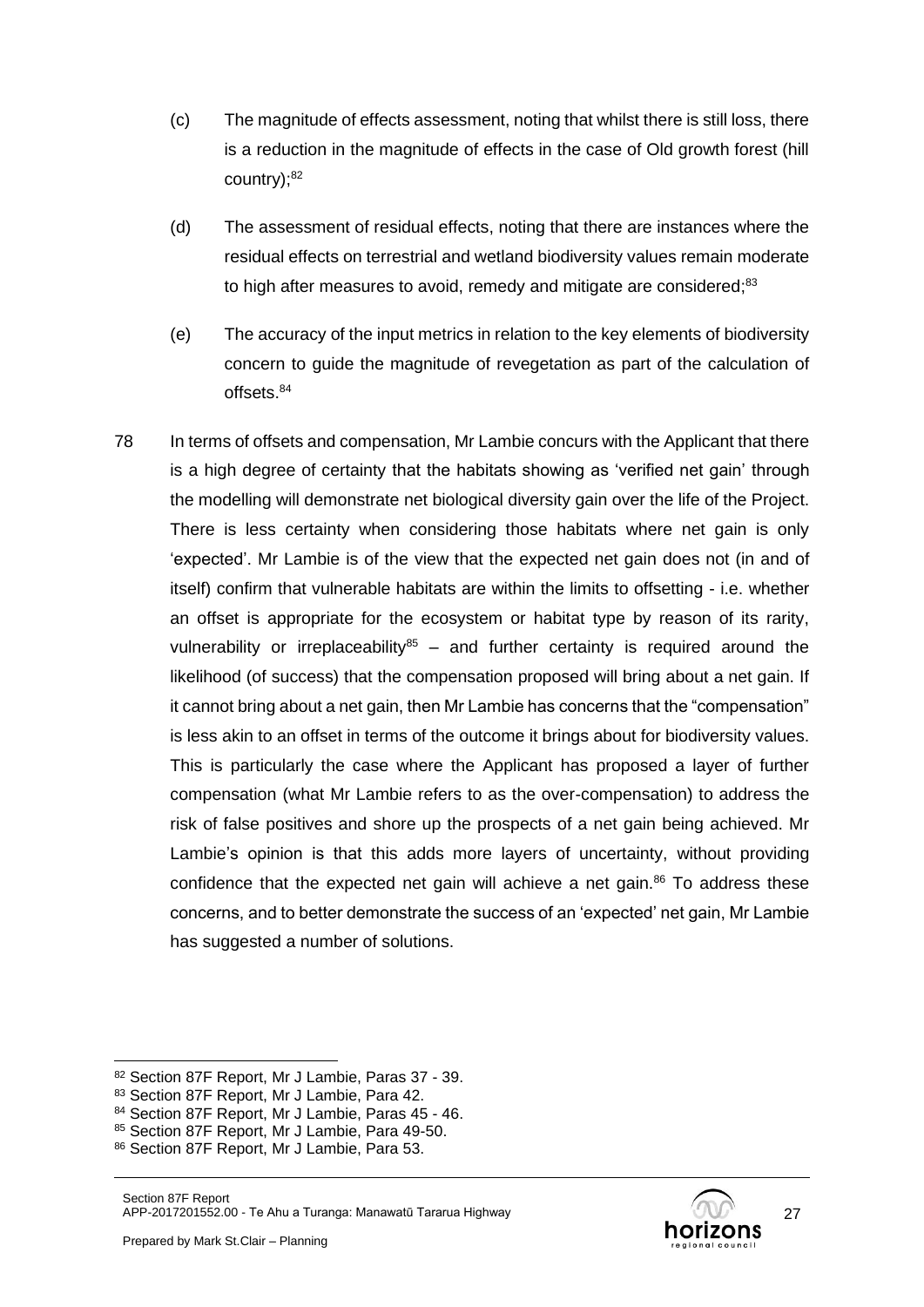- 79 Overall, Mr Lambie concludes that the Applicant has appropriately demonstrated an approach to avoid effects in the first instance, to secondly remedy or mitigate, and finally to consider management of residual effects through offset and compensation. $87$
- 80 Mr Lambie considers that modifications to conditions that provide for compliance monitoring and adaptive management will be necessary in order to provide the certainty needed to overcome current information limitations (around the likelihood of a net gain being achieved), which will ensure the proposal is better placed to address whether some habitats are capable of being offset in the first instance.<sup>88</sup>
- 81 The key changes to conditions relate to the nature and duration of pest management (over 35 years, not 10, for example), regular review of offset calculations with changes to the offset/compensation package as required, and prevention of vegetation clearance without legal agreements securing offset sites in perpetuity being in place.<sup>89</sup>
- 82 If the Project can be implemented in a way that ensures that the residual effects on biodiversity are managed to bring about a net gain of indigenous biological diversity within the local range of that biodiversity affected by the Project, Mr Lambie is of the view that effects on the highly valued vegetation impacted by the Project will be able to be appropriately managed with reference to the One Plan framework.
- 83 Mr Lambie has also considered the effects on invertebrates, avifauna, and bats, reaching the view that the management plans proposed by the Applicant, including the use of surveys to detect the presences of any nests or habitats before construction commences (with an adaptive response as required), are largely consistent with the requirements of the conditions of the Designation, and will ensure effects are managed appropriately. Assisting matters is the fact that there is less fragmentation of the forest habitat, with more edge disruption. There are some gaps identified by Mr Lambie in preparation of the Management Plans. In my view it is sensible that the conditions containing the mitigation or offset/compensation measures should be finalised before the management plans. I have recommended a condition which requires the EMP, and all related managements plans, to be submitted twenty (20) working days after the decision on the resource consent.

<sup>87</sup> Section 87F Report, Mr J Lambie, Para 89.

<sup>88</sup> Section 87F Report, Mr J Lambie, Para 102.

<sup>89</sup> Section 87F Report, Mr J Lambie, Para 109 (a) - (bb).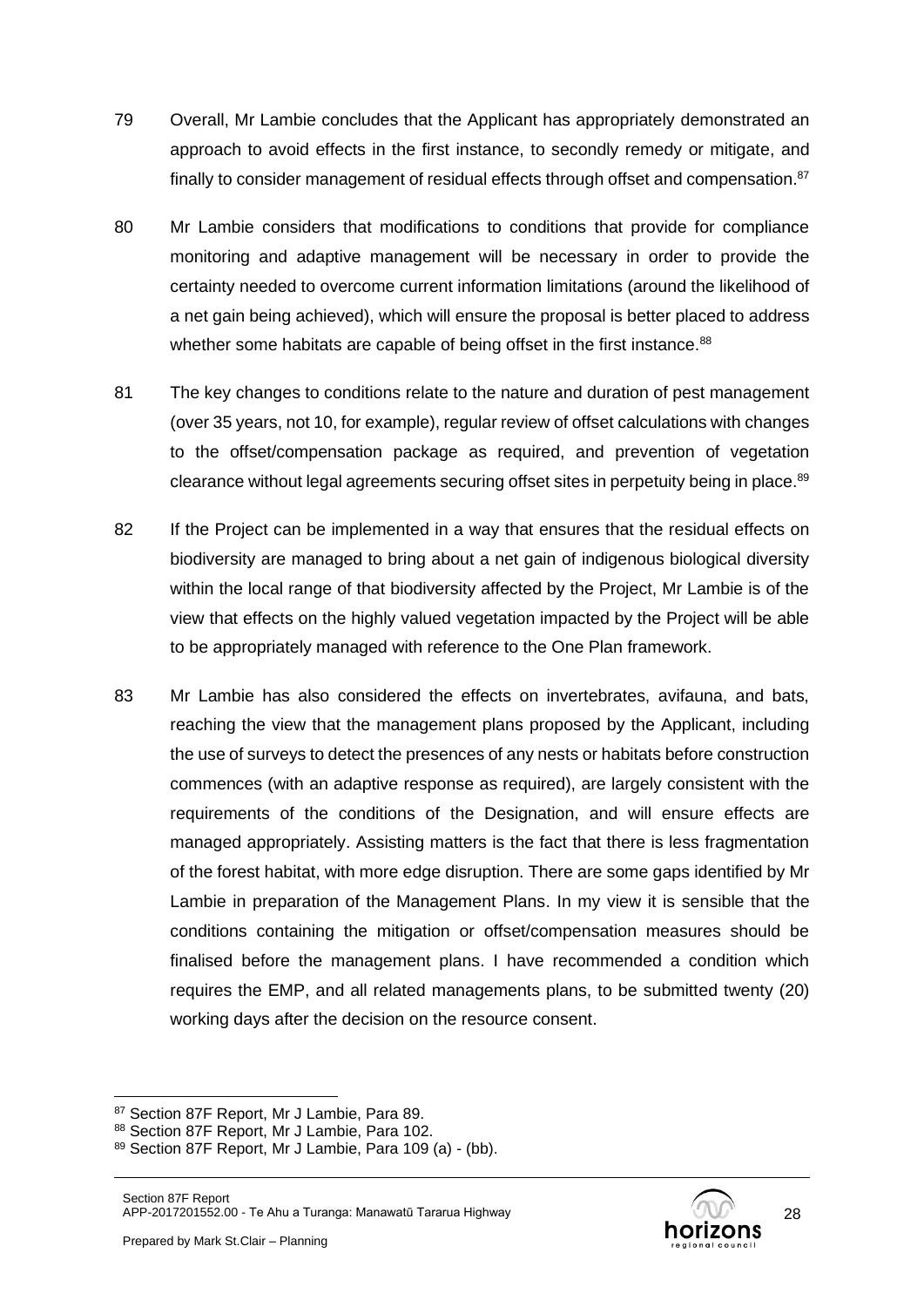84 Drawing on Mr Lambie's conclusion and recommended conditions,<sup>90</sup> I am of the view that the effects on terrestrial ecology and wetland ecosystems will be more than minor in terms of biodiversity and that it is not until the offset/compensation measures are accounted for that the residual effects may be considered acceptable, subject to modifications to conditions of consent, as recommended by Mr Lambie.

#### **Landscape and Natural Character**

- 85 The Applicant addresses the effects on natural character in the AEE<sup>91</sup> and in Technical Assessment  $192$  and is a matter raised by a number of submitters.  $93$  On behalf of MWRC, Mr John Hudson undertook a review of the natural character assessment.
- 86 Mr Hudson notes that while the Project route passes through two Outstanding Natural Features and Landscapes ("**ONFLs**") identified in the One Plan, namely the Manawatu Gorge and the Ruahine Ranges, the application did not include a landscape assessment. This assessment was subsequently provided by way of the Section 92 Response. Mr Hudson has reviewed the Applicant's landscape assessment and concurs with the conclusions as to the specific ONFLs as follows;

*Overall, the Applicant concludes that for the Ruahine Ranges ONFL* "with the limited adverse effects of the Project within the ONFL, there will be no significant adverse cumulative effects on the characteristics and values of the ONFL." *as to effects on ONFLs. 94*

*Overall, the Applicant concludes for the Manawatū Gorge ONFL* "given the effects of the Project are limited to a small portion of the ONFL, at a location where there is already considerable modification, the Project will not have significant adverse cumulative effects on the characteristics and values of the ONFL."*<sup>95</sup>*

87 Mr Hudson has also considered the assessment of natural character,<sup>96</sup> noting there are some inconsistencies in the assessment, particularly in relation to the existing natural character in catchment 6 and  $7^{97}$ . However, relying on the reports of Mr Brown and Mr Lambie as to the freshwater ecology and terrestrial ecology assessments

<sup>90</sup> Section 87F Report, Mr J Lambie, Para 109.

<sup>91</sup> AEE, Volume I, Section 6.12, Pages 137 - 141.

<sup>92</sup> AEE, Volume V, Technical Assessment I.

<sup>93</sup> Submission Nos. 2, 13, 15, 16, 19,

<sup>94</sup> Section 87F Report, Mr J Hudson, Para 14.

<sup>95</sup> Section 87F Report, Mr J Hudson, Para 16.

<sup>96</sup> AEE, Volume V, Technical Assessment I.

<sup>97</sup> Section 87F Report, Mr J Hudson, Paras 20 - 28.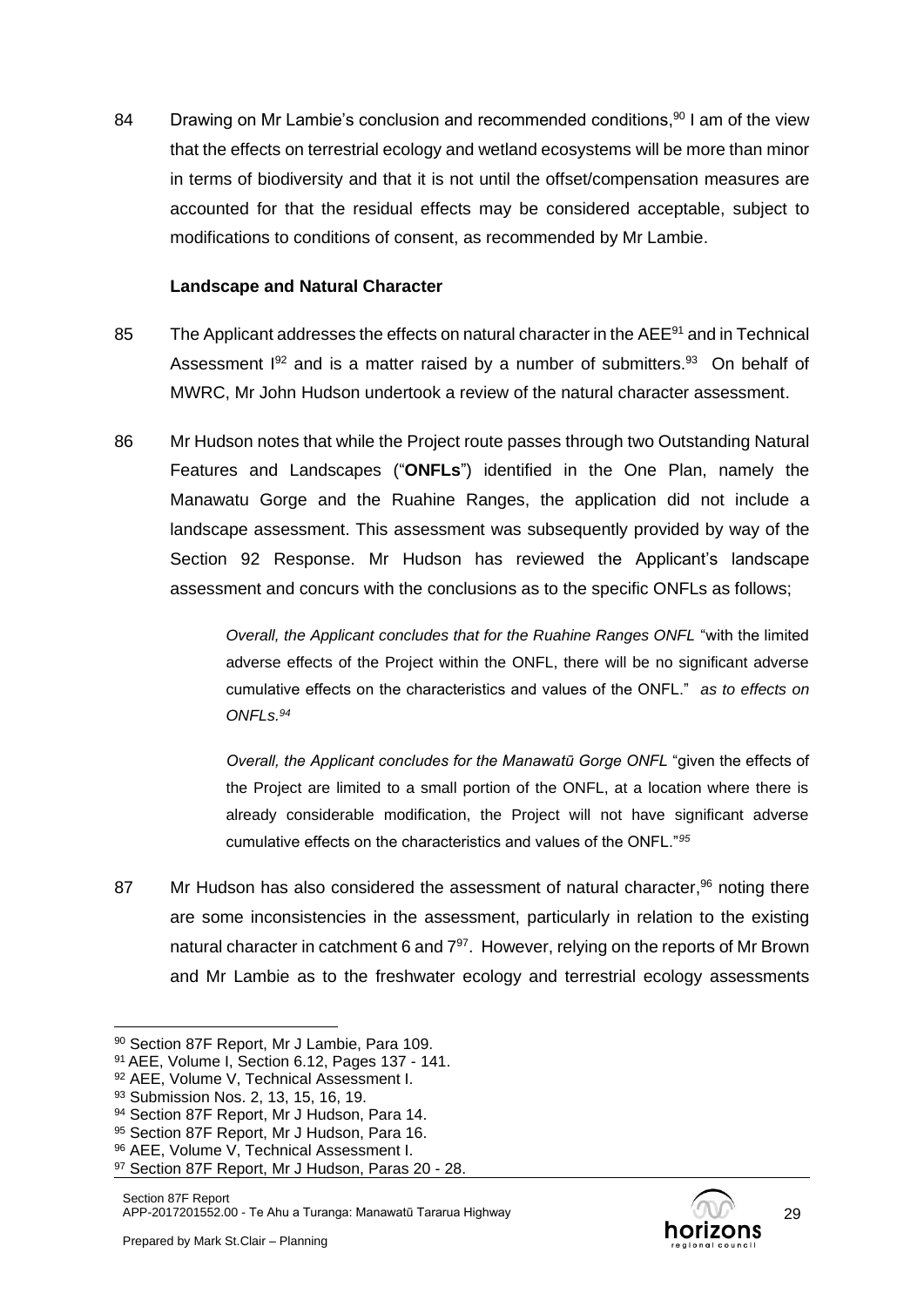contributing to the n/c assessment, as well as the change in alignment and improved methodology since the NoR process, Mr Hudson accepts the ratings of natural character provided in the application.

- 88 In relation to the scale at which the effects are assessed, Mr Hudson considers that the catchment scale approach of the Applicant has led to high localised effects (at crossing sites) being considered less significant when viewed within a wider catchment.<sup>98</sup> This is despite some changes in natural character moving from High to Low pre and post construction. To address these effects on natural character, Mr Hudson recommends that additional mitigation is needed to address the significant impacts at crossing point s  $5A$ ,  $7A$  and the raupo wetland.<sup>99</sup> This approach is consistent with the submission from Forest and Bird (Submission Number 15).
- 89 Finally, Mr Hudson notes that the Applicant has not secured all the planting sites, for both landscape and ecological planting within the Project area and that these matters are not addressed in the proposed conditions.<sup>100</sup> Mr Hudson is of the view that this may raise issues with respect to the positive landscape and biodiversity enhancements the Project claims as part of the proposal to manage/offset effects, particularly with any measures needing to occur within the same catchment in order to adequately address natural character (which is location specific). Mr Hudson recommends specific matters that any suite of planting conditions should address.<sup>101</sup>
- 90 Noting some residual concerns, Mr Hudson considers in the round that the conclusions reached by the Applicant as to the cumulative effects of the Project (in combination with other activities) on natural character are unlikely to be significant.
- 91 Relying on the advice of Mr Hudson, I reach the view that the effects on landscape and natural character will be less than minor, although care must be taken in mitigating the effects within the appropriate catchment, and at a local, not just catchment scale.

### **Cultural effects**

92 Effects on cultural values are addressed in the  $AEE.^{102}$  In addition, the application includes Cultural Impact Assessments ("**CIA**") from Rangitāne o Manawatū,

<sup>98</sup> Section 87F Report, Mr J Hudson, Paras 29 - 37.

<sup>99</sup> Section 87F Report, Mr J Hudson, Paras 57 - 59.

<sup>100</sup> Section 87F Report, Mr J Hudson, Para 11(d).

<sup>101</sup> Section 87F Report, Mr J Hudson, Paras 63 - 67.

<sup>102</sup> AEE, Volume I, Section 6.13, Pages 142 - 153.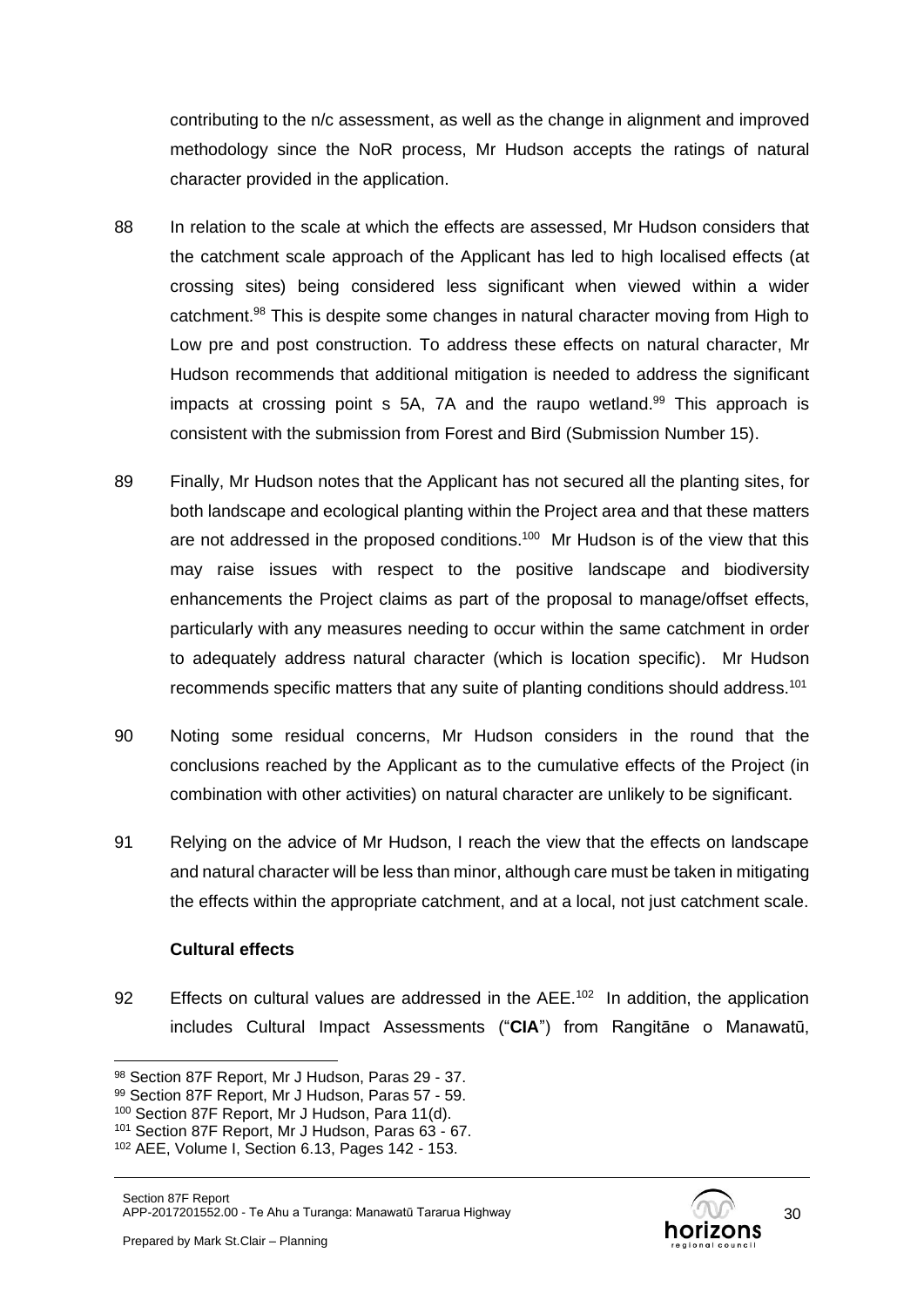Rangitāne o Tamaki nui-ā-Rua; Ngāti Kahungunu ki Tāmaki nui-a-Rua and Ngāti Raukawa ki te Tonga, as well as, Te Apiti Ahu Whenua Trust in representing the owners of Parakahi Island<sup>103</sup>.

- 93 Cultural effects were raised in two submissions, one from Te Apiti Ahu Whenua Trust<sup>104</sup> and one from Dr S Hill<sup>105</sup> The submission from Te Apiti Ahu Whenua Trust notes that the Trust has applied to the Maori Land Court to recognise an area of accretion to Parahaki Island and seeks that the application be placed on hold until that application has been resolved. As I understand it, the Maori Land Court process is separate to the granting of resource consent under the RMA, with this consenting process able to run concurrently to the question of ownership of land. I also understand that the Transport Agency is working with the Trust regarding the area of accretion, but as a matter to be considered separate to the application.
- 94 The submission from Dr Hill, notes that *"… tapu and wahi areas will also be impacted - such as Te Ahu a Turanga peak, where a group of Rangitāne chiefs and Turanga-imua - captained the Aotea waka to Aotearoa New Zealand from Hawaiki - were killed*  and buried.".<sup>106</sup> The submission does not expand further as to the nature or significance of the impacts.
- 95 For each of the four iwi, the individual position of the iwi, the identification of cultural effects and how those are to be managed, are recorded in the application. The four iwi and the Te Apiti Ahu Whenua Trust were invited to be and are now partners to the Project ("**Iwi Partners**"), which has allowed, it is understood, cultural and spiritual values to be integrated into the Project design and management of effects.<sup>107</sup>
- 96 A key concern of all iwi is the effects of the Project on indigenous biodiversity.<sup>108</sup> While noting that the ecological response package, in part, addresses the concerns of iwi, the AEE includes a series of tables summarising the residual effects and management response. This is primarily in the form of conditions, which by way of example include:

<sup>103</sup> AEE, Volume VI – Cultural Impact Assessments.

<sup>104</sup> Submission No. 12.

<sup>105</sup> Submission No. 2.

<sup>106</sup> Dr S Hill, Submission Number 2, Reasons for supporting or opposing the application.

<sup>107</sup> AEE, Volume I, Section 6.13.6, Page 152.

<sup>108</sup> AEE, Volume I, Section 6.13.1.1, Page 144, AEE, Volume I, Section 6.13.2.1, Page 147, AEE, Volume I, Section 6.13.3.1, Page 148, AEE, Volume I, Section 6.13.4, Page 150.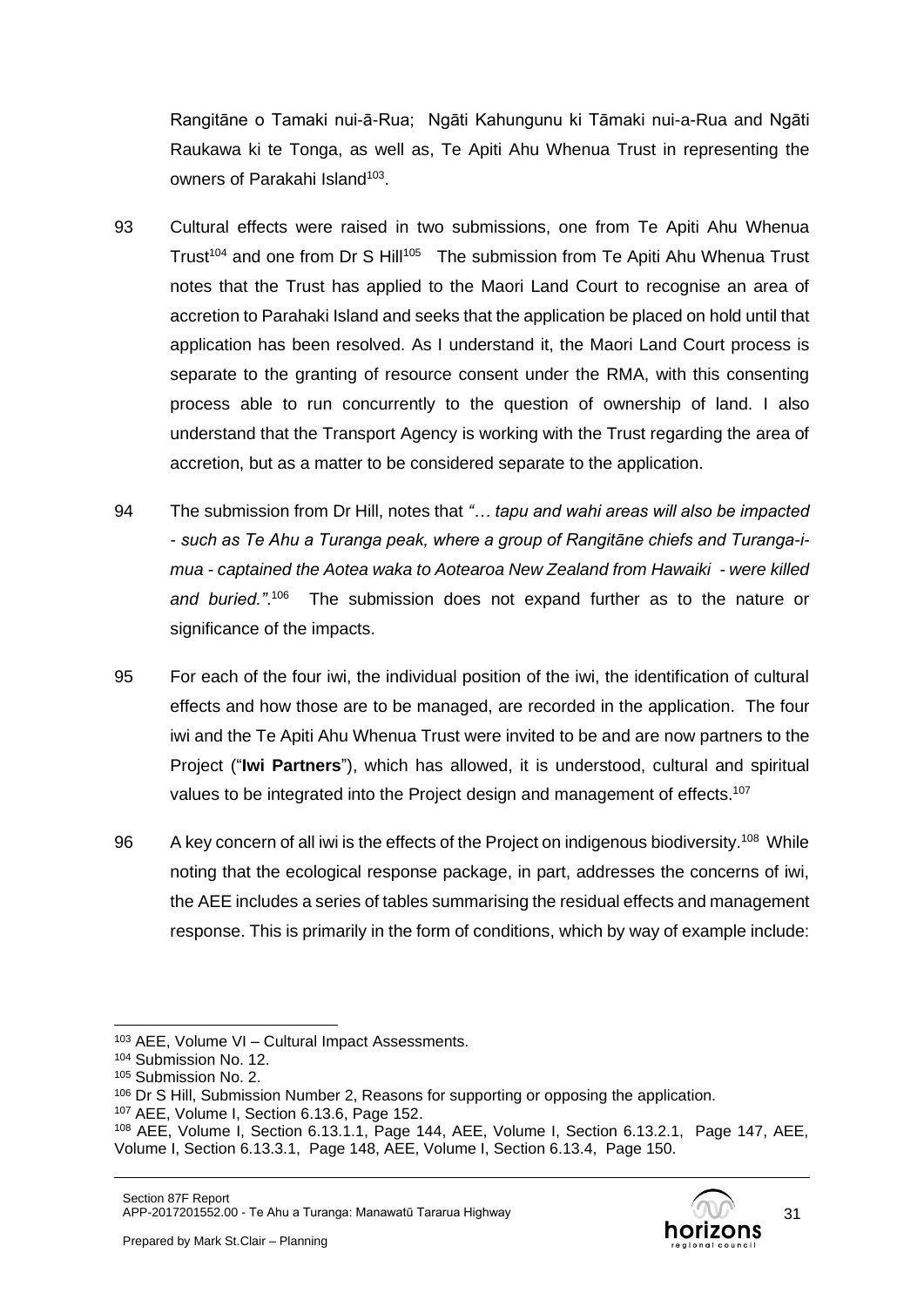- (a) Requiring the development of cultural indicators and monitoring, as well as the undertaking of kaitiaki cultural monitoring;<sup>109</sup>
- (b) The Tangata Whenua Values Management Plan;<sup>110</sup>
- (c) The involvement of Iwi Partners in design and implementation of ecological offset planting;<sup>111</sup>
- (d) The involvement of Iwi Partners in the design of signs and wayfinding and setting out cultural narratives;<sup>112</sup> and
- (e) Planting on Parahaki Island. 113
- 97 A common theme in the CIAs and reflected in the application, is the desire of each iwi to have a continuing involvement as a partner with the Transport Agency to ensure that cultural and spiritual values are integrated into the Project and to manage effects during construction. Iwi consider effects management to be an on-going process.<sup>114</sup>
- 98 The application includes a suite of conditions under the heading Tangata Whenua Values.<sup>115</sup> It is understood that the Iwi Partners support those conditions. In considering all of the above and taking account of the proposed conditions proffered by the Applicant and Iwi Partners, it is my view that there are residual cultural effects to the Project. It may be that further information is forthcoming in respect of the Iwi Project Partners views as to these effects during the hearing process. Should additional information be presented by Iwi Partners, I am able to reassess my opinion at that time.



<sup>109</sup> AEE, Volume I, Table 6-13 Rangitāne o Tamaki nui-ā-Rua: Summary of residual effects and management, Page 147.

<sup>110</sup> AEE, Volume I, Table 6-12 Rangitāne o Manawatū: Summary of residual effects and management, Page 144.

<sup>111</sup> AEE, Volume I, Table 6-14 Ngāti Kahungunu ki Tāmaki nui-a-Rua - Summary of residual effects and management, Page 149.

<sup>112</sup> AEE, Volume I, Table 6-15 Ngāti Raukawa Cultural Impact Assessment: Residual impacts and management, Page 151.

<sup>113</sup> AEE, Volume I, Section 6.13.5, Page 152.

<sup>114</sup> AEE, Volume I, Section 6.13.6, Page 152.

<sup>115</sup> AEE, Volume I, Appendix E, Pages 10 - 12.

Section 87F Report APP-2017201552.00 - Te Ahu a Turanga: Manawatū Tararua Highway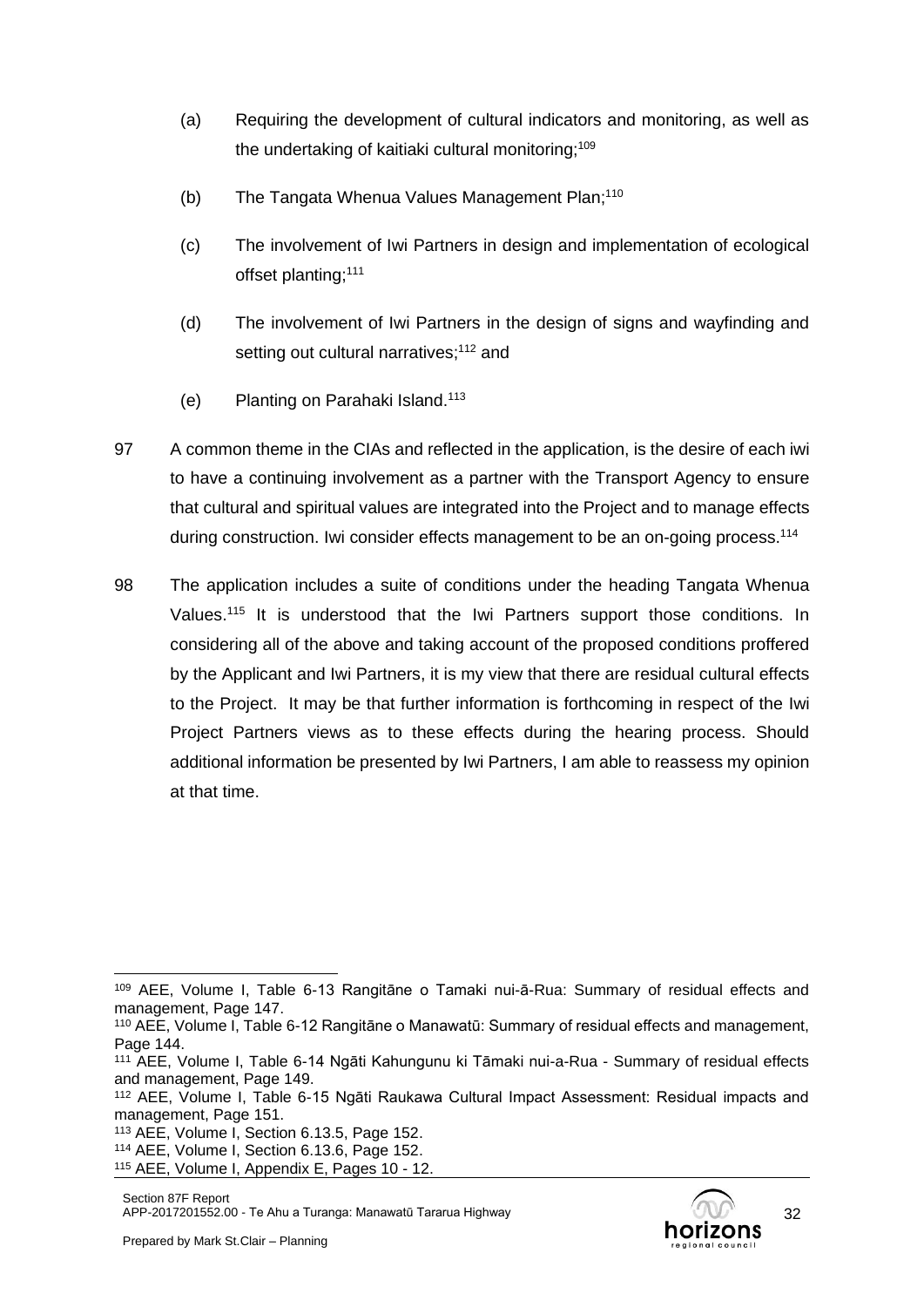#### **Positive Effects**

- 99 The Applicant has addressed positive effects of the proposal in the AEE.<sup>116</sup> In summary, these include;
	- (a) A safer, more efficient transport route;
	- (b) Increased network resilience;
	- (c) Improved connectivity, modal choice and recreational benefits through the provision of the shared path;
	- (d) Positive social effects;
	- (e) Support regional economic activities and productivity including through reductions in operating costs and travel times
	- (f) A range of environmental benefits including;
		- (i) A net gain in biodiversity through habitat restoration, riparian planting, stream retirement, stock exclusion fencing, maintenance and weed and pest control which will improve water quality and habitat connectivity, resulting in positive landscape and biodiversity enhancements within the area.
		- (ii) Providing stormwater treatment on the new highway improving water quality in streams and contributing to the overall improvement of the Manawatū River and Pohangina River; and
	- (g) The Mangamanaia Stream Crossing Bridge (BR07) is anticipated to reduce (slightly) the net effect of the existing flood hazard of the Mangamanaia floodplain, thereby enhancing the Mauri of the Foxton Loop and Manawatu River
- 100 I concur with the Applicant's assessment of the positive effects of the Project as I have set out above and adopt that as part of my report. That said, in line with what I

<sup>116</sup> AEE, Volume I, Section 6.2, Pages 98 - 100.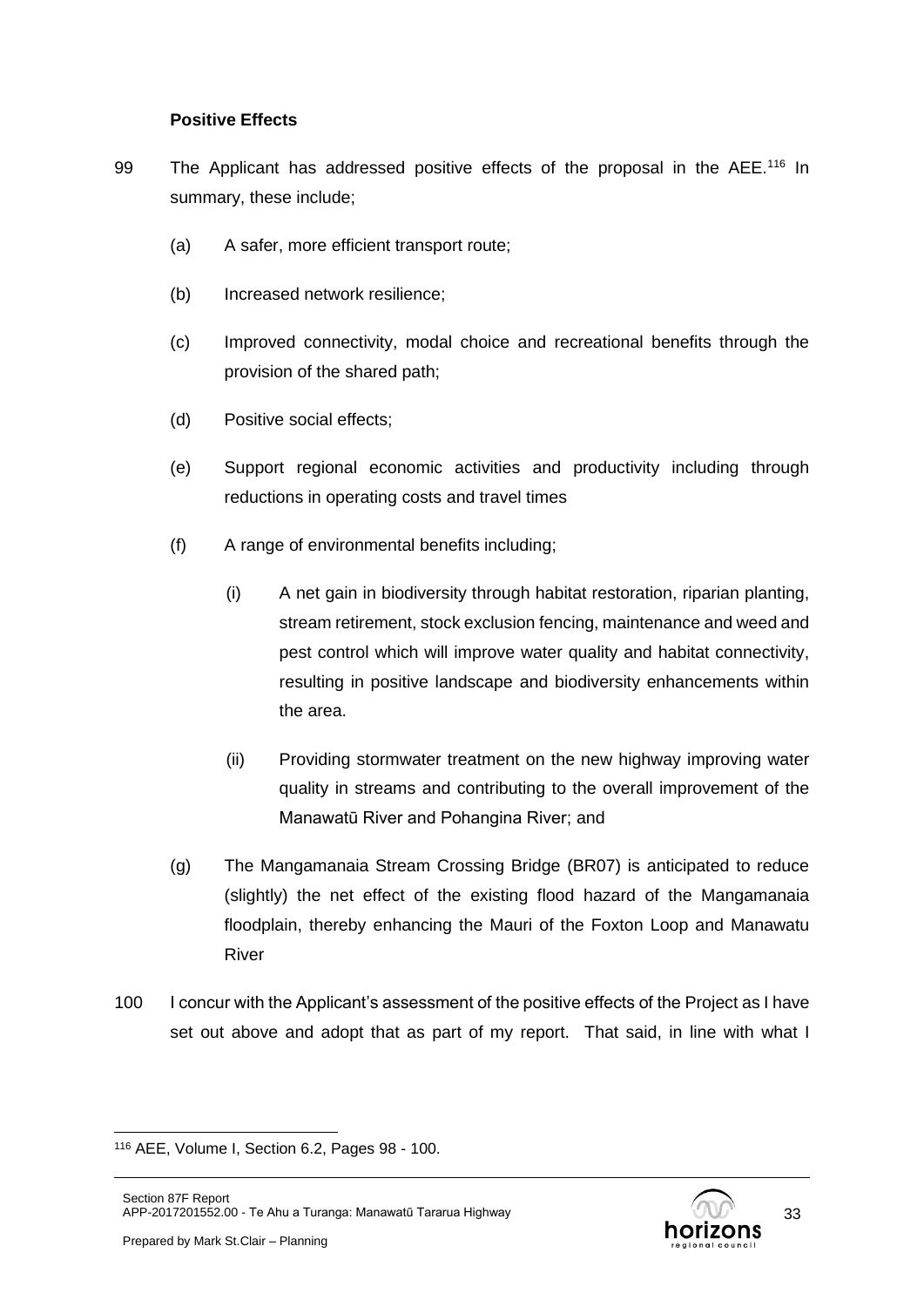understand to be applicable case law, I have not considered positive effects when examining effects under section  $104D(1)(a).<sup>117</sup>$ 

## **Summary of actual and potential effects on the environment**

- 101 After reviewing the AEE and accompanying technical assessments, the mitigation proposed by way of monitoring and conditions, the technical reviews undertaken by the MWRC section 87F experts, and having considered the matters raised in submissions, I consider that with the recommended conditions in **Appendix 12** of this report, a number of the effects can be mitigated to a level which is minor or less than minor. However, putting to one side any beneficial or positive effects of the Project, I concur with the Applicant that there is a high level of effect that remains for;
	- (a) The cultural landscape, indigenous biodiversity, the mauri of the Manawatū River and catchment, and access to cultural resources;
	- (b) Terrestrial ecology, particularly the loss of indigenous biodiversity values including those identified as Schedule F under the One Plan; and
	- (c) Freshwater ecology concerning the loss and modification of stream habitat.
	- (d) I also rely on the report of Mr Brown regarding the effects on water quality in some catchments.

### **Statutory Assessment**

102 As addressed earlier in this report, while this is a section 87F of the RMA report, I have in accordance with section 42A (1A) and (1B) of the RMA attempted to minimise the repetition of information included in the application and where I have considered it appropriate, adopt that information. As a starting point therefore, I adopt the objectives and policies assessment as provided by the Applicant and will provide additional commentary below on the objectives and policies that I consider relevant to the suite of consent applications, or where my view differs from that of the Applicant.

<sup>117</sup> *Crater Lakes Park Limited v Rotorua District Council* EnvC A126/09, where the Court confirmed that the threshold test under s104D(1)(a) of the RMA properly related to adverse effects, and therefore while it could consider mitigating factors or conditions, it could not take into account wider beneficial effects.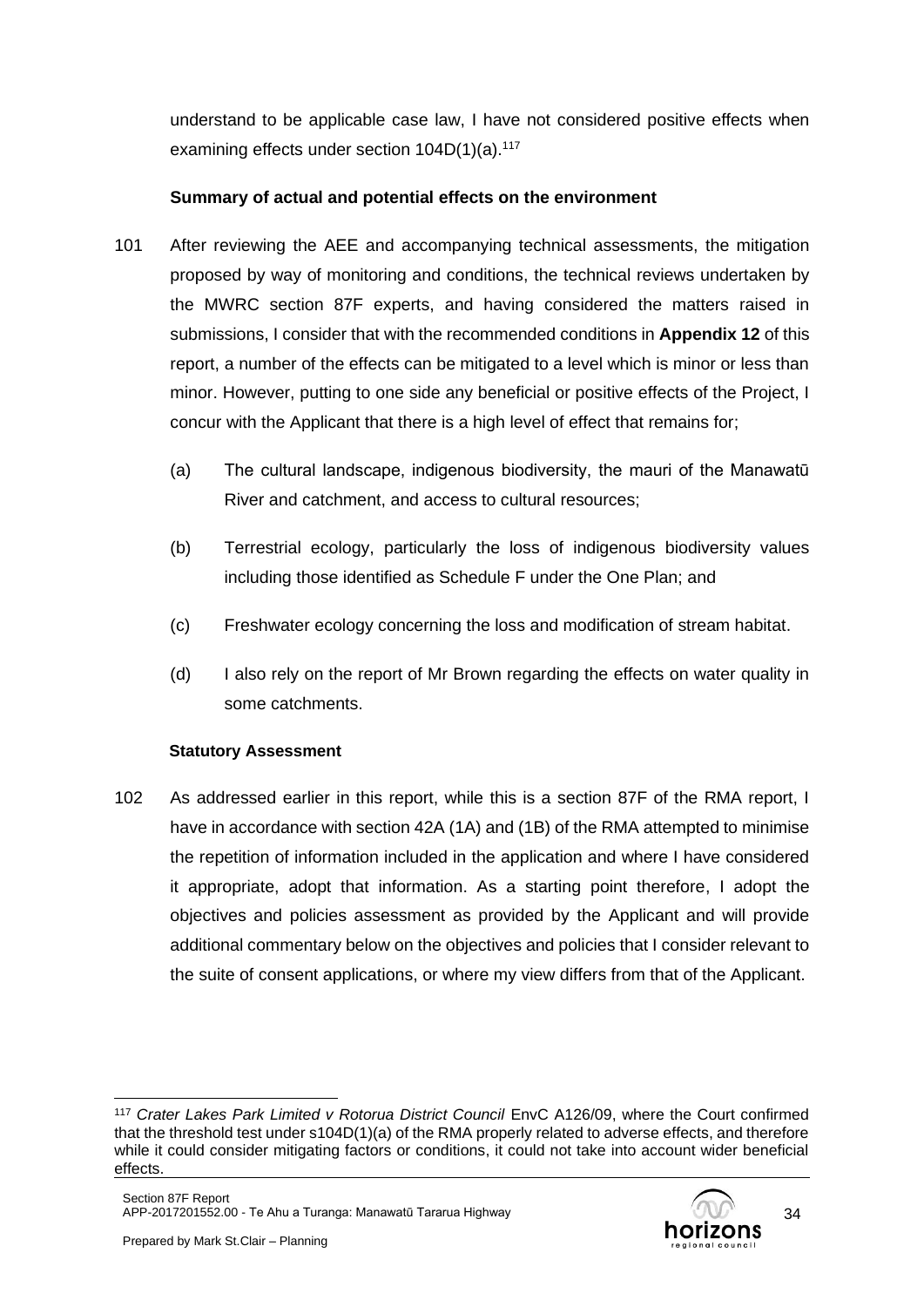### **National Environmental Standards (NES)**

103 In my view, the applicable NES's for this proposal are the NES for Air Quality, the NES for Assessing and Managing Contaminants in Soil to Protect Human Health, the NES for Telecommunication Facilities, the NES for Electricity Transmission Activities Regulations and the NES for Sources of Human Drinking Water. I concur with the Applicant that the NES for Plantation Forestry 2018 is not relevant to the works within this application.<sup>118</sup>

### NES for Air Quality

104 The NES for Air Quality ("**NESAQ**") 2004 came into effect on 8 October 2004 and was amended on 1 June 2011. Relying on the Air Quality Technical Assessment E, and Ms Ryan's review of that document, I concur with the statements in the application that the dust emission from the Project will be within the NESAQ ambient air quality standard.<sup>119</sup>

## NES for Assessing and Managing Contaminants in Soil to Protect Human Health

- 105 The NES for Assessing and Managing Contaminants in Soil to Protect Human Health 2011 ("**NESCS**") came into effect on 1 January 2012.
- 106 The PSI identified six potential areas of soil contamination, of which five were activities on the Hazardous Activities and Industries List ("**HAIL**") that is maintained by the Ministry for the Environment. The DSI identified four areas (being the Saddle Road stockyards and sheep-dip, a hobby organic orchard, and fertiliser storage associated with a small rural air-strip) that contained levels of contamination that exceeded the adopted acceptance criteria for the protection of human health and or the regional background concentrations. The Applicant has set out that remediation of these areas will be authorised by way of land use consents pursuant to the NESCS and will be sought from the relevant territorial authority<sup>120</sup> and that the remediation of those sites will occur prior to commencement of the main works.<sup>121</sup>

<sup>118</sup> AEE, Volume I, Section 8.3, Page 177. I note that the Applicant has removed some pine trees as part of their enabling works programme (separate to this application), with those works to be undertaken as a permitted activity under the NES.

<sup>119</sup> AEE, Volume I, Section 8.3.1, Page 177.

<sup>120</sup> AEE, Volume I, Section 2.3.10, Page 52.

<sup>121</sup> AEE, Volume I, Section 6.8.1, Page 115.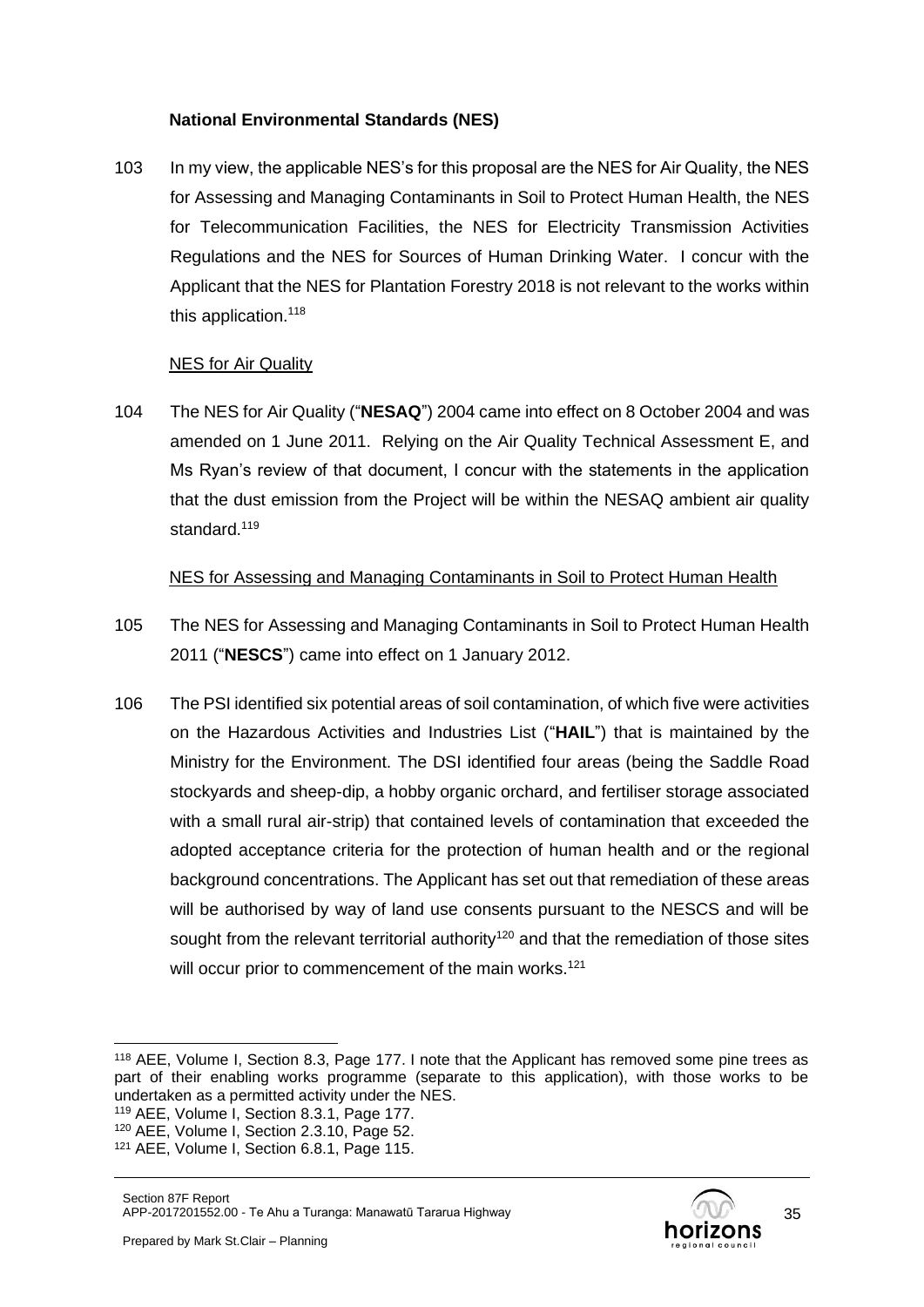- 107 In case of accidental discovery of contaminated sites, the Transport Agency has offered a Contaminated Soil Management Plan ("**CSMP**") to address such circumstances.<sup>122</sup>
- 108 In so far as the CSMP forms part of the application and is offered as a condition of consent, in my view the NESCS is a relevant consideration.

#### NES for Telecommunication Facilities

109 The NES for Telecommunication Facilities ("**NESTF**") 2016 came into effect on 1 January 2017. I concur with the Applicant that the NESTF is relevant in as much as the proposal requires the relocation of any telecommunication facilities, which will need to occur in consultation with any relevant network utility operator<sup>123</sup>. I observe that there were no submissions from any telecommunication network utility operators.

#### NES for Electricity Transmission Activities Regulations

- 110 The NES for Electricity Transmission Activities Regulations ("**NESETA**") 2009 came into effect on 14 January 2010. The Project requires the raising of conductor levels on the Transpower Mangamaire – Woodville A 110kV transmission line, at the eastern end of the proposed highway to achieve the necessary clearance from the alignment. The application states that the increase in height is within the permitted activity standards of the NESETA.<sup>124</sup>
- 111 Submission Number 10, Transpower NZ Ltd, highlights the implications of the proposed works as to the transmission lines and the relevance of the NESETA which is primarily in relation to final design works.<sup>125</sup>
- 112 To the extent detailed in the Transport Agency's application and the submission details provided by Transpower NZ Ltd, the NESETA is a relevant consideration. I address this matter further in my assessment of the National Policy Statement for Electricity Transmission starting at paragraph 126 below.

<sup>124</sup> AEE, Volume I, Section 8.3.4, Page 177.



<sup>122</sup> AEE, Volume I, Section 6.8.1, Page 116.

<sup>123</sup> AEE, Volume I, Section 8.3.3, Page 177.

<sup>&</sup>lt;sup>125</sup> Transpower NZ Ltd – Submission Number 10 – Attachment – Paras  $2.8 - 2.11$ .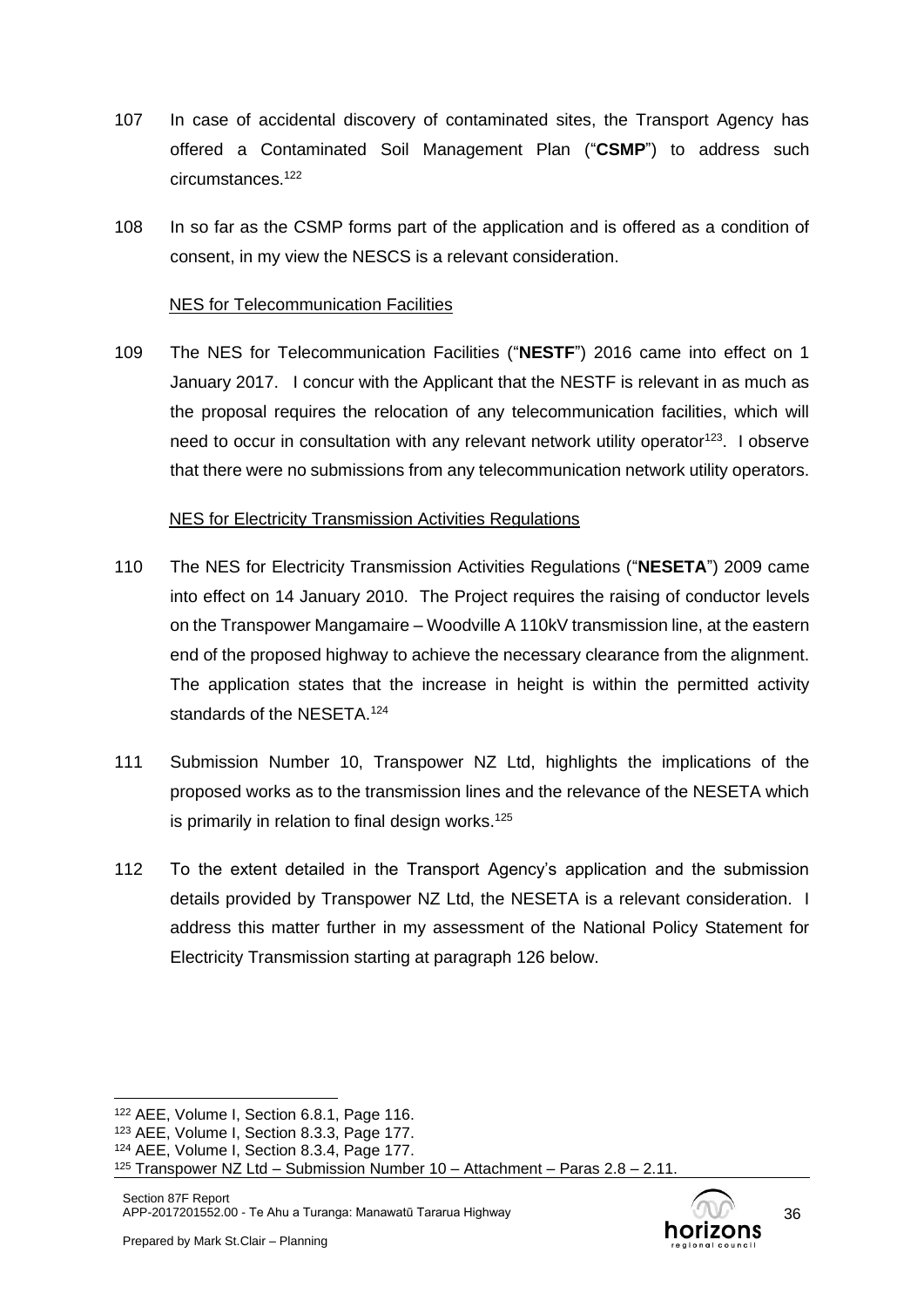#### NES for Sources of Human Drinking Water

- 113 The NES for Sources of Human Drinking Water came into effect on 20 June 2008. Regulation 7 of the NES for Sources of Human Drinking Water sets out that a Regional Council must not grant a discharge permit for an activity that will occur upstream of an abstraction point, if the discharge will result in the drinking water not meeting health quality criteria or exceeding aesthetic guidelines. This regulation applies to abstractions serving at least 501 people for more than 60 calendar days a year. In addition, Regulation 8 requires Regional Council's not to grant discharge permits upstream of an abstraction point where drinking water is not tested.
- 114 Regulation 12 of the NES requires consideration of whether the activity being considered could result in an event (the example of a spill is given), or as a consequence of an event (an example of heavy rainfall is given) that may have a significant adverse effect on the quality of water at any abstraction point. Regulation 12 applies to abstractions serving at least 25 people for more than 60 calendar days a year. This regulation further stipulates that if the situation described above applies, a condition must be imposed on the resource consent which requires notification of the registered drinking water supply operators.
- 115 I have reviewed the location of bore information and registered drinking water sites held by MWRC. I note that the Ashhurst water supply is from two bores<sup>126</sup> located near the end of Hacketts Road, downstream of the existing bridge. This water supply is categorised as 'minor' serving a population range of 501-5000 people. The depth of the bores are approximately 80m below ground level. Given the location and depth of the bores,<sup>127</sup> I consider that the location of the proposed works are suitably far from the location of these takes.
- 116 I therefore conclude that, in my opinion, the NES for Sources of Human Drinking Water is not directly relevant in consideration of the proposal.

#### **National Policy Statements (NPS)**

117 In my view, the applicable NPS's for this proposal are the NPS for Freshwater Management, the NPS for Renewable Electricity Generation, and the NPS for



<sup>126</sup> MWRC Consent Numbers - ATH-2010013190 and ATH-2010013189.00.

<sup>&</sup>lt;sup>127</sup> Bores are over 80m deep both with screens below 70m and above ground wellheads.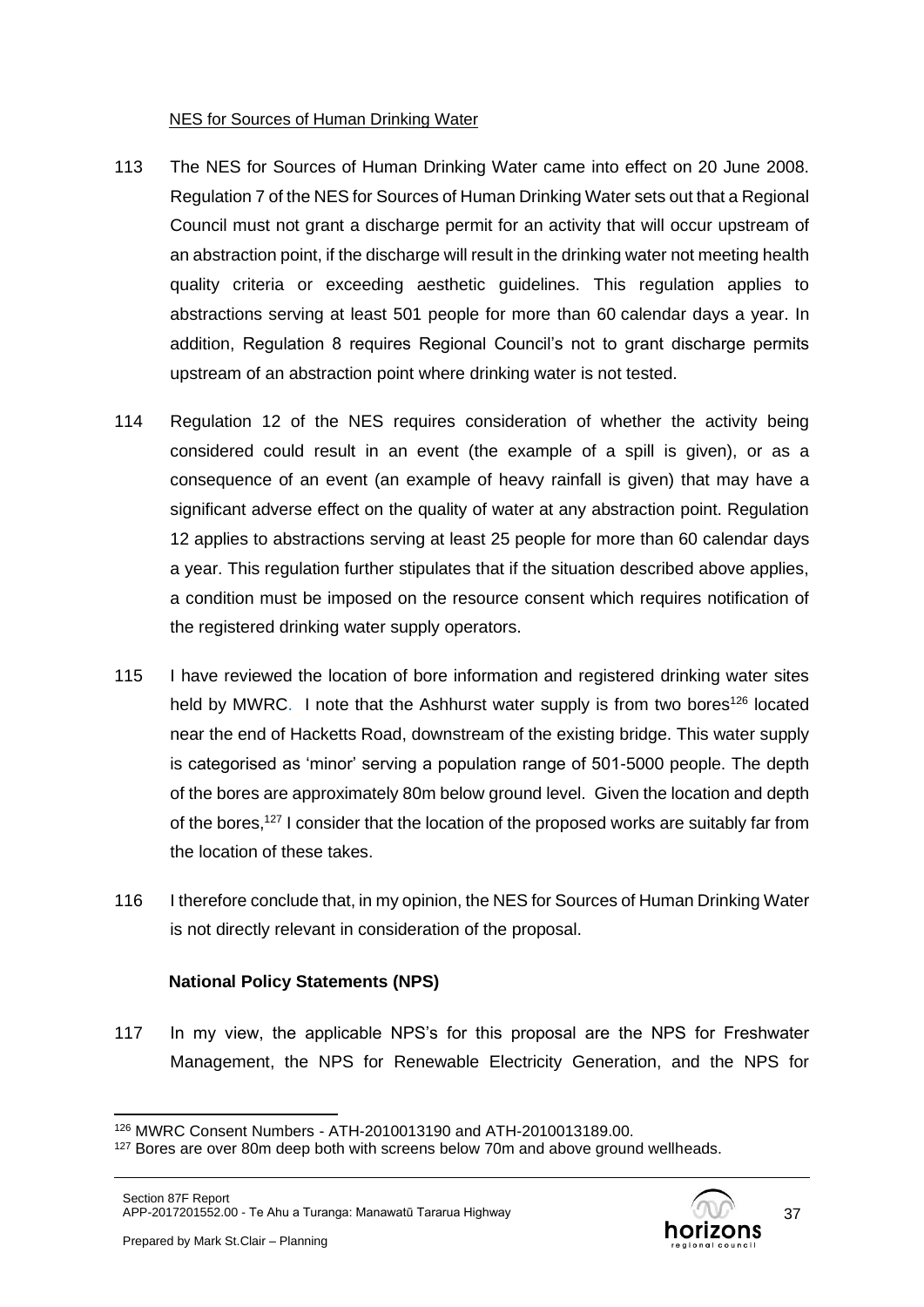Electricity Transmission. I concur with the Applicant that the New Zealand Coastal Policy Statement and the NPS on Urban Development Capacity 2016 are not relevant to this Project.<sup>128</sup>

### NPS for Freshwater Management

- 118 The National Policy Statement for Freshwater Management ("**NPSFM**") 2014 came into effect on 1 August 2014. Amendments made in August 2017 took effect on 7 September 2017. The Applicant has set out an assessment of the relevant provisions of the NPSFM as to the potential effects of the Project.<sup>129</sup> I concur with the statement in the application that the NPSFM addresses, as a matter of national significance, the management of fresh water through a framework that considers and recognises Te Mana o te Wai as an integral part of freshwater management.<sup>130</sup>
- 119 The application also states that the NPSFM is primarily relevant to the development of regional plans but is also relevant to the assessment of the effects of the Project.<sup>131</sup> I see the NPSFM differently, in that, it is my view that this NPSFM is relevant to any resource consent application, especially one with a non-complying activity status.
- 120 The application concludes that the Project is consistent with the objectives of the NPSFM for the following reasons:
	- (a) Once operational, the Project will improve the overall quality of freshwater through improved stormwater treatment as detailed in the Stormwater Management - Technical Assessment B. The proposed treatment scenario is an improvement on the existing situation where no formal treatment of stormwater runoff from the existing state highway roads within the Project area is provided (Objective A1 and A2).
	- (b) Appropriate erosion and sediment controls will be implemented during construction in accordance with GD05 (and the ESCP at Volume VII and proposed SSESCPs) (Objective A1 and A2).
	- (c) Although the Project will result in the permanent loss of sections of streams, it is proposed to offset these effects via new stream channels (stream diversions)



<sup>128</sup> AEE, Volume I, Section 8.2.1, Page 175.

<sup>129</sup> AEE, Volume I, Section 8.2.2, Page 175- 176 and Appendix D, Section 2.

<sup>130</sup> AEE, Volume I, Section 8.2.2, Page 175.

<sup>131</sup> AEE, Volume I, Section 8.2.2, First Para, Page 175.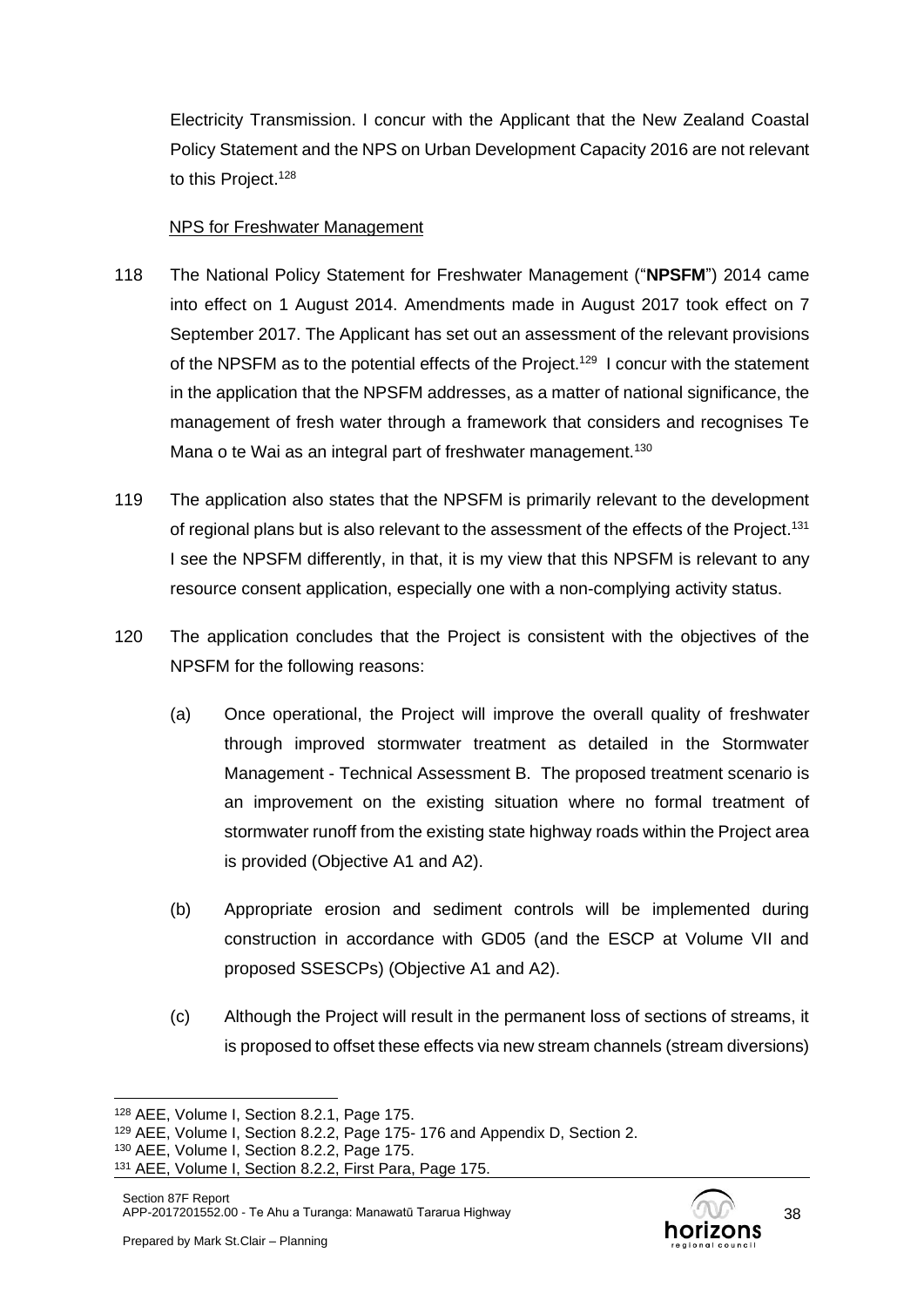and riparian planting/enhancement to achieve no net loss of ecological function overall (Objective B1 and B4).

- (d) The integrated management of fresh water and the use of land and development has been appropriately considered in the proposed stormwater management design for the Project (Objective C1).
- (e) Tangata whenua values are reflected in the management of fresh water as iwi, as Project Partners, have been involved in confirming the design approach for stormwater management, and where the Project has impacted freshwater bodies, they have been and will continue to be involved with the design and implementation of mitigation and offset measures (Objective D1).<sup>132</sup>
- 121 Based on the Applicant's AEE and supporting material, I conclude that the Project activities are generally consistent with the objectives and policies of the NPSFM. However, as identified in the MWRC section 87F expert reports, in particular the reports of Mr Brown, Mr Lambie and Mr Pearce, additional conditions as to discharge standards and offset/compensation are required in order to ensure that the application is consistent with Objective A1 of the NPSFM. The imposition of those conditions will ensure that the life supporting capacity of the ecosystems will be safeguarded.

### NPS for Renewable Electricity Generation

- 122 The National Policy Statement for Renewable Electricity Generation ("**NPSREG**") 2011 came into effect on 13 May 2011. The Applicant addresses the relevant provisions of the NPSREG<sup>133</sup> and provides a description of the northern alignment through the Te Apiti Wind Farm and the consultation undertaken with Meridian Energy as to the programming of construction. The Applicant concludes that the Project is consistent with the NPSREG in that it does not hinder the operation or maintenance of the renewable electricity generation activity.<sup>134</sup>
- 123 Meridian Energy (Submission Number 13) has identified a number of issues as to the potential effects of the Project on the windfarm operations and seeks that those matters be addressed in the following manner:



<sup>132</sup> AEE, Volume I, Section 8.2.2, Page 176.

<sup>133</sup> AEE, Volume I, Appendix D, Section 2.

<sup>134</sup> AEE, Volume I, Section 8.2.3, Page 176.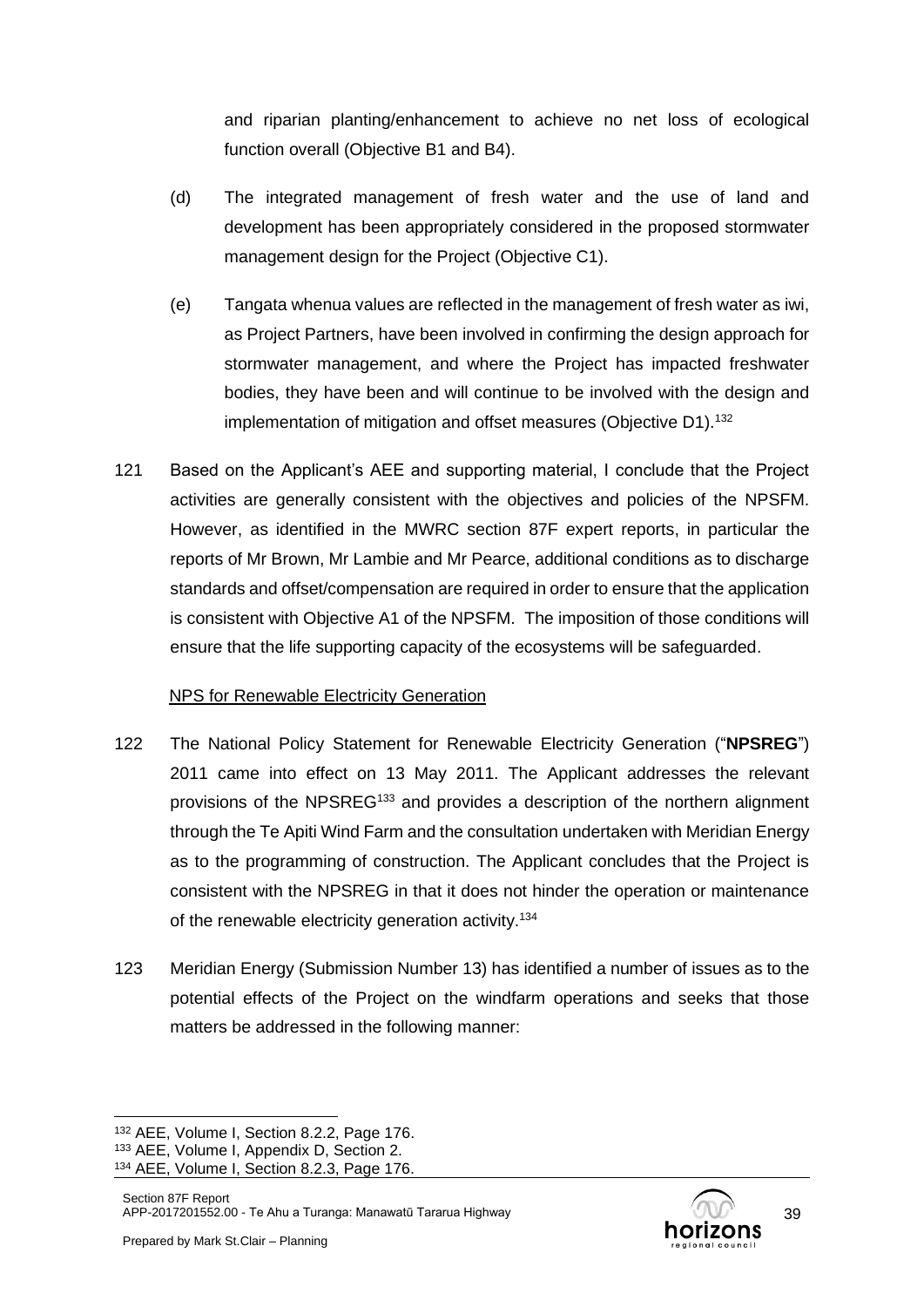- (a) The exclusion of the Te Āpiti Windfarm site as an area for any offset mitigation planting or if there is planting that it be redesigned to include only plants and located in areas that do not provide for bird habitat for Threatened or At-Risk indigenous bird species.
- (b) That sufficient detailed design is carried out to ensure that the matters raised in the submission regarding geotechnical issues, temporary works and spoil sites hydrology, and stormwater management are effectively addressed.
- (c) The provision of sufficient evidence to demonstrate that before/after flood effects are no more than minor; and
- (d) Any further, consequential or alternative relief as may be necessary or appropriate to address the matters raised in the submission.
- 124 Objective A, Policy A of the NPSREG directs decision makers to recognise and provide for the national significance and benefits that are derived from renewable electricity generation. In my view, when considering the issues raised by Meridian, particularly around the potential location and nature of offset planting, and the location of earthworks/spoil sites, in terms of impacts on infrastructure, the part of the NPSREG that is of particular relevance is Objective D which states: *"Decision-makers shall, to the extent reasonably possible, manage activities to avoid reverse sensitivity effects on consented and on existing renewable electricity generation activities."*
- 125 Subject to further detail being provided by Meridian Energy and the Transport Agency at the hearing, if the matters identified by Meridian Energy can be addressed, then in my view the Project would not be contrary to the objectives and policies of the NPSREG.

### NPS for Electricity Transmission

- 126 The National Policy Statement for Electricity Transmission ("**NPSET**") 2008 came into effect on 10 April 2008. The NPSET outlines that electricity transmission has special characteristics that create challenges for its management, including that the network can be significantly constrained by the adverse environmental impact of third-party activities and development.
- 127 The Objective of the NPSET is to recognise the national significance of the electricity transmission network by facilitating the operation, maintenance and upgrade of new

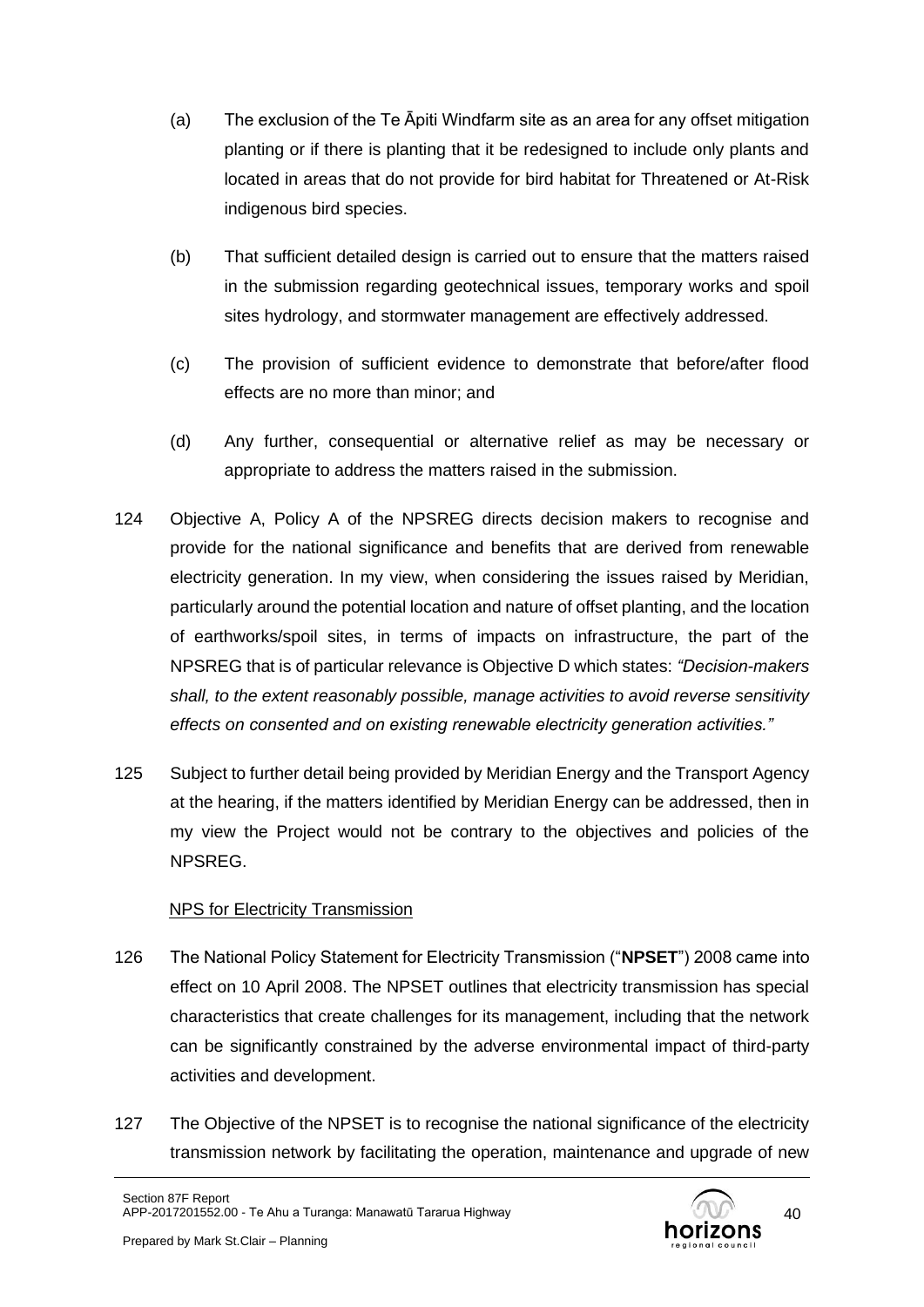and existing transmission resources while managing the adverse effects of the network, and of other activities on the network.

- 128 Policy 2 requires that decision makers recognise and provide for the effective operation, maintenance, upgrading and development of the electricity transmission network. Policy 10 requires that decision makers must, to the extent reasonably possible, manage activities to avoid reverse sensitivity effects on the electricity transmission network and ensure that operation, maintenance, upgrading, and development of the electricity transmission network is not compromised.
- 129 I have noted above, the Project requires the raising of conductor levels on the Transpower Mangamaire – Woodville A 110kV transmission line, at the eastern end of the proposed highway to achieve the necessary clearance from the alignment.
- 130 The submission by Transpower New Zealand Limited raises concerns about the impact of the proposal and adverse effects of the construction works on Transpower's assets.<sup>135</sup> The application sets out that the works in the vicinity of the National Grid are to be designed and managed to ensure the Project will not hinder the operation and maintenance of the national electricity transmission activities. I concur with Transpower that the Applicant has not explained what measures are proposed to ensure this – other than the need to raise poles. The provision of further information is therefore warranted. Should these matters be able to be addressed, then in my view the Project would be consistent with the NPSET.

### **Regional Policy Statement and Regional Plan (One Plan)**

131 The One Plan is MWRC's Regional Policy Statement and Regional Plan. It was first notified in May 2007 and became fully operative on 19 December 2014. The One Plan is a combined Regional Policy Statement and Regional Plan. Part 1 of the One Plan is the Regional Policy Statement and Part 2 is the Regional Plan.

## **Regional Policy Statement (RPS)**

132 I have assessed the application against what I consider to be the relevant policies of the RPS, with those that require specific comment set out below. For the most part

<sup>135</sup> Submission number 10 - Transpower New Zealand Limited, Para 2.7.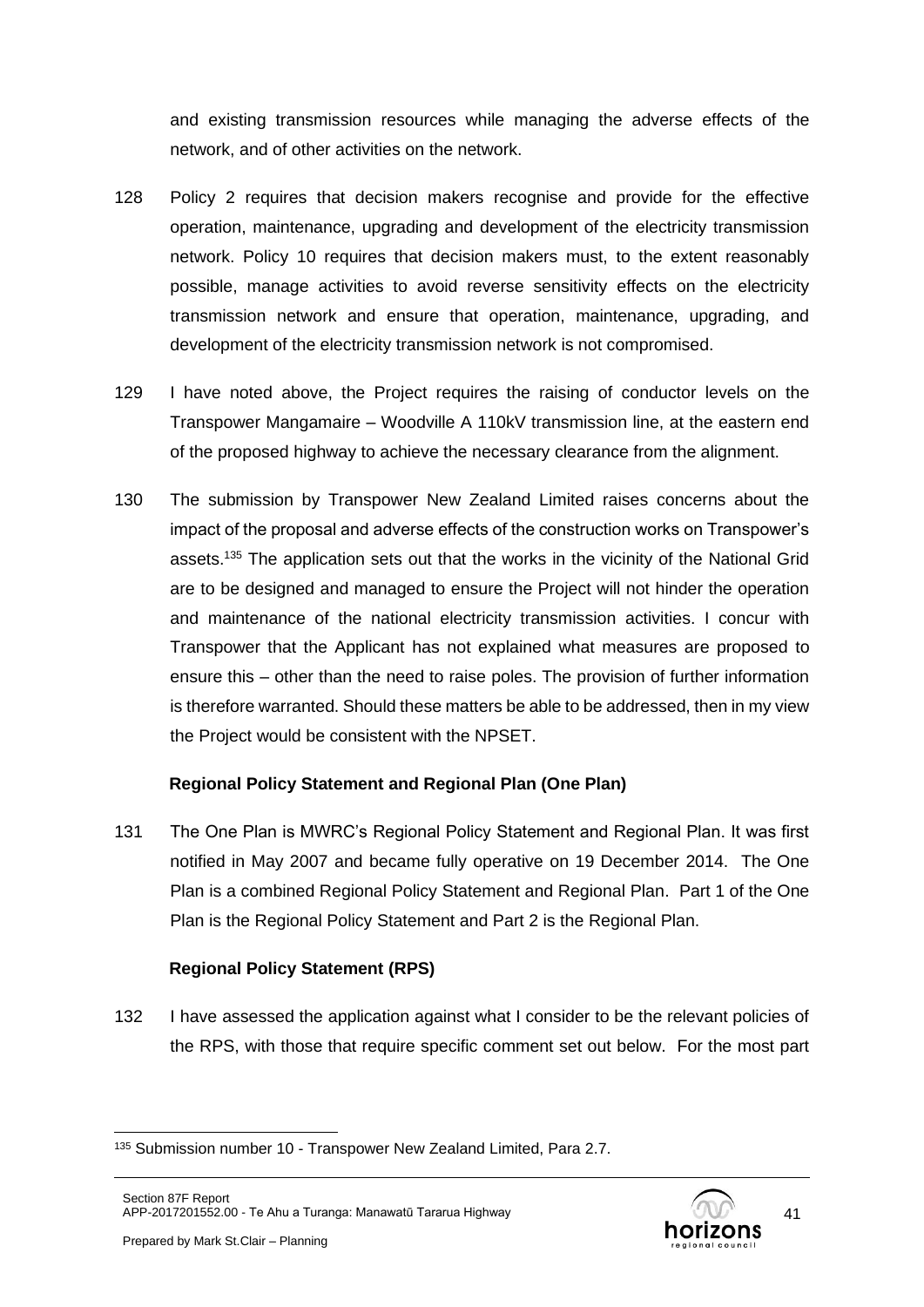these are included in the Applicant's assessment<sup>136</sup> and so are not repeated in full in this report.

| <b>Chapter 2 - Te Ao Maori</b>                                  |                                                                               |
|-----------------------------------------------------------------|-------------------------------------------------------------------------------|
| significance);; $2.4$ (other<br>resource<br>management issues). | Policies 2-1 (involvement); 2-2 (sites of Objective 2-1 (resource management) |

- 133 The statutory assessment in the application identifies the relevant objective (Objective 2-1) and policies (Policies 2-1, 2-2, and 2-4) as they relate to the Project.<sup>137</sup> The assessment concludes that the Project is consistent with the objective and policies, noting the Transport Agency's partnership with Iwi Project Partners; the input of the Iwi Project Partners in both the design (including proposed mitigation) and implementation of the Project, with specific regard to five CIA lodged with the application (which record the importance of protecting the natural environment, particularly in relation to natural water bodies and areas of indigenous biodiversity); and the inclusion of accidental discovery protocols for the duration of construction.
- 134 Conditions of consent are proposed to address tangata values.<sup>138</sup> It is understood that the conditions, and the Project more generally, are supported by the Iwi Project Partners and that those conditions manage any potential residual effects on tangata whenua. I therefore concur with the Applicant that the proposed activities are consistent with Objective 2-1 and Policies 2-1, 2-2, and 2-4.

| <b>Chapter 3 - Infrastructure</b>                                                                                                                                                    |                                                                                                                                                                                                                                     |
|--------------------------------------------------------------------------------------------------------------------------------------------------------------------------------------|-------------------------------------------------------------------------------------------------------------------------------------------------------------------------------------------------------------------------------------|
| infrastructure); 3-6 (renewable energy); 3- $\vert$ contaminated land).<br>14 (identification of priority contaminated<br>land); 3-15 (management of priority<br>contaminated land). | Policy 3-1 (benefits of infrastructure); 3-2   Objective 3-1 (Infrastructure); 3-2<br>(adverse effects on regional or national (renewable energy); $3-5$ (waste,<br>importance); $3-3$ (adverse effects of hazardous substances and |

135 The statutory assessment included in the application addresses these objectives and policies<sup>139</sup> and for the most part I concur with that assessment. That said, in relation



<sup>136</sup> AEE Volume I, Section 8.5.2, Pages 178 – 190 and Appendix D.

<sup>137</sup> AEE Volume I, Section 8.5.2.2, Pages 179-180.

<sup>138</sup> AEE, Volume I, Appendix E, Pages 10 – 12.

<sup>139</sup> AEE, Volume I, Section 8.5.2.3, Pages 180-182.

Section 87F Report APP-2017201552.00 - Te Ahu a Turanga: Manawatū Tararua Highway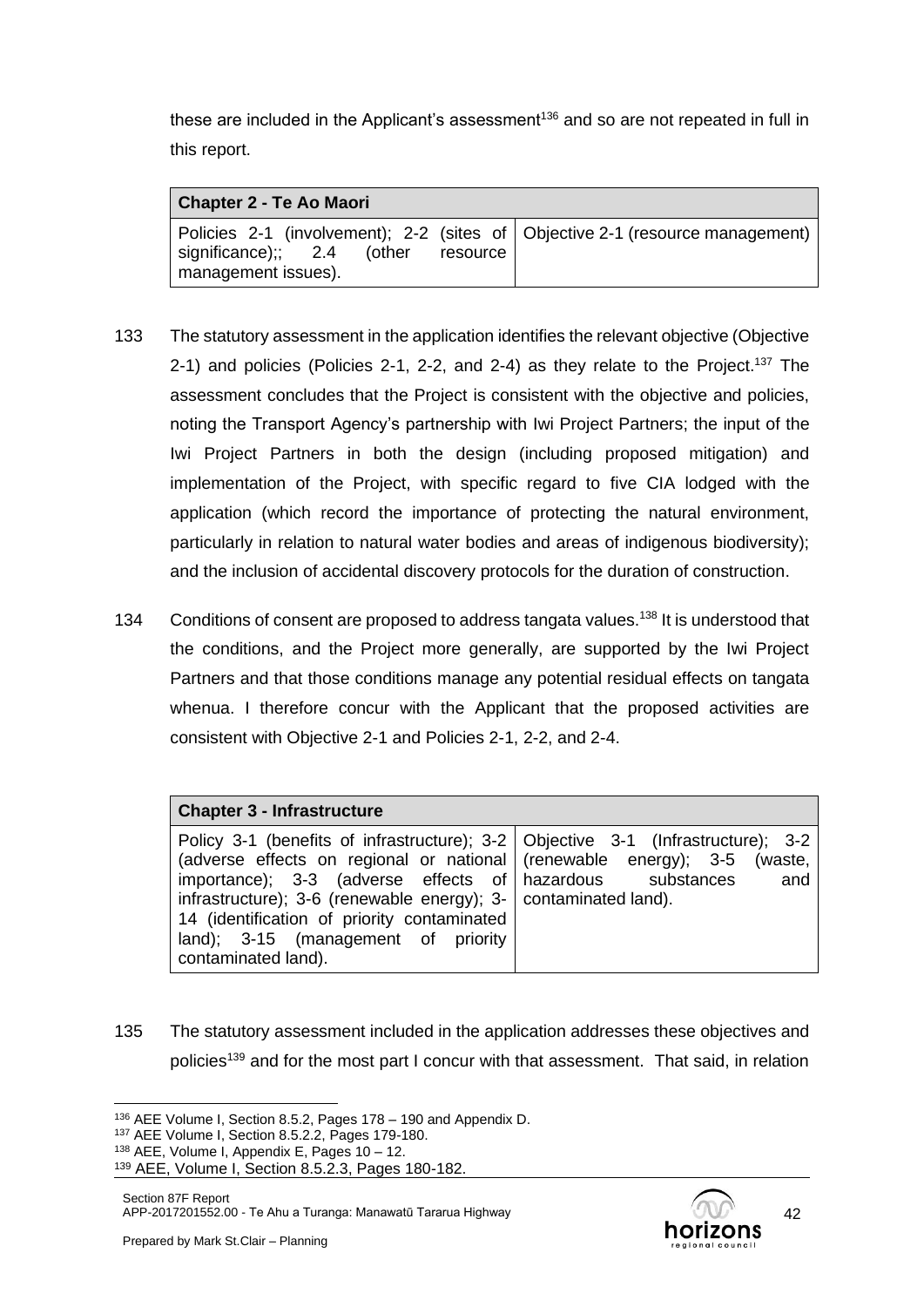to Policy 3-2 which specifically relates to the effects on the National Grid and Te Apiti Wind Farm, and the need to ensure that the adverse effects of other activities on regionally or nationally important infrastructure are avoided as far as reasonably practicable, the matters raised in the submissions of Transpower and Meridian Energy need to be considered. As I identified in paragraph 125 above, if the effects as to the National Grid and Te Apiti Wind Farm are able to resolved then the Project would be consistent with Policy 3-2. If not, there will need to be an assessment of whether the effects of the Project have been avoided as far as reasonably practicable. This assessment will need to be informed by the outcome of any further discussions between the Applicant and submitters, and I will revisit this policy at that time.

- 136 I concur with the Applicant's assessment as to the applicability of Policy 3-3 (c). This policy is a directive policy and establishes a hierarchy when considering any adverse environmental effects associated with the establishment of infrastructure. After considering the options to avoid, remedy or mitigate, there remains significant residual effects as to terrestrial and freshwater ecology which the Applicant has sought to offset or compensate in circumstances where there are functional, operational or technical constraints associated with the delivery of necessary infrastructure.<sup>140</sup>
- 137 I note that Policy 3-3 c) iv. only refers to offsetting, which includes the use of financial contributions. I address the matter of offset and compensation further in my assessment of Policy 13-4 below. It is my opinion that the imposition of effective and enforceable consent conditions is of particular relevance in meeting Policy 3-3 (c) as it relates to the avoidance, remedying or mitigation of new infrastructure, with particular adherence to (iv) as to appropriate offsetting.
- 138 In relation to Objective 3-5 and the associated policies 13-14 and 3-15, the Transport Agency proposes to undertake remediation of contaminated land prior to commencement of the main works. In addition, the application includes a Contaminated Soils Management Plan to address situations of accidental discovery of contaminated land. I concur with the Applicant's assessment that these measures are consistent with the RPS contaminated land objectives and policies.<sup>141</sup>



 $140$  The application also considers route alternatives in the AEE, Volume 1, Section 7], Pages 155 – 166.

<sup>141</sup> AEE, Volume I, Section 8.5.2.34, Page 182.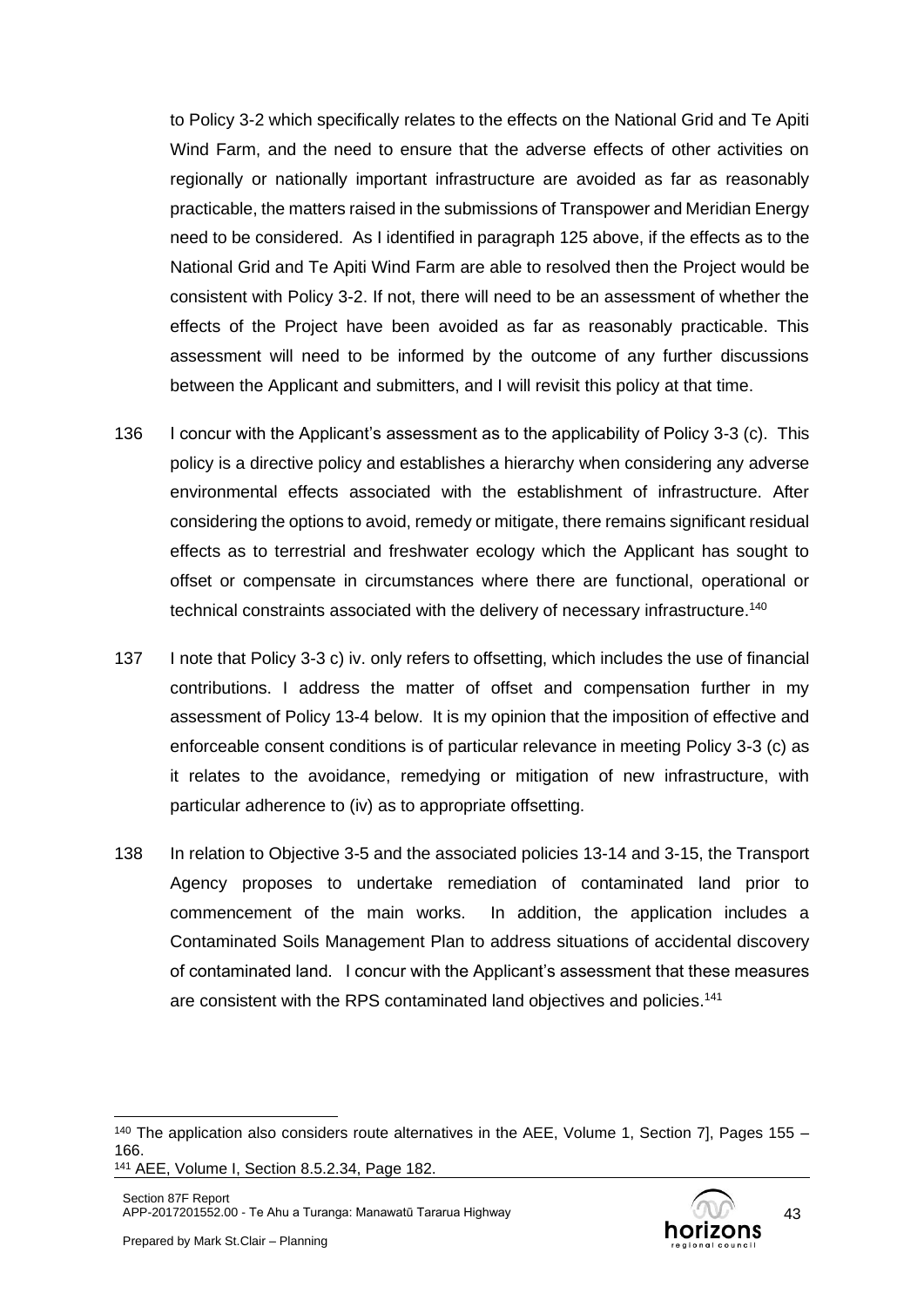| <b>Chapter 4 - Land</b>           |                                                                       |
|-----------------------------------|-----------------------------------------------------------------------|
| Policy 4-2 (land use activities). | Objective 4-2 (Regulating potential causes of<br>accelerated erosion) |

139 As outlined from paragraph 62 of this report, the proposal involves substantial land disturbance associated with the construction of the road including vegetation clearance and the potential for accelerated erosion. I concur with the Applicant's assessment<sup>142</sup> that the objective relates to the regulation of the potential causes of accelerated erosion and requires the avoidance of increased sedimentation in water bodies, as far as reasonably practicable, or otherwise remedied or mitigated. The policy also seeks to ensure that sediment loads entering water bodies as a result of accelerated erosion should be reduced to the extent required to be consistent with the water management objectives and policies for the water quality set out in Chapter 5. The importance of those water management objectives and policies (and associated values) is highlighted through the evidence of Mr Brown. The importance of the policy is further articulated in Chapter 13, which I address below.

### **Chapter 5 – Water**

| Policy 5-1 (management zones and values);   Objective 5-1 (water management<br>5-2 (water quality); 5-3 (compliance where   values); Objective 5-2<br>water quality targets are met); 5-4 (water<br>quality targets are not met); $5-10$ (point $\vert$ quantity and allocation); Objective 5-<br>source discharge to land); 5-22 (beds of<br>rivers and lakes); 5-23 (Value of SOS-C,<br>SOS-A); 5-24 (Value of FCD); 5-25 (other<br>Schedule B Values); 5-26 (essential and<br>beneficial activities). | (water<br>quality); Objective 5-3<br>(water<br>4 (beds of rivers and lakes). |
|----------------------------------------------------------------------------------------------------------------------------------------------------------------------------------------------------------------------------------------------------------------------------------------------------------------------------------------------------------------------------------------------------------------------------------------------------------------------------------------------------------|------------------------------------------------------------------------------|

140 Chapter 5 addresses the management of freshwater in the Region, with the objectives and policies contained in Chapter 5 underpinning several key aspects of this application, including water quality targets. The Applicant provides a detailed assessment of those provisions in the application.<sup>143</sup>

<sup>142</sup> AEE, Volume I, Section 8.5.2.4, Page 182.

<sup>143</sup> AEE, Volume I, Section 8.5.2.5, Pages 182-186.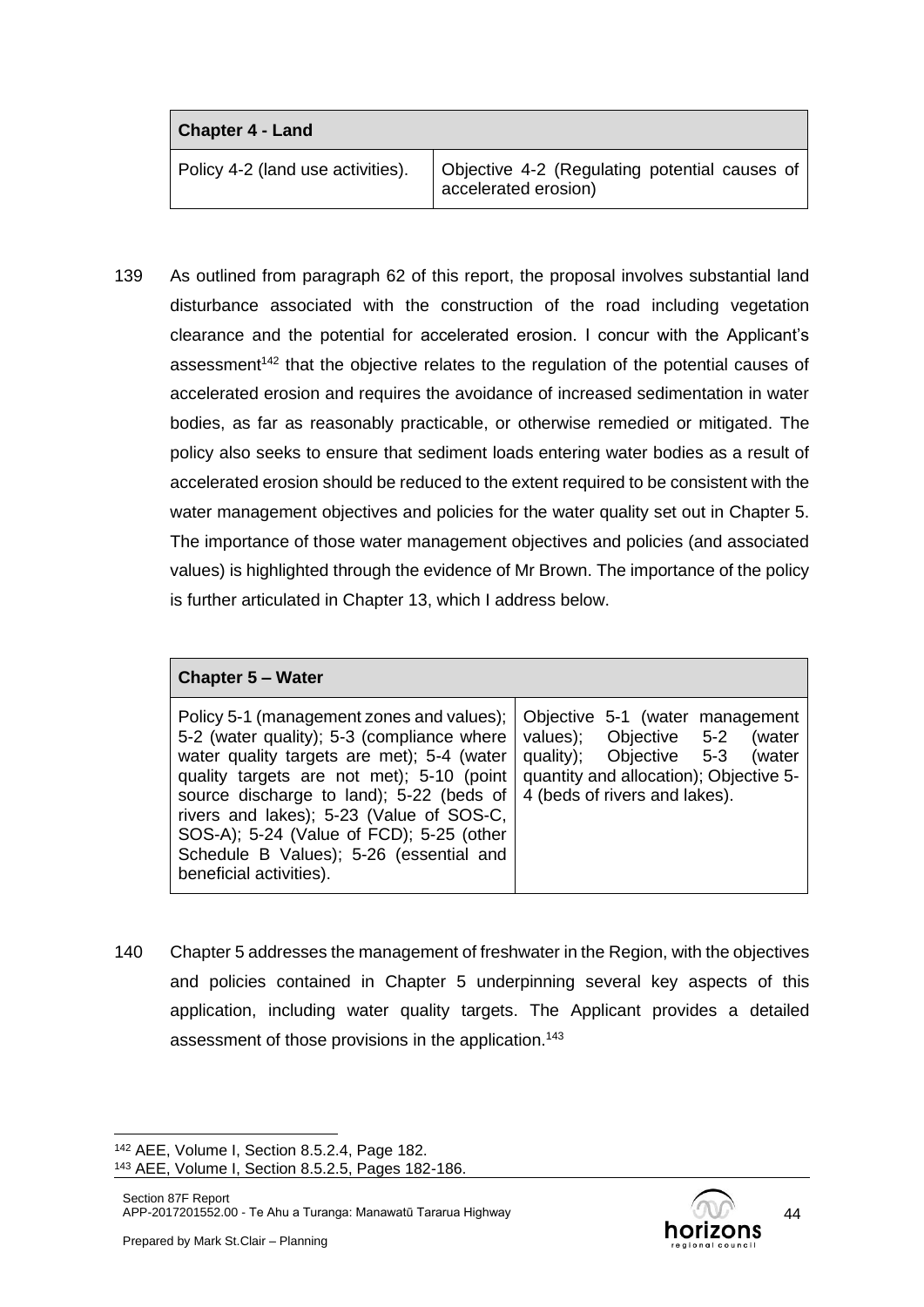- 141 Objective 5-1 seeks to manage surface water bodies and their beds in a manner which safeguards their life supporting capacity and recognises and provides for the values listed in Schedule B of the One Plan. Mr Brown has assessed the adverse effects on instream values. Based on Mr Brown's advice, I am of the view that conditions are required to adequately mitigate adverse effects on Schedule B values, and to ensure that water quality is carefully monitored to check the One Plan targets are not exceeded to a level that would result in further diminishment of Schedule B values set to protect contact recreation, life supporting capacity, and capacity to assimilate pollution values.
- 142 I also have had particular regard to Objective 5-2, which relates to water quality. See, in particular, (a)(i), (a)(ii) and (b). Given that the existing water quality is at a level which will not support the Values in Schedule B, this objective directs that water quality should be enhanced. This objective is supported by a number of policies. Policy 5-4 applies when the water quality targets in the One Pan are not met. This policy requires that water quality is managed so that it is enhanced. As the existing water quality in the catchments affected by the proposal do not meet the water targets in the One Plan,<sup>144</sup> the Project must be managed in a way to protect the receiving waters, ultimately the Manawatu and Pohangina Rivers. There are two aspects that need to be considered in the assessment of this policy – the long term discharges for the operation of the road and any discharges during construction.
- 143 The Applicant's view is that over the long term the operational discharges (stormwater) will be treated and that this will lead to an improvement in the quality over discharges from the existing roads and that the riparian planting proposed in the catchments will also lead to improved water quality<sup>145</sup>. Mr Brown agrees that there will be an improvement in the quality of stormwater (especially metals and TPH) discharged to the Manawatū catchment from the road, and that stormwater discharge can be expected to have a negligible or minor impact on stream water quality.<sup>146</sup>
- 144 The application recognises that there will be discharges of sediment during construction, however the Transport Agency's experts consider that these effects will be temporary and minimised through erosion and sediment control measures.<sup>147</sup> As identified in the effects assessment above, Mr Brown considers that catchments 5, 6,



<sup>144</sup> AEE, Volume I, Section 8.5.2.5, Para 2, Page 184.

<sup>145</sup> AEE, Volume I, Section 8.5.2.5, Para 3, Page 184.

<sup>146</sup> Section 87F Report, L Brown, Para 125.

<sup>147</sup> AEE, Volume I, Section 8.5.2.5, Para 4, Page 184.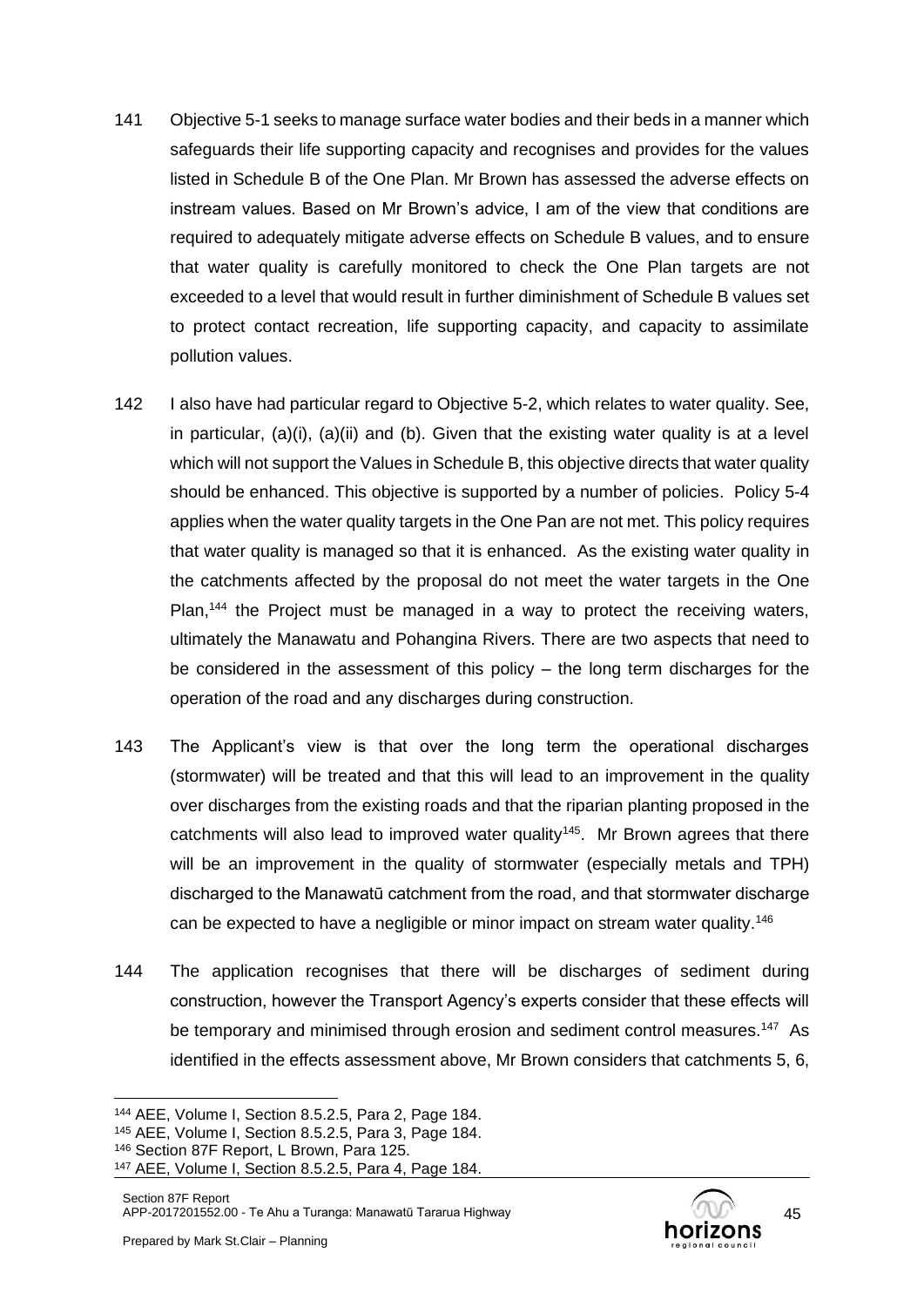and 7 will experience high effects of sedimentation from the Proposal. Mr Brown is of the view that further increases in the amount of sediment (suspended and deposited) within already compromised waterways will not be consistent with the directives in the One Plan to maintain and enhance (noting in particular that enhancement is necessary where Schedule B values are not met).<sup>148</sup>

- 145 Relying on the assessments of Mr Pearce and Mr Brown, I am of the view that more stringent conditions are required to address the construction effects and protect the values of the surface water bodies. In particular, I have included conditions to ensure the Project meets sediment control and discharge standards. Subject to the imposition of those conditions to avoid adverse effects on the Schedule B values, it is my view, that the proposal will be consistent with the relevant objectives and policies.
- 146 As to the objectives and policies relating to the beds of lakes and rivers,<sup>149</sup> I concur with the assessment of the Applicant,<sup>150</sup> but also rely on the report of Mr Brown, in particular as to mitigation and offsetting (and the recommendations around additional conditions) for consistency with the policy direction in these policies.
- 147 I also concur with the Applicant that Policy 5-6 relating to groundwater is not relevant as there will be no discharge of contaminants to groundwater.
- 148 Policy 5-10 is relevant, in relation to the discharge of cleanfill and imported fill but also as to stormwater discharges and discharges from sediment treatment devices. The application states that discharges of cleanfill material will not result in the discharge of toxic substances to the soil.<sup>151</sup> I consider that aspect to be consistent with the policy direction of 5-10. However, to reach the same conclusion for other discharges to land, such as stormwater and sediment discharges, I rely on the reports and recommendations of Mr Brown and Mr Pearce to satisfy this Policy.
- 149 For completeness I do not consider Policies 5-8 and 5-11 are relevant to this application.

<sup>148</sup> Section 87F Report, Mr L Brown, Paras 99-100.

<sup>149</sup> Objective 5-4, Policies 5-22 to 5-27.

<sup>150</sup> AEE, Volume 1, Section 8.5.2.5, Pages 185 – 186.

<sup>151</sup> AEE Volume I, Section 8.5.2.5, Page 184.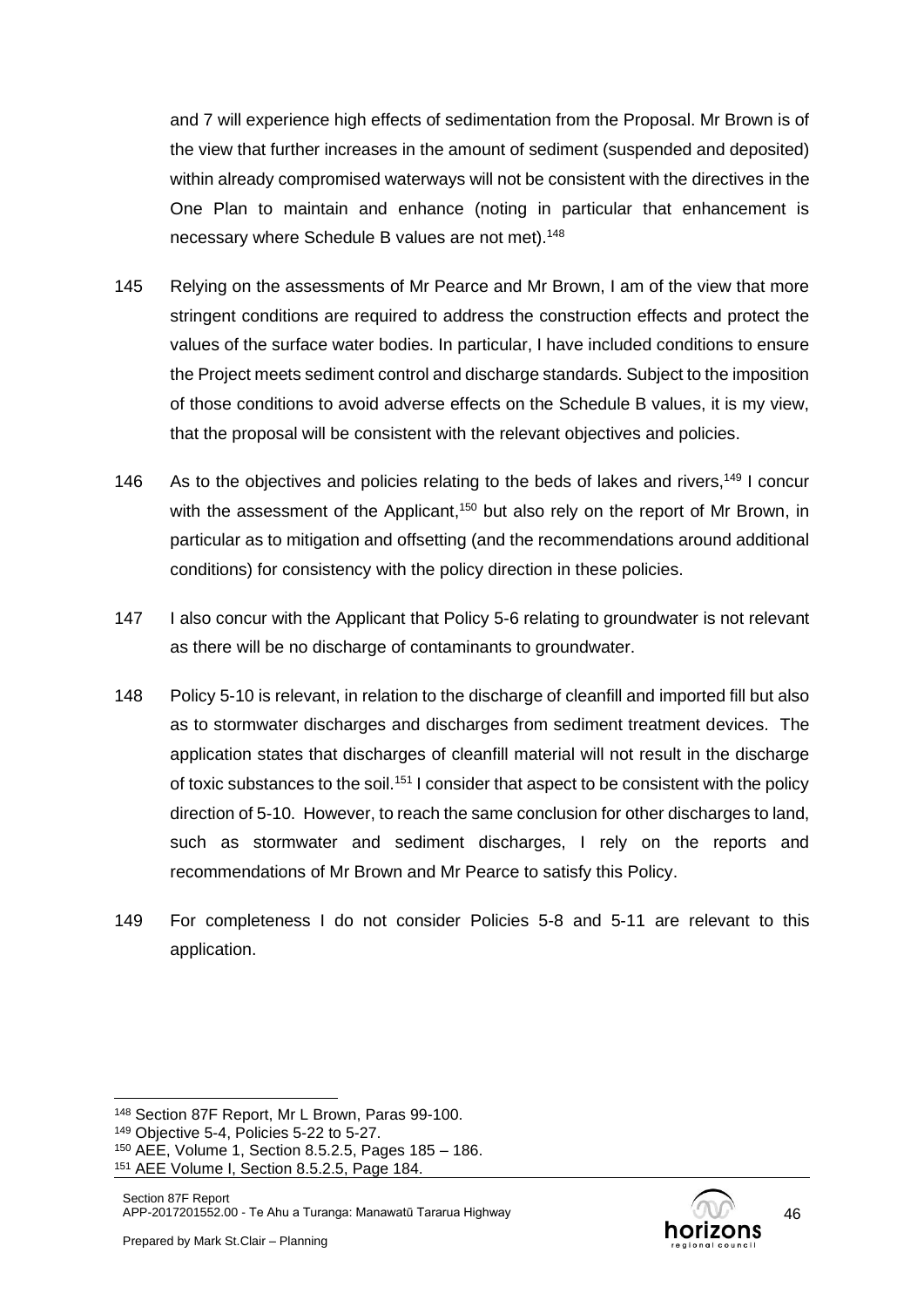### **Chapter 6 – Biodiversity & Landscape**

- 150 Chapter 6 of the One Plan deals with indigenous biological diversity, landscape and historic heritage. Objective 6-1 is designed to protect areas of significant indigenous vegetation and significant habitats of indigenous fauna and to maintain indigenous biological diversity, including enhancement, where appropriate. Whereas, Objective 6-2 seeks to protect the characteristics and values of outstanding natural features and landscapes, and the natural character of (relevantly here) wetlands, rivers and lakes and their margins, from inappropriate subdivision, use and development.
- 151 In relation to indigenous biodiversity, Policy 6-2 (c) particularly directs decision makers to protect rare and threatened habitats. This is supported by the rules in Chapter 13 and the direction provided by Policy 6-2 (e)(ii) to consider offsets, only after efforts to avoid, remedy or mitigate effects are exhausted, which I address later from paragraph 164 of my report. The Applicant acknowledges the Project will result in the removal of significant vegetation however considers the proposed alignment has been designed to minimise the impact on the areas as far as reasonably practicable.<sup>152</sup> The Applicant contends that offset measures have only been considered after efforts to avoid, remedy and mitigate biodiversity effects, with those aspects referred to as 'compensation' proposed to address residual biodiversity effects only after all appropriate avoidance, remediation, mitigation and biodiversity offsets are applied.
- 152 I note that the Ruahine Ranges and the Manawatu Gorge are individually identified as an outstanding natural feature or landscape ("**ONFL**"). Having conducted a review of the Applicant's landscape effects assessment provided as part of the section 92 RMA Response, Mr Hudson agrees with the Applicant that in relation to those ONFLs, the Project is consistent with Objective 6-2 and Policy 6-6.<sup>153</sup> I am of the same view.

<sup>152</sup> AEE, Volume 1, Section 8.5.2.6, Para 1, Page 187. <sup>153</sup> Section 87F Report, J Hudson, Para 16.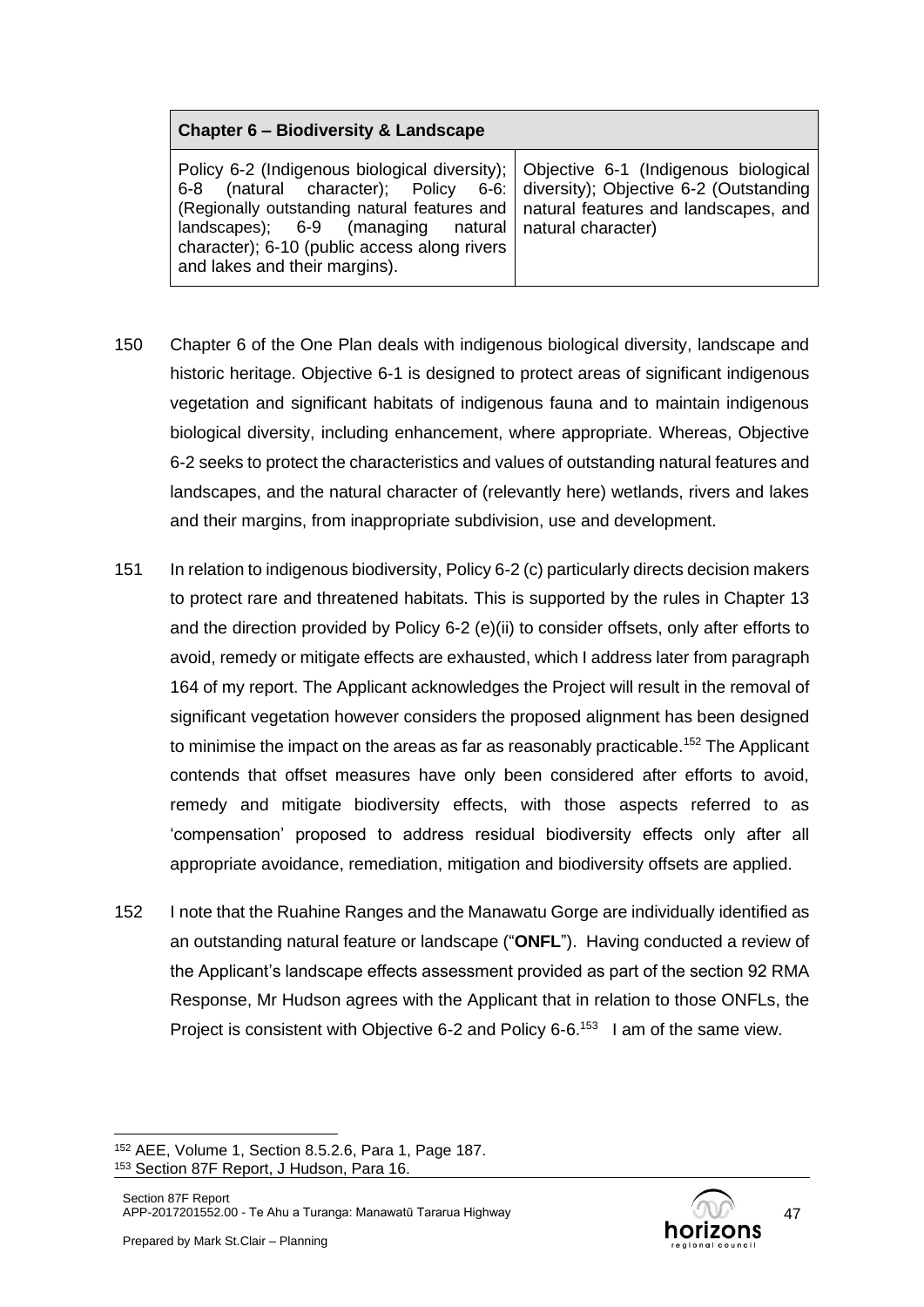- 153 In relation to the natural character aspects of Objective 6-2 and the associated policies 6-8 and 6-9, the Applicant's assessment relies on Technical Assessment I to reach the view that there are no areas of outstanding natural character within the areas potentially affected by the Project. Of the nine catchments considered, only one has an overall high existing natural character rating (with no change to that overall rating post construction), and while the level of natural character will be significantly diminished after construction at individual crossing (and wetland) points, when these are considered in their respective catchments, the reduction in natural character is attenuated such that the Project "does not offend" Objective 6-2.<sup>154</sup>
- 154 Mr Brown<sup>155</sup> and Mr Lambie<sup>156</sup> for MWRC confirmed the appropriateness of the methodology for the freshwater and terrestrial ecology assessments that contributed to the Applicant's natural character assessment, and generally agreed with the ratings of attributes contributing to the overall natural character rating of the catchments. In reliance on those assessments, as well as his own review of the application, Mr Hudson has accepted the Applicant's position of the effects on natural character. That said, Mr Hudson, Mr Brown and Mr Lambie have all reached their views subject to the contribution of the proposed mitigation and offset/compensation package, with the experts variously emphasising the importance of effects being mitigated in the same catchments. This has raised some questions for Mr Hudson, Mr Lambie and Mr Brown when considering the submission of Meridian (and the location of planting) and also the need to secure offsetting sites for the habitat recreation and planting.
- 155 Despite having concerns over the transparency and detail of the cumulative effects assessment for natural character, Mr Hudson confirms that there are unlikely to be significant cumulative adverse effects.<sup>157</sup>
- 156 Relying on the assessments of Mr Hudson, Mr Brown and Mr Lambie, subject to imposition of conditions requiring appropriate offsetting and mitigation of biodiversity and ecological effects contributing to natural character, it is my view, that the proposal will be generally consistent with the relevant objectives and policies in Chapter 6.

<sup>154</sup> AEE Volume I, Section 8.5.2.6, Pages 187 – 188; and Technical Assessment I, Paras 24-26.

<sup>155</sup> Section 87F Report, L Brown, Paras 132- 136.

<sup>156</sup> Section 87F Report, J Lambie, Paras 57 – 61.

<sup>157</sup> Section 87F Report, J Hudson, Para 49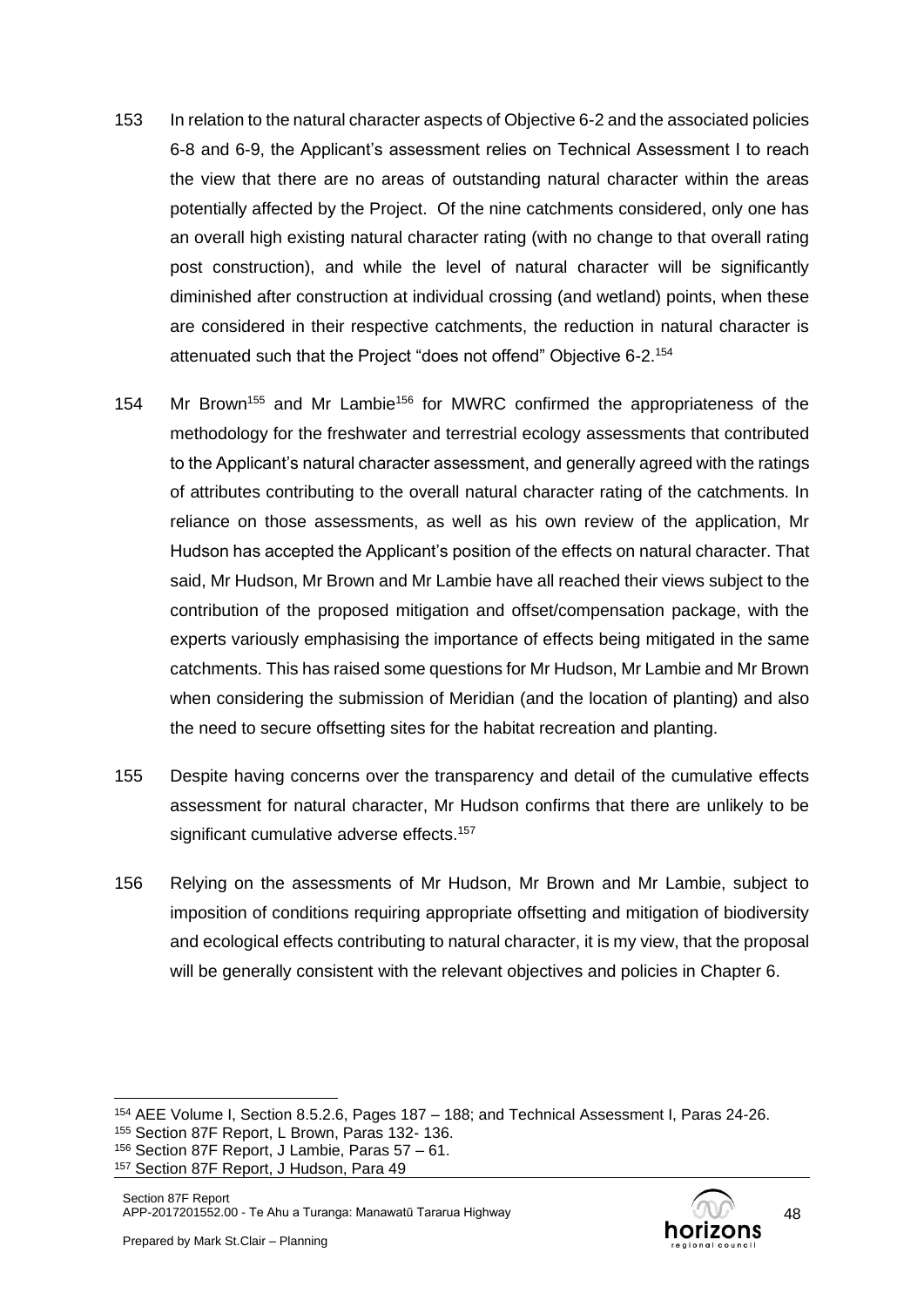Policy 7-1 (National Environmental Standards); 7-2 (regional standards for ambient air quality); 7-3 (discharges to air). Objective 7-1 (ambient air quality); Objective  $7-2$  (fine particle  $PM_{10}$  levels).

157 Relying on the conclusion and suggested conditions in Ms Ryan's section 87F Report, it is my view that the discharge of contaminants to air, primarily dust associated with the construction activities of the project, can be managed and mitigated in a manner which prevents noxious, offensive or objectionable effects beyond the boundaries of the designation and spoil sites. I, therefore, concur with the Applicant<sup>158</sup> and conclude that, subject to appropriate consent conditions, the proposal will meet the objectives and policies of Chapter 7.

| <b>Chapter 9 – Natural hazards</b>                                                                                                                                               |  |
|----------------------------------------------------------------------------------------------------------------------------------------------------------------------------------|--|
| Policy 9-1 (natural hazard management); Objective 9-1 (Natural hazards).<br>9-3 (new critical infrastructure); 9-4 (other<br>types of natural hazards); 9-5 (climate<br>change). |  |

158 Objective 9-1 manages the adverse effects of natural hazard events on people, property and infrastructure so that effects are avoided or mitigated. The Applicant has set out an assessment of the Project as to the natural hazard objective and policies<sup>159</sup>. The flood hazard risks have been assessed in Technical Assessment B – Stormwater Management and in Technical Assessment  $D - Hydrolody$  with the highway alignment, bridges and culverts designed to minimise the potential adverse effects on life, infrastructure and property. I understand from discussions with Mr Bell on behalf of MWRC that he agrees with the assessments identified above. Other hazard risks such as land stability and seismic activity are addressed in the design of the Project and, subject to recommended conditions (including additional reporting on cut and fill and spoil site stability), I agree that the Project is consistent with Objective 9-1.

<sup>158</sup> AEE Volume I, Section 8.5.2.7, Page 188. <sup>159</sup> AEE Volume I, Section 8.5.2.8, Pages 188 – 190.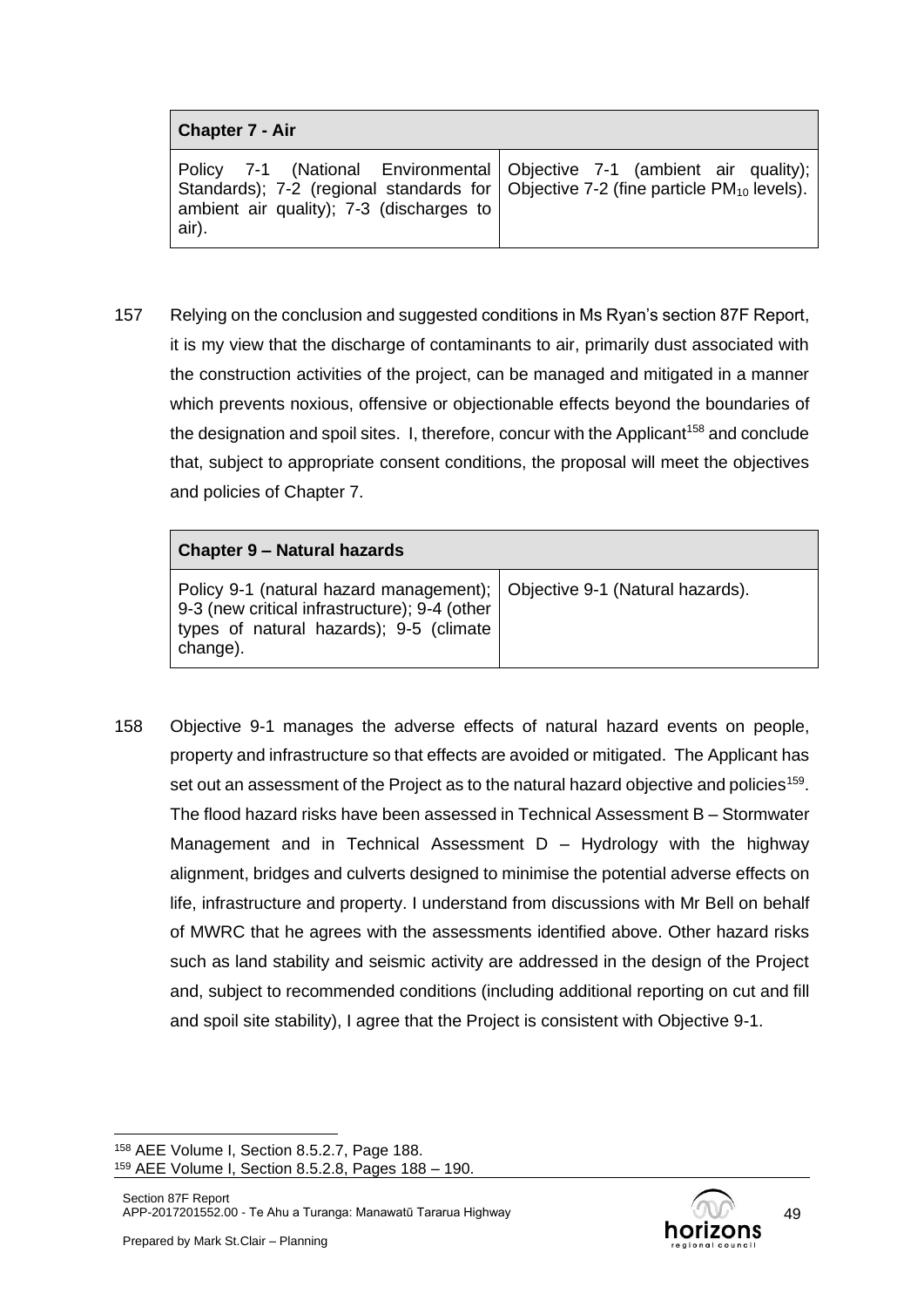#### **Summary of Regional Policy Statement**

159 In summary, the statutory assessment accompanying the application sets out the reasons for concluding that the proposal is consistent with the One Plan Regional Policy Statement.<sup>160</sup> For those reasons and the additional reasons set out in my assessment above, and subject to the imposition of conditions recommended by the technical experts for MWRC, the proposal is considered to be generally consistent with the Regional Policy Statements.

### **OPERATIVE REGIONAL PLAN (ONE PLAN)**

### **Regional Plan – Policies**

160 The following is an assessment of the proposal against the Objectives and Policies of the Regional Plan being Part II of the One Plan. The Application has identified some of the relevant Objectives and Policies within the Application.<sup>161</sup> I have provided commentary on those which require further analysis below.

| Chapter 13 - Land                                                                                                                                                                                                                                                                                                                                                                                            |                                                               |  |  |
|--------------------------------------------------------------------------------------------------------------------------------------------------------------------------------------------------------------------------------------------------------------------------------------------------------------------------------------------------------------------------------------------------------------|---------------------------------------------------------------|--|--|
| Policy 13-1 (vegetation clearance, land   Objectives 13-1 (vegetation clearance,<br>disturbance); 13-2 (consent decision<br>making for vegetation clearance, land<br>disturbance); 13-3 (regional rules for<br>activities affecting indigenous biological<br>diversity); 13-4 (consent decision making<br>for activities in rare habitats, threatened<br>habitats and at-risk habitats); 13-5<br>(criteria). | land disturbance); 13-2 (indigenous<br>biological diversity). |  |  |

161 Objective 13-1 regulates activities to manage erosion and sedimentation in water bodies, and specifically requires that the potential increased sedimentation in water bodies as a result of human activity is avoided as far as reasonably practicable, or otherwise mitigated. The proposal involves a significant volume of earthworks and removal of vegetation. The Applicant has prepared an ESCP to manage the construction effects and concludes the proposal is consistent with Objective 13-1 and Policy 13-2<sup>162</sup>. Policy 13-2 is relevant to managing construction effects by requiring

50

<sup>160</sup> AEE Volume I, Section 4, Reasons for Consent, Pages 72 – 78.

<sup>161</sup> AEE, Volume 1, Section 8.5.3, Pages 190 - 197.

<sup>162</sup> AEE, Volume 1, Section 5.5.3.2, Page 191.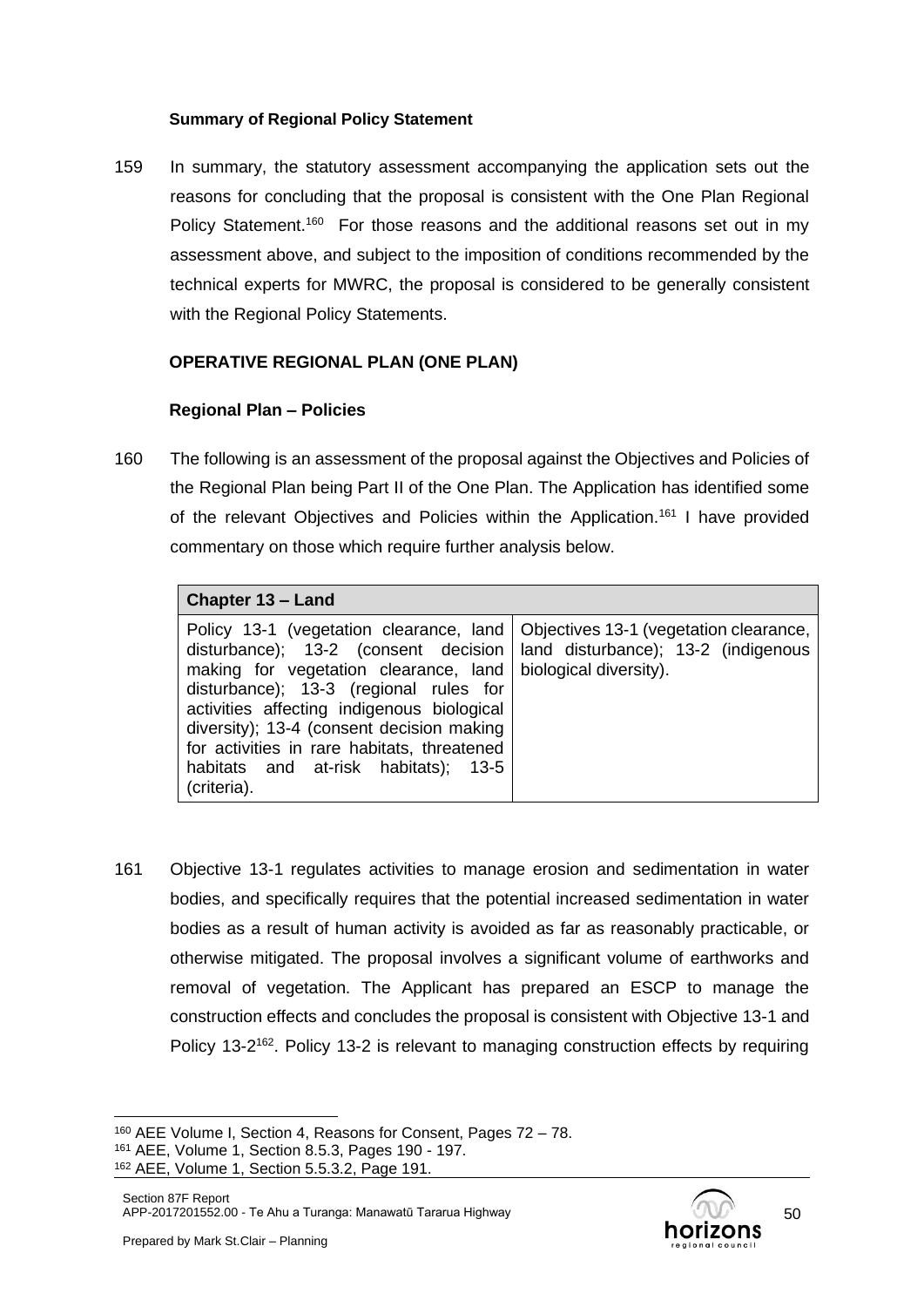resource consents for activities adjacent to some water bodies and large scale land disturbance (here, large scale earthworks) within 5 metres of streams and rivers.

- 162 Mr Pearce is of the view that there are adequate sediment and control measures proposed through a comprehensive management plan structure. Use of GDO5<sup>163</sup> in managing erosion and sediment control is currently regarded as industry best practice, and so long as further consideration is given to non-structural approaches in catchments where sedimentation effects are occurring and with conditions better reflecting standards (and not management plans), Mr Pearce is of the view that the Project should sufficiently manage adverse effects on water quality.
- 163 Subject to the additional matters identified by Mr Brown and Mr Pearce regarding amendments to conditions to manage sedimentation effects, I consider that the proposal will be consistent with Objective 13-1 and Policies 13-1 and 13-2.
- 164 Objective 13-2 requires the regulation of "*resource use activities to protect areas of significant indigenous vegetation and significant habitats of indigenous fauna or to maintain indigenous biological diversity, including enhancement where appropriate".*
- 165 Mr Lambie's evidence agrees with the assessment of ecological values and statutory significance of the habitat types affected by the Project. The effects assessment addressed in paragraphs 65 onwards notes that there is the permanent loss of areas of significant indigenous vegetation and significant habitats of indigenous fauna, therefore the second limb of Objective 13-2 is to be considered*.*
- 166 The Applicant has identified a hierarchical approach (avoid, remedy, mitigate, and offset) to managing the biodiversity loss where the effects are more than minor in accordance with Policy 13-4(b)<sup>164</sup> and has adopted that approach in the application and technical assessments.<sup>165</sup> I agree that this policy enables any more than minor effects that cannot be avoided, remedied or mitigated, to be offset to result in a net indigenous gain, subject to the limits on offsetting set out in Policy 13-4(d).
- 167 Policy 13-4(d) provides as follows:

*An offset assessed in accordance with b(iii) or (c)(iv) must:*



<sup>163</sup> Erosion and Sediment Control Guide for Land Disturbing Activities in the Auckland Region Guidance Document 2016/005 Incorporating Amendment 1. <sup>164</sup> AEE Volume I, Section 5.5.2, Page 91.

<sup>165</sup> AEE Volume I, Section 6.10.7, Page 128 and Volume VII – EMP.

Section 87F Report APP-2017201552.00 - Te Ahu a Turanga: Manawatū Tararua Highway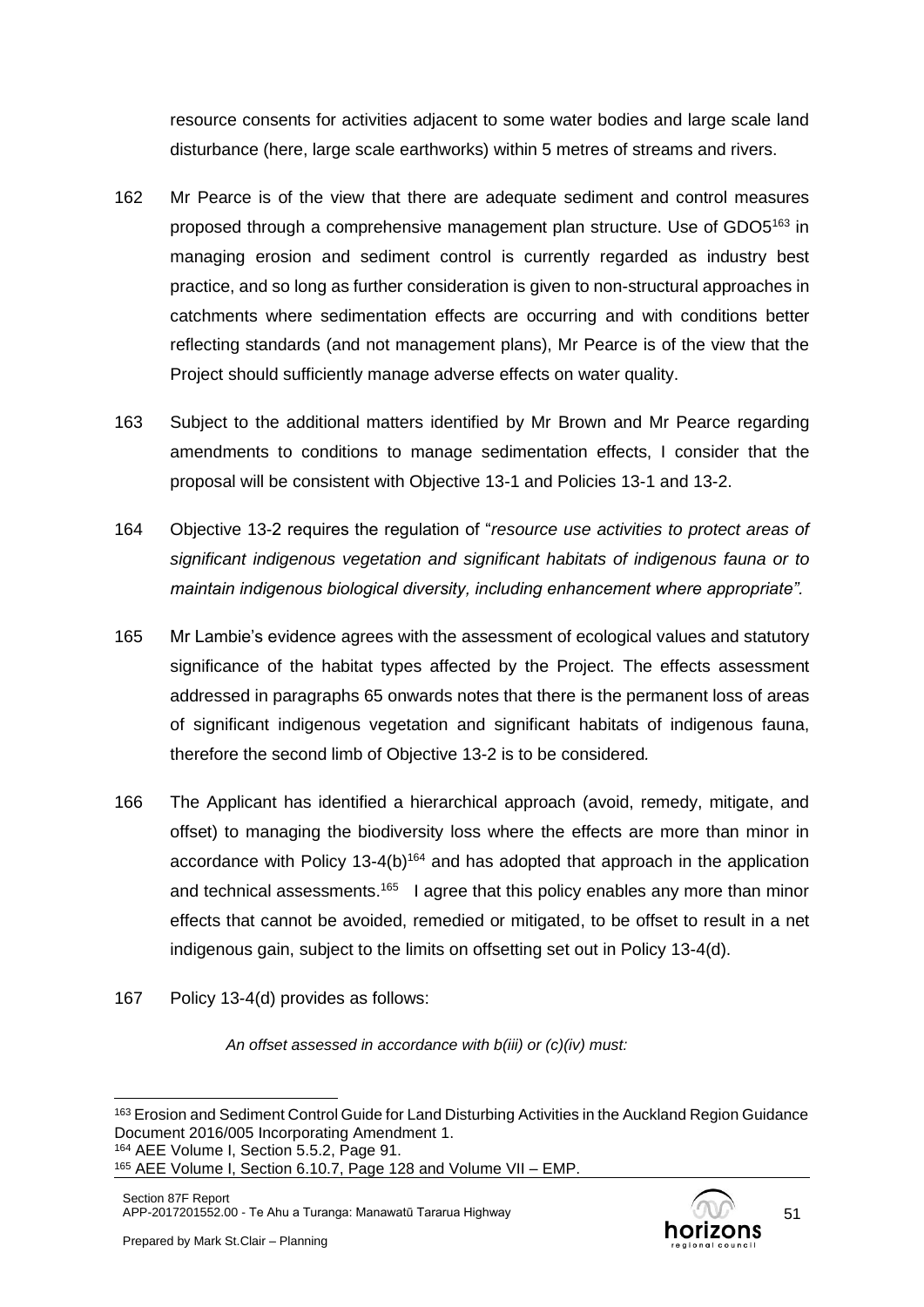*(i) provide for a net indigenous biological diversity gain within the same habitat type, or where that habitat is not an area of significant indigenous vegetation or a significant habitat of indigenous fauna, provide for that gain in a rare habitat or threatened habitat type, and*

*(ii) reasonably demonstrate that a net indigenous biological diversity gain has been achieved using methodology that is appropriate and commensurate to the scale and intensity of the residual adverse effect, and*

*(iii) generally be in the same ecologically relevant locality as the affected habitat, and*

*(iv)* not be allowed where inappropriate for the ecosystem or habitat type by reason of *its rarity, vulnerability or irreplaceability, and*

*(v) have a significant likelihood of being achieved and maintained in the long term and preferably in perpetuity, and* 

*(vi) achieve conservation outcomes above and beyond that which would have been achieved if the offset had not taken place.*

- 168 The Applicant has set out in detail the offset and compensation package proposed as part of the Project in Technical Assessment G. Mr Lambie is generally in agreement with the input metrics used by the Applicant and considers that the modelling undertaken accurately captures the key elements of biodiversity concern. He is also in agreement that the Applicant has demonstrated a sequential approach to the effects hierarchy of avoid, remedy, and mitigate before considering the management of residual effects through offsetting (and compensation).
- 169 The Applicant states that the One Plan does not distinguish between "offset" and "compensation" and the One Plan refers to offset in a broad sense. This being different to the approach in BOURMA<sup>166</sup> where a distinction in terms is made. Following the BOURMA guidance, the Applicant has not classed compensation as offsets due to the time necessary to reinstate some values and the inability to replace some values at all (i.e. loss of wetlands). The Applicant has instead relied on additional compensation such as stock fencing and pest control to provide further certainty of net gain, concluding that Policy 13-4 is met and that Policy 13-4(d) is not an impediment to consent being granted.<sup>167</sup>
- 170 From an ecological perspective, Mr Lambie does not consider the difference between "offset" and "compensations" to necessarily result in a failure to navigate Policy 13-4

<sup>166</sup> "Biodiversity Offsetting Under the Resource Management Act – A Guidance Document 2018". <sup>167</sup> AEE Volume I, Section 8.5.3.2, Paras 4-6, Page 192.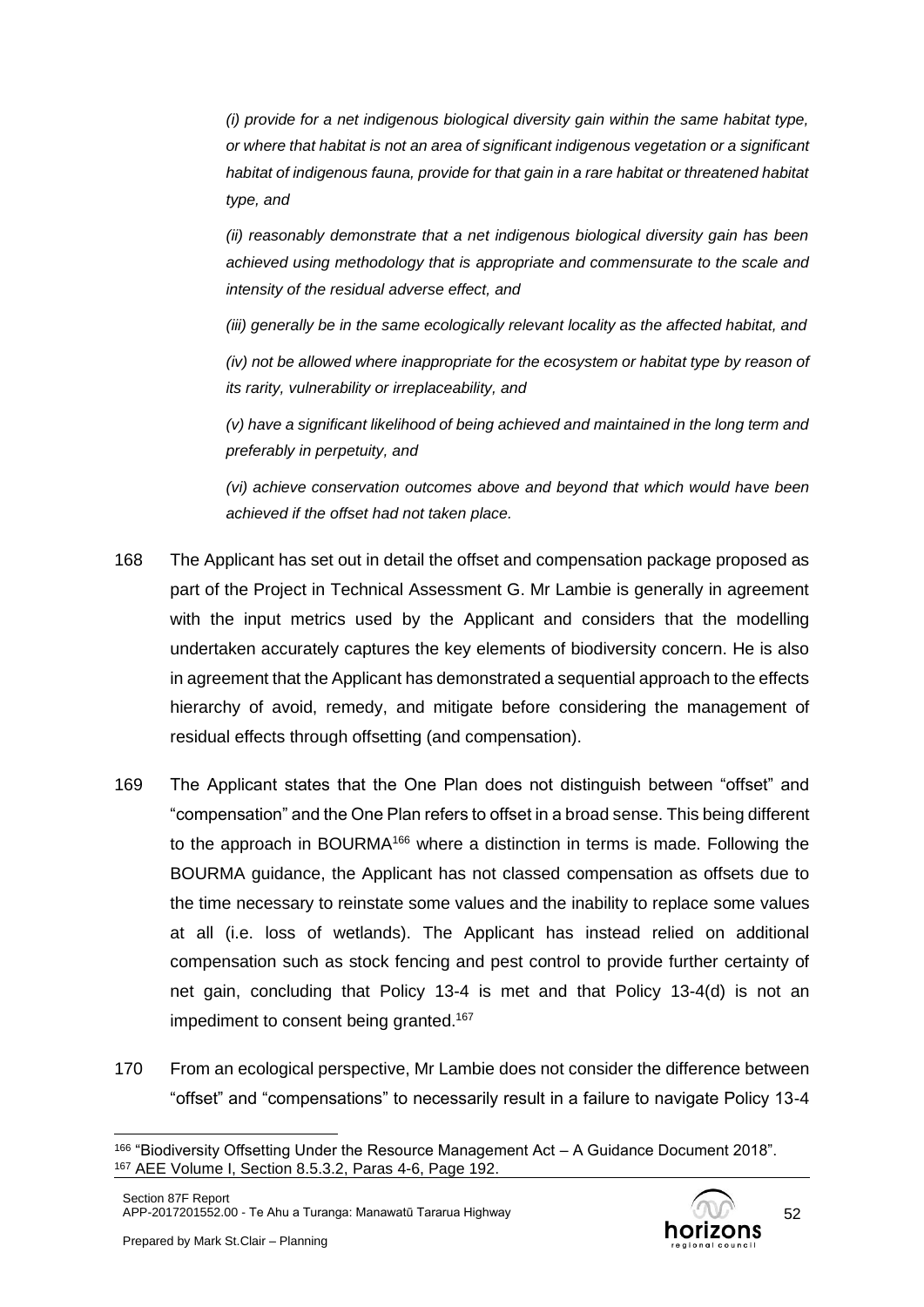(d), as it is the successful implementation, and demonstration of biodiversity benefit that is important. However, in order to overcome some of the limits to offsetting (and indicate appropriateness of the offsetting/compensation package within the One Plan framework) Mr Lambie is of the view that there needs to be some more certainty around the likelihood of 'expected gains' being achieved and maintained. With amendments to the conditions to better provide those expected net gains, Mr Lambie reaches the view that the issue of certainty as to delivery can be addressed.<sup>168</sup>

171 Relying on the evidence of Mr Lambie, and the recommended amendments to conditions, it is my view that the Project is consistent with Policy 13-4.

| Chapter 14 – Discharges (land and water)                                                                                                                                                                                                                                                 |  |  |
|------------------------------------------------------------------------------------------------------------------------------------------------------------------------------------------------------------------------------------------------------------------------------------------|--|--|
| Policy 14-1 (discharge to water); 14-2   Objective 14-1 (water quality)<br>(discharge to land); 14-3 (industry-based<br>standards); 14-4 (options for discharges to<br>surface water and land; 14-8 (monitoring<br>requirements); 14-9 (decision making<br>requirements from the NPSFM). |  |  |

- 172 The objectives and policies within Chapter 14 are relevant to the Project. Objective 14-1 outlines the management of the effect of discharges on surface and ground water to provide for Schedule B values, provides for the objectives and policies of Chapter 5 of the One Plan, and seeks to avoid, remedy or mitigate the effects of any discharge to water. There are eight (8) policies in support of this objective.
- 173 Policy 14-1 is of particular relevance as it identifies the matters to be considered when processing applications for the discharge of contaminants to water, including the objectives of Chapter 5 and associated policies, which I have already discussed in this report. The proposal has the potential for discharges during construction and then following the operation of the road, post construction, being stormwater.
- 174 Policy 14-1 requires consideration of the relevant objectives and policies of Chapter 5 when making a decision or setting consent conditions for the discharge of contaminants to water. I have dealt with this earlier in my report, and, I agree with the Applicant's identification of the relevant objectives and policies under Chapter 14. Therefore, I will not repeat my earlier analysis within this section of my report.

<sup>168</sup> Section 87F Report, J Lambie, Para 102.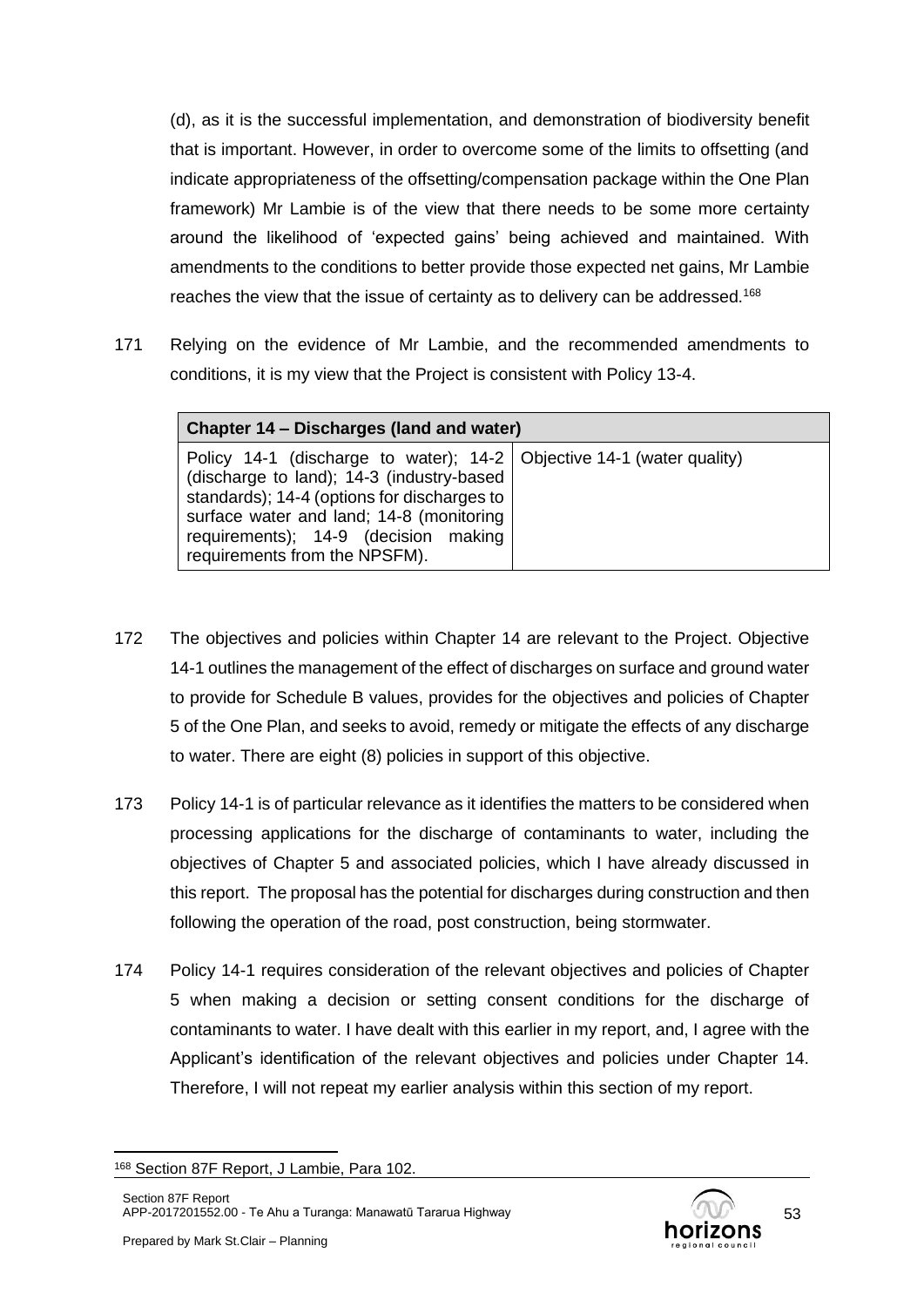175 Policy 14-9 (introduced by Plan Change 1 – Operative April 2016 (introduced as required by Policy A4 of the NPSFM)) requires decision makers to have regard to the life supporting capacity of fresh water,<sup>169</sup> the health of people and communities,<sup>170</sup> and the sustainable management of the use of development of land, and of discharges. This policy is relevant to this application. In my view the Applicant has demonstrated, subject to compliance with the recommended conditions of consent, that the Project will not compromise any of the matters set out in Policy 14-9.

| <b>Chapter 15 - Air</b>                |                               |
|----------------------------------------|-------------------------------|
| Policy 15-2 (consent decision making). | Objective 15-1 (air quality). |

176 Objective 15-1 outlines matters relevant to the management of the Region's air resources to enable their maintenance or enhancement. The Applicant has prepared a DCP to manage the construction effects and concludes the proposal is consistent with Objective 15-1 and Policy 15-2, $171$  subject to the implementation of management techniques regarding dust. With the recommended conditions, I consider the proposed activities to be consistent with Objective 15-1.

| Chapter 16 – Takes, uses and diversions of water, and bores                                                                                                        |  |  |  |  |  |  |
|--------------------------------------------------------------------------------------------------------------------------------------------------------------------|--|--|--|--|--|--|
| Policy 16-1 (takes and uses of surface Objective 16-1 (takes, uses and<br>water and groundwater); 16-3 (diversions $\vert$ diversions of water).<br>and drainage). |  |  |  |  |  |  |

- 177 Objective 16-1 outlines matters relevant to takes, uses and diversions of water. The proposal includes the construction of permanent diversion channels and stream diversion works to maintain stormwater flows through or around the alignment embankment and associated works areas.
- 178 Policy 16-1(b) seeks to enable non-consumptive uses of water including the recycling of water.<sup>172</sup> The Applicant sets out that where groundwater is encountered during land disturbance activities, incidental groundwater takes for the purposes of construction, and dewatering is likely to be required. I concur with the Applicant that the Project will



<sup>169</sup> One Plan Policy 14-9 b.

<sup>170</sup> One Plan Policy 14-9 c.

<sup>171</sup> AEE, Volume 1, Section 8.5.3.6, pg 194.

<sup>172</sup> One Plan Policy 16-3 b.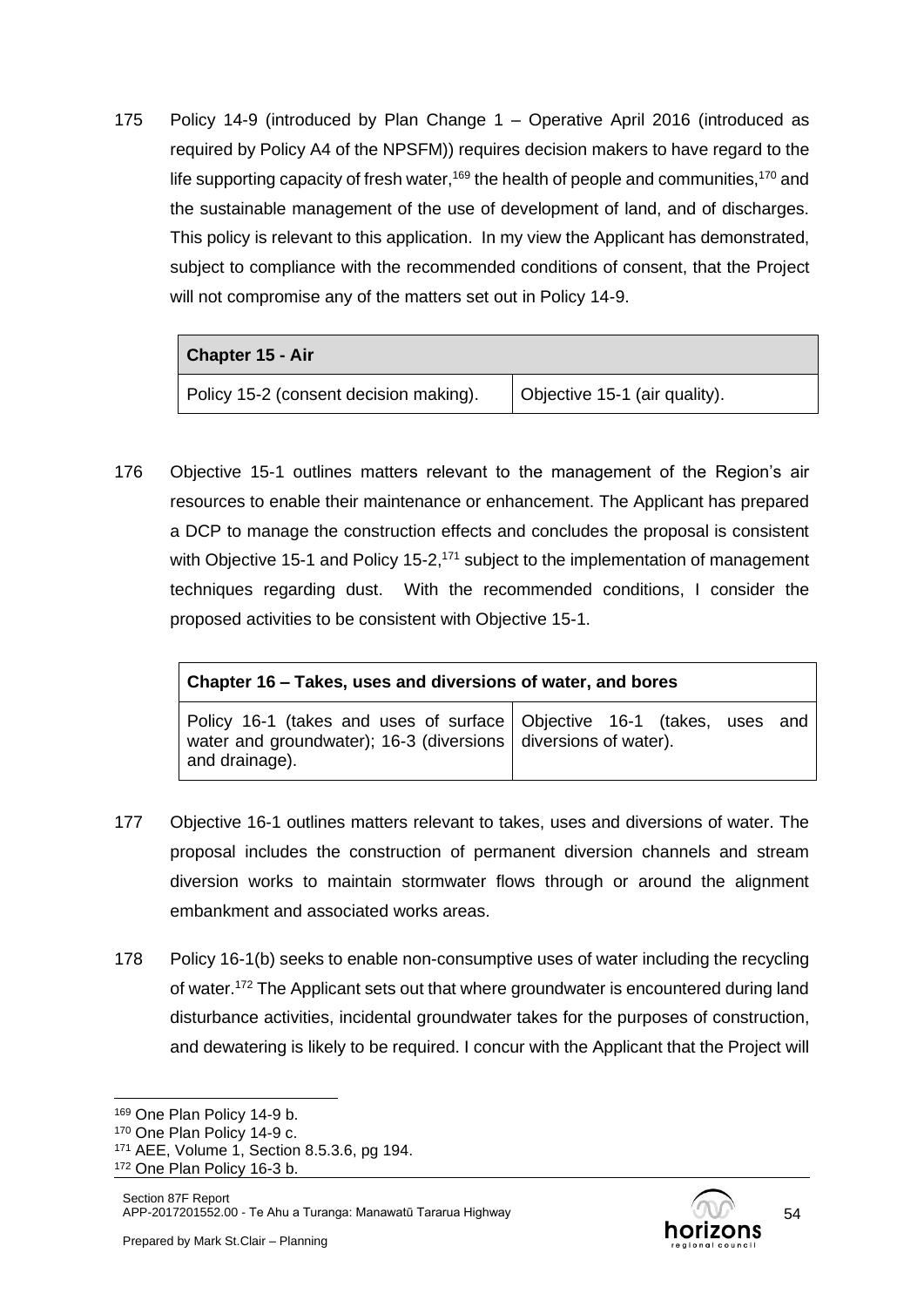not have an adverse effect on other lawful activities including existing consented groundwater bores.

179 Policy 16-3 requires the Applicant to manage the effects on rare, threatened or at-risk habitats, and I have discussed this aspect of the application above. The Applicant sets out that as stream loss cannot be avoided or fully mitigated, stream creation, through diversions, and riparian restoration and enhancement is proposed to offset identified residual effects. Mr Brown considers that the assessment of the offsetting by way of stream restoration was transparent, however, there is the need to continue to recalculate the SEV scores to check that what is predicted to occur does occur. This will address issues of permanence, but also assist in managing some of the uncertainty around the offsetting sites.<sup>173</sup> Subject to recommendations as to conditions from Mr Brown, I concur that the proposal is consistent with Chapter 16<sup>174</sup>.

| Chapter 17 – Artificial Watercourses, beds of rivers and lakes, and damming                      |              |  |                     |     |  |  |
|--------------------------------------------------------------------------------------------------|--------------|--|---------------------|-----|--|--|
| Policy 17-1 (activities in, on, under or over   Objective 17-1<br>the beds of rivers and lakes). | activities). |  | <i>(structures)</i> | and |  |  |

- 180 The proposal intersects several existing waterways and includes construction of the Manawatu River Bridge (BR02), Mangamanaia Stream Bridge (BR07), and culverts. Objective 17-1 directs that structures and activities in artificial watercourses and in the beds of rivers and lakes, and damming must occur in a manner that safeguards the life supporting capacity and provides for Schedule B values. These are matters I have canvassed earlier in this report, as has the Applicant in detail within the AEE.
- 181 The effects of structures have been assessed in Technical Assessment A ESC, Technical Assessment D – Hydrology, Technical Assessment B – Stormwater management, and Technical Assessment H – Freshwater Ecology. The potential effects resulting from construction will be mitigated by implementing the ESCP, the Stream Works procedure contained within the ESCP, and the Fish Recovery Protocol contained in the EMP. Mr Brown has recommended the imposition of conditions regarding fish passage in culverts. Subject to compliance with the conditions recommended by the MWRC experts, I concur with the Applicant that these measures



<sup>173</sup> Section 87F, L Brown, Paras 60 – 66.

<sup>174</sup> AEE, Volume 1, Section 8.5.3.5, Pages 194-195.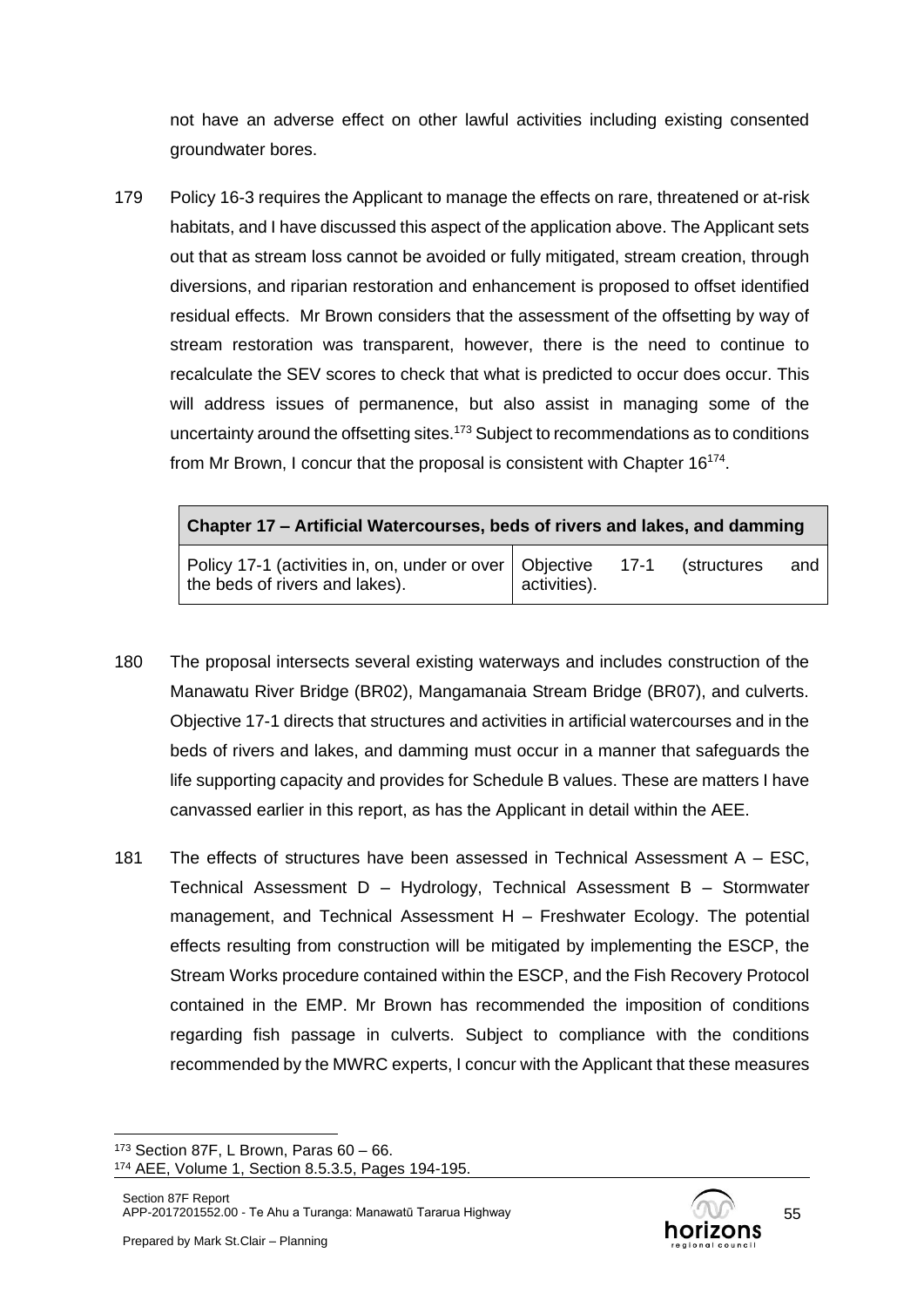will ensure that adverse effects on the life supporting capacity of rivers and streams are minimised.

- 182 The Applicant has set out that the design of the Manawatu River Bridge in particular, has been designed to ensure adverse effects on the bed of the river and Parahaki Island have been minimised. I understand that Mr Bell for MWRC concurs.
- 183 Policy 17-1 requires decision makers to have regard to the extent to which the activity is consistent with best management practices.<sup>175</sup> The Applicant sets out that all activities, including construction will be undertaken in accordance with best management practices. The Applicant concludes that the proposal is consistent with Objective 17-1 and Policy 17-1.<sup>176</sup>
- 184 With the imposition of management plans including the ESCP and Ecological Management Plan ("**EMP**") as per the conditions, I concur that the proposal is consistent with Chapter 17.

### **Regional Plan Objective and Policy Summary**

185 When considered in the round, it is my view that the Project is generally consistent with the objectives and policies of the Regional Plan.

### **District Plans**

186 For the purpose of meeting section 104(1)(b)(vi) of the RMA, the Applicant has undertaken an assessment of the Project as to the objectives and policies of the relevant District Plans, namely the Palmerston North City Council District Plan ("**PNCCDP**"), Manawatū District Plan ("**MDP**") and Tararua District Plan ("**TDP**").<sup>177</sup> I agree that the relevant objectives and policies are identified. I also agree with the assessment undertaken and adopt that as part of my report.

<sup>175</sup> One Plan Policy 17-1 a.

<sup>176</sup> AEE Volume 1, Section 8.5.3.6, pgs 195-196.

<sup>177</sup> AEE Volume I, Section 8.6, Pages 197 – 199.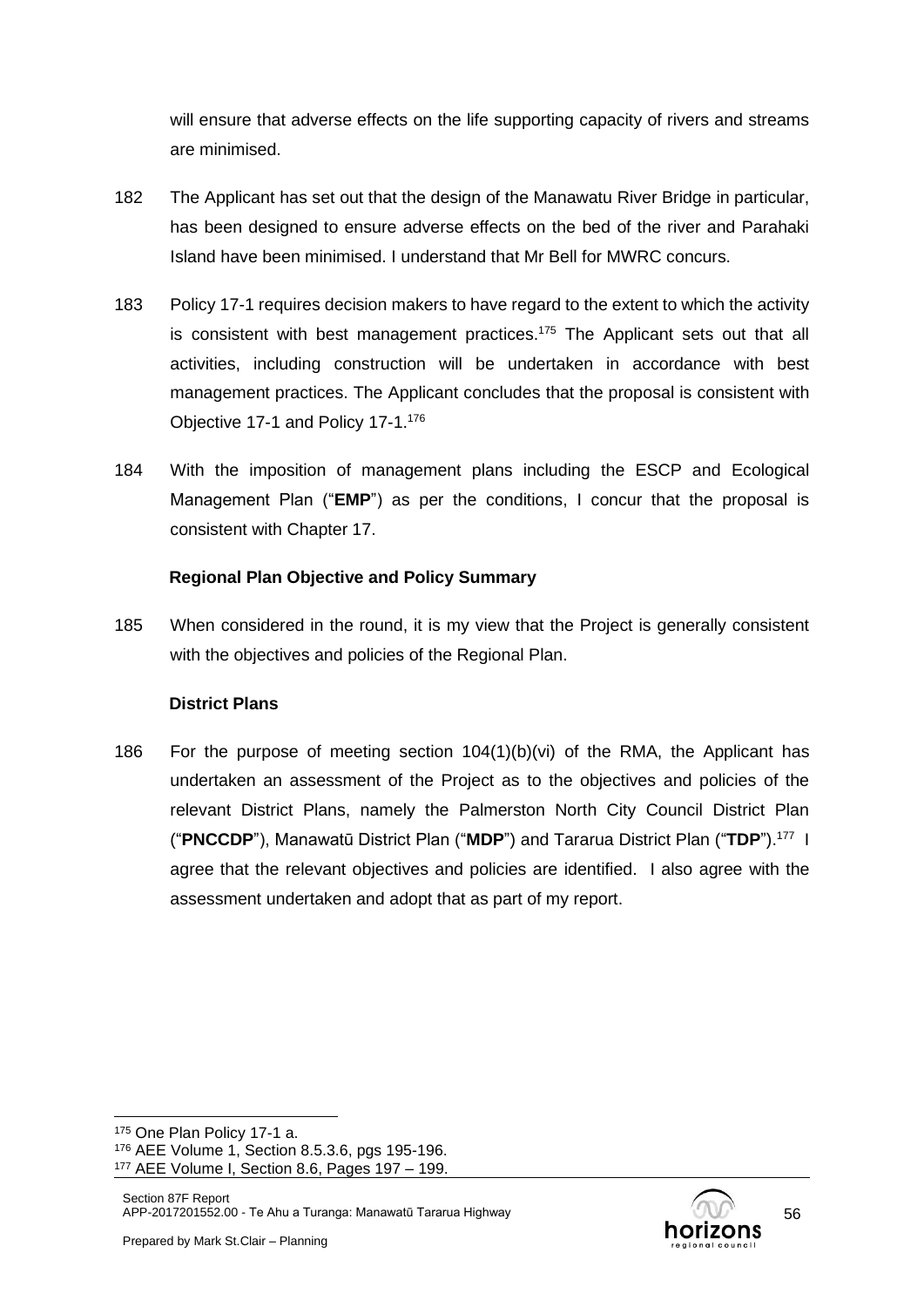### **One Plan Rules**

- 187 The Applicant has set out a rule assessment for each of the activities that make up the proposal.<sup>178</sup> I concur with the rule assessment undertaken by the Applicant and adopt it for the purposes of this report with the following clarifications.
- 188 For completeness, in relation to earthworks "cut" to "fill" is covered by Chapter 13 of the One Plan. However, cut to waste (discharge to land at the spoil areas) is "cleanfill" and addressed in Chapter 14 of the One Plan. The Applicant is also applying for the discharge of imported material as cleanfill. Therefore, the application includes the discharge of "cut to waste" and "imported material" to land under 14-30.
- 189 I summarise the activity status for the consents below;

### **Construction Phase Resource Consents**

- (a) A **land use consent** is sought pursuant to Rule 13-6 of the One Plan and sections 9(2), 14 and 15 of the RMA as a restricted discretionary activity for land disturbance and vegetation clearance (and associated diversion of water and discharge of sediment) within the Hill Country Erosion Management Area, but outside of a rare, at-risk or threatened habitat and not within 10m of a watercourse;
- (b) A **land use consent** is sought pursuant to Rule 13-7 of the One Plan and sections 9(2), 14 and 15 of the RMA as a discretionary activity for land disturbance and vegetation clearance (and associated diversion of water and discharge of sediment) within 10m of a watercourse, but outside of a rare, at risk or threatened habitat.
- (c) A **land use consent** is sought pursuant to Rule 13-9 of the One Plan and section 9(2) of the RMA as a non-complying activity for earthworks and vegetation clearance within a rare habitat or threatened habitat.
- (d) A **discharge permit** is sought pursuant to Rule 13-9 of the One Plan and section 15 of the RMA as a non-complying activity for discharges of sediment during construction to a rare habitat or threatened habitat.

<sup>178</sup> Statutory Assessment (Beca E3) Foxton Wastewater Discharges – Matakarapa, 30 Oct 2015, Section 3.1, Pages 2-3.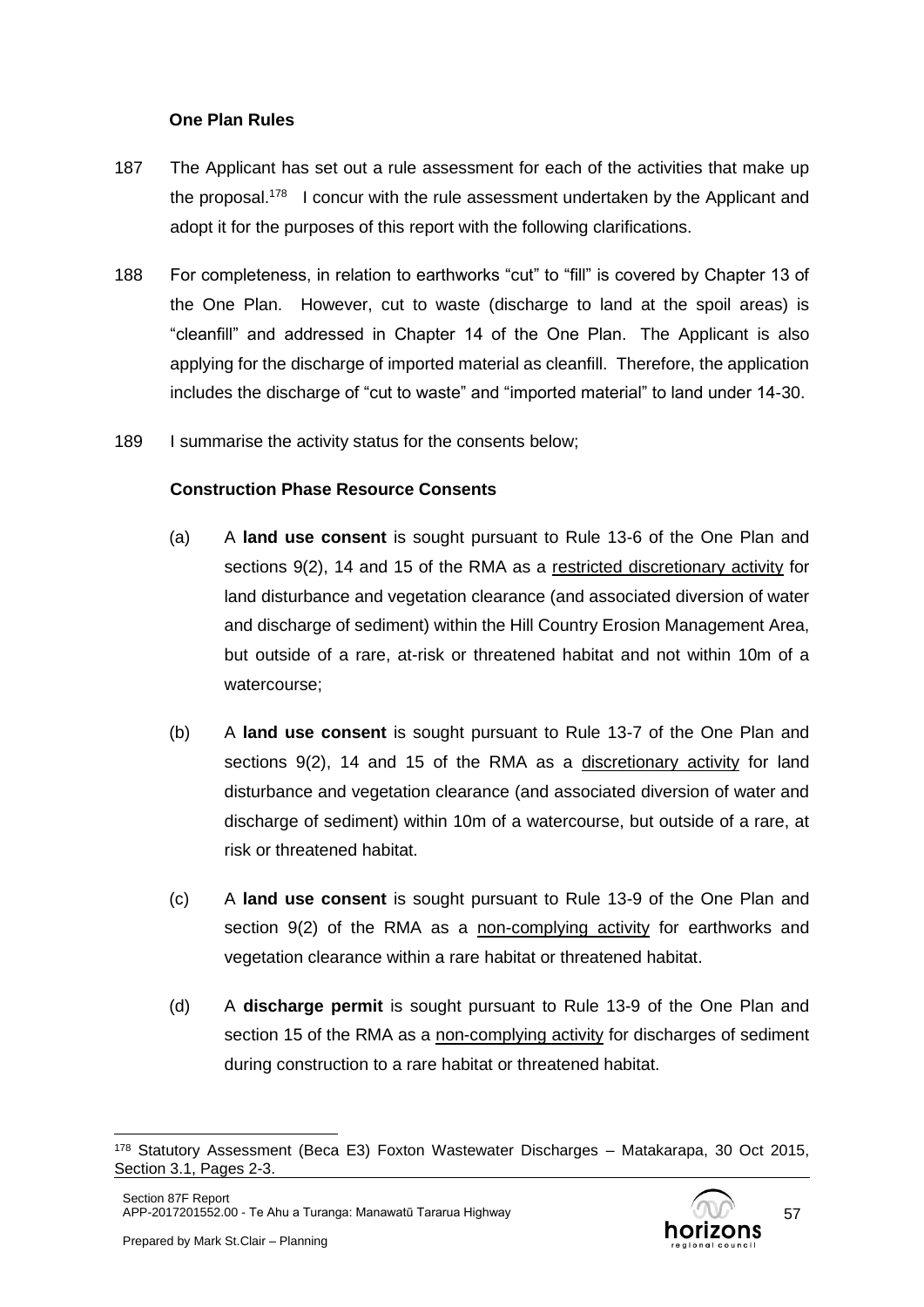(e) A **water permit** is sought pursuant Rule 16-9 of the One Plan and section 14(2) of the RMA as a discretionary activity for the taking of water (dewatering).

## **Operational Phase Resource Consents**

- (a) A **land use consent** is sought pursuant to Rule 13-9 of the One Plan and section 13 of the RMA as a non-complying activity for activities (BR03, one stream diversion and five culverts) in the bed of any lake or river, within a rare habitat or threatened habitat.
- (b) A **water permit** is sought pursuant to Rule 13-9 of the One Plan and section 14 of the RMA as a non-complying activity for the taking and diversion of water (diversion and drainage) within a rare habitat or threatened habitat.
- (c) A **discharge permit** is sought pursuant to Rule 13-9 of the One Plan as a noncomplying activity to section 15 of the RMA for discharges of stormwater (once operational from Wetland 03) to a rare habitat or threatened habitat.
- (d) A **discharge permit** is sought pursuant Rule 14-30 of the One Plan and section 15 of the RMA as a discretionary activity for discharges of fill.
- (e) A **water permit** is sought pursuant to Rule 16-13 of the One Plan and section 14 of the RMA as a discretionary activity for the diversion of streams.
- (f) A **land use consent** is sought pursuant to Rule 17-3 of the One Plan and section 13 of the RMA as a discretionary activity for the placement of a bridge and associated disturbance, diversion, deposition and discharges, over the Manawatū River which is identified as a Schedule B – Site of Significance – Cultural.
- (g) A **land use consent** is sought pursuant to Rule 17-15 of the One Plan and section 13 of the RMA as a discretionary activity for the placement of a bridge and associated disturbance, diversion, deposition and discharges, over the Mangamanaia Stream which is identified as Schedule B – Value of Flood Control and Drainage.
- (h) A **land use consent** is sought pursuant to Rule 17-23 of the One Plan and section 13 of the RMA as a discretionary activity for the proposed culverts and

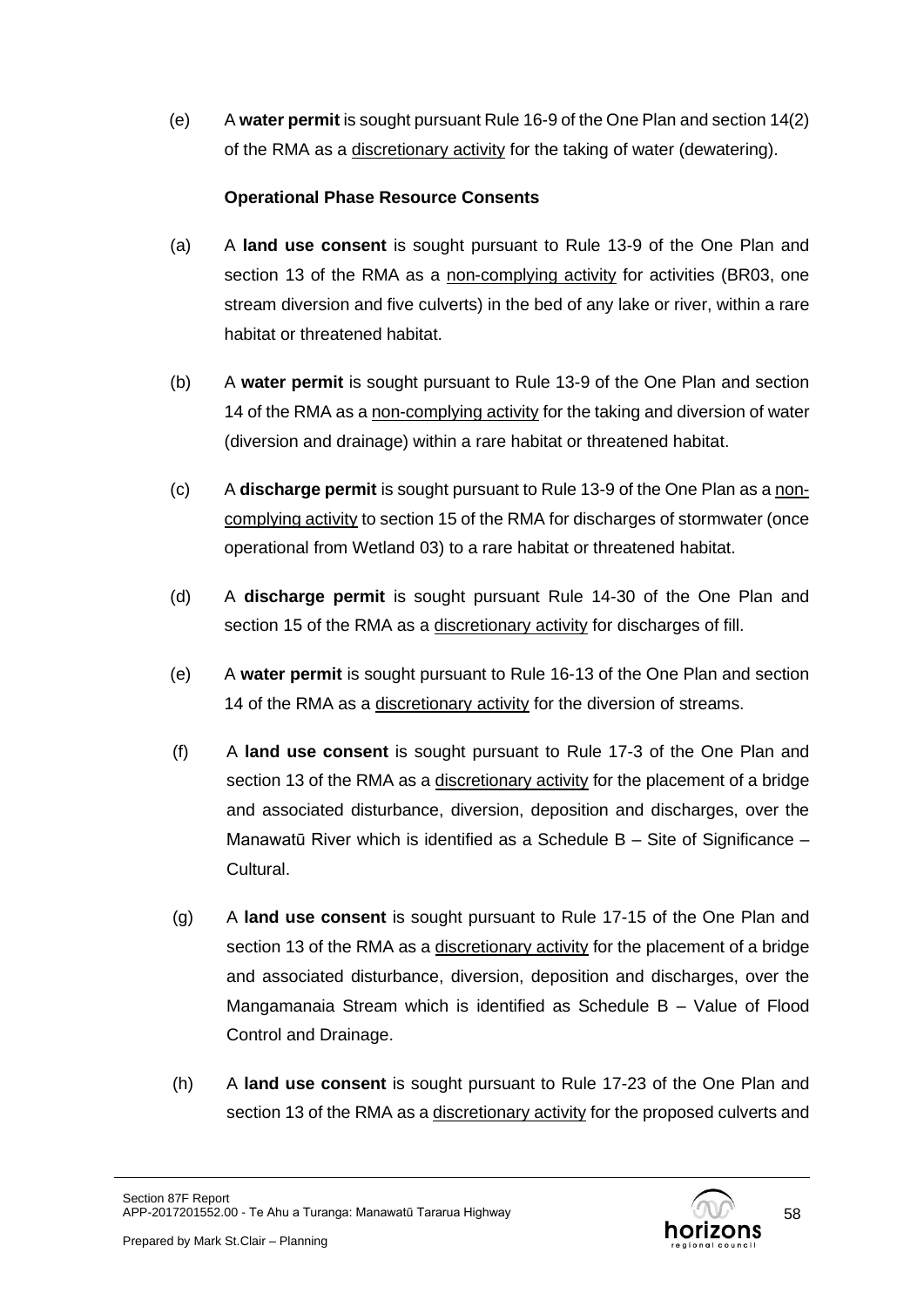associated disturbance, diversion, deposition and discharges, within watercourses which do not comply with Rule 17-10.<sup>179</sup>

#### Overall Activity Status

190 Overall, when bundled, the activities are to be assessed as a non-complying activity.

## **Section 104(1)(C) Other Relevant Matters**

191 There are a number of other relevant matters that in my view should be taken into account. I have set out those matters below.

### Transport Related plans and policies

192 The Applicant sets out the transport related policies at a national and regional level in the application, noting the key priority status of the alternative Manawatu Gorge route.<sup>180</sup> In my view it is appropriate to consider these policies in recognising the strategic importance of the Project for land transport in the region (and beyond).

### Other relevant Policies and Plans

- 193 Section 8.7 of the AEE, Volume I, contains a list and assessment of the other policies and plans that the Applicant considers relevant to the Project.<sup>181</sup> I agree that those policies and plans are relevant.
- 194 Of particular relevance is the Manawatū Rivers Leaders Accord, which is a nonstatutory document recording agreement between various parties in the region. The goal of the Manawatū River Leaders Accord is to improve the quality of the Manawatū River, the mauri (life force) of the Manawatū River Catchment, such that it sustains fish species, and is suitable for contact recreation, in balance with the social, cultural and economic activities of the catchment community. The Accord was developed by forum leaders and signed in August 2010. The Accord identifies six key areas that need to be addressed for the River to improve.
- 195 In June 2011, the Manawatū River Leaders Forum launched an Action Plan which details the steps that will be taken to clean up the river. The six key priorities identified



<sup>179</sup> AEE, Volume I, Section 4.9, Pages 77 – 78.

<sup>180</sup> AEE Volume I, Section 8.4, Pages 177 – 178.

<sup>181</sup> AEE Volume I, Section 8.7, Pages 199 – 200.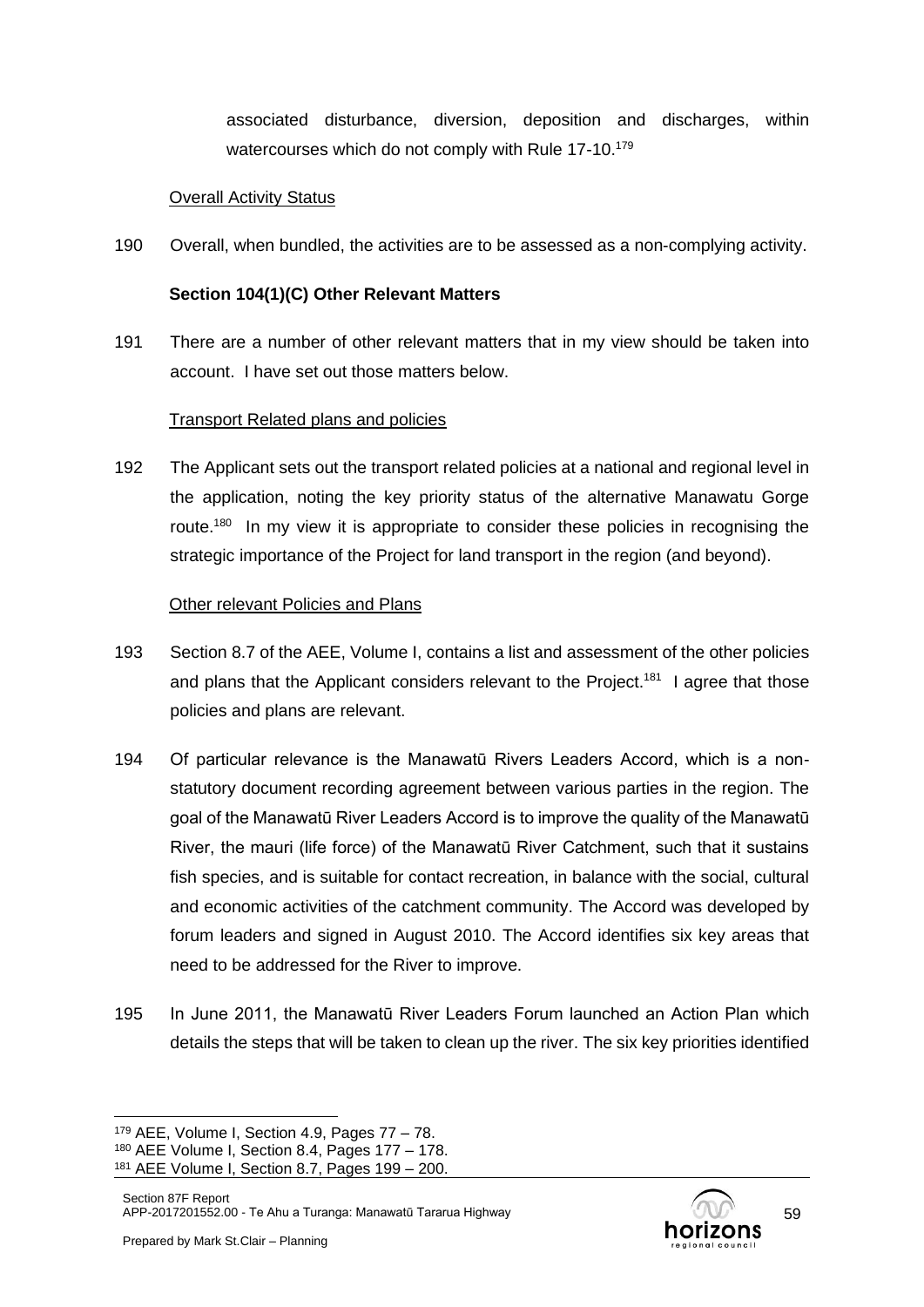above are backed up by over 130 specific actions to be taken by various members of the forum and are to be added to over time.

- 196 The Applicant notes that the aim of the Action Plan is to clean up the river and that the Project supports that goal, through the management and mitigation of short term construction effects such as erosion and sediment discharges and long term operational effects such as stormwater quality<sup>182</sup>. Subject to the provisos noted in the section 87F Reports of Mr Brown, Mr Lambie and Mr Pearce as to conditions of consents, and greater certainty as to mitigation and offset/compensation, I concur that the Project would support the outcome sought by the Action Plan.
- 197 I also consider that the Horizons Regional Council Regional Pest Management Plan 2017-3037 ("**RPMP**") is relevant to the application in relation to the pest management programme proposed as part of the offset/compensation package. Subject to the inclusion of the conditions recommend by Mr Lambie to address the importation of pest plants to the site, I consider that the Project is consistent with the RPMP.

### **Section 104 D Non-complying activity status**

- 198 As identified in paragraph 190 above, the activity status for the resource consent applications applied for, when bundled, is non-complying.
- 199 When determining an application for a non-complying activity, under section 104D of the RMA the application must meet one of two tests, known as the gateway tests, before it is assessed under sections 104 and 104B of the RMA. Those tests being:
	- (a) the adverse effects of the activity on the environment (other than any effect to which section [104\(3\)\(a\)\(ii\)](http://www.legislation.govt.nz/act/public/1991/0069/latest/link.aspx?id=DLM234355#DLM234355) applies) will be minor; or
	- (b) The application is for an activity that will not be contrary to the objectives and policies of the relevant plan and any proposed plan.
- 200 The conclusion of the Applicant's effects assessment is that the Project may result in adverse effects on the environment that are more than minor in respect of;
	- (a) The cultural landscape, indigenous biodiversity, the mauri of the Manawatū River and catchment, and access to cultural resources;

<sup>182</sup> AEE Volume I, Section 8.7, Table 8-2, Row 4, Page 200.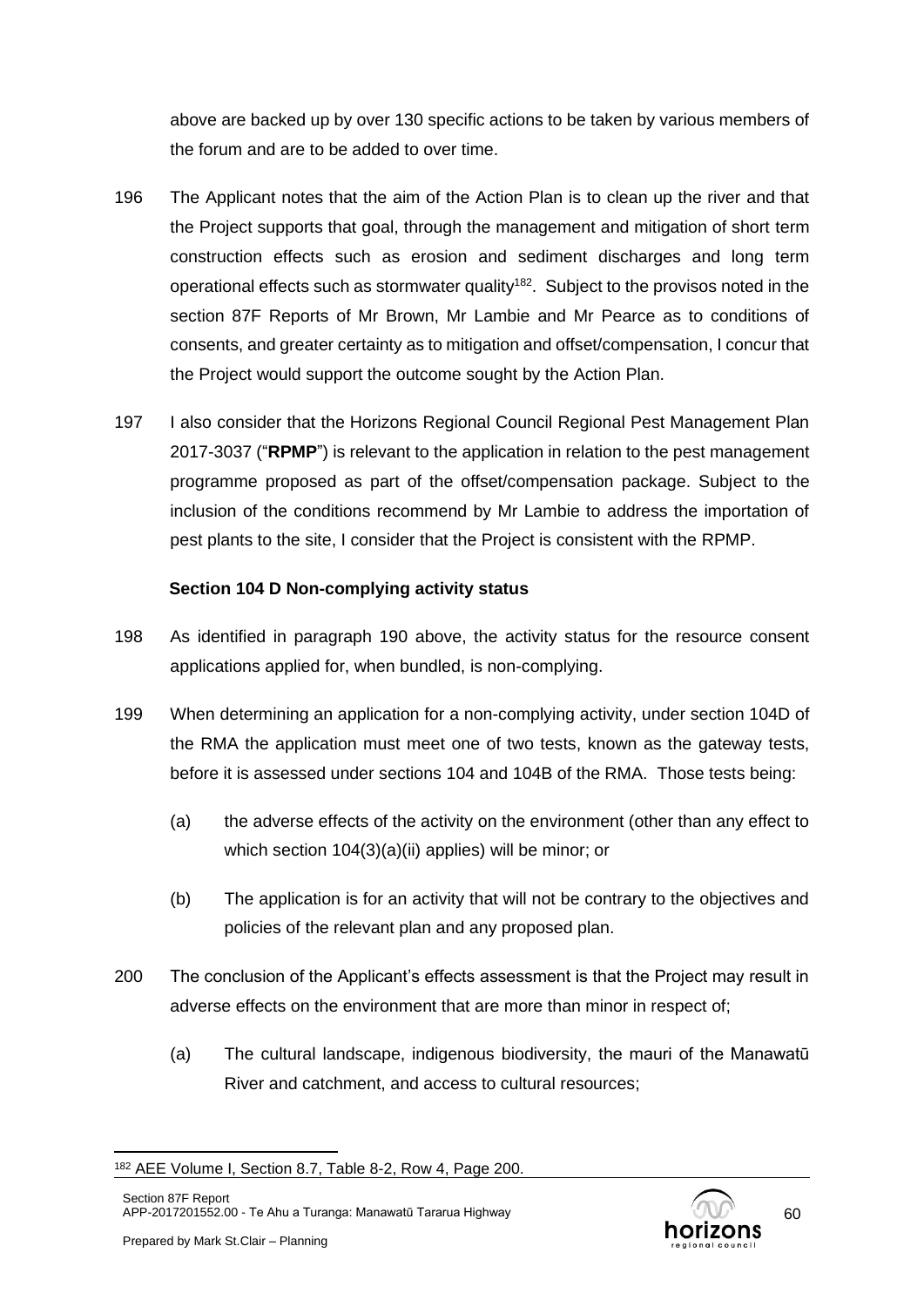- (b) Terrestrial ecology concerning the loss of indigenous biodiversity values including those identified as Schedule F under the One Plan; and
- (c) Freshwater ecology concerning the loss and modification of stream habitat.<sup>183</sup>
- 201 I have reached the same view at paragraph 101 of my report, with the addition of effects on water quality from sedimentation and resultant effects on Schedule B values. In reaching this view I have had regard to the mitigation of effects where proposed by the Applicant, but not, as I understand to be appropriate, any positive effects. I concur with the Applicant that the first gateway test, s104D(1)(a) is not met. 184
- 202 Turning to section 104D(1)(b), the Applicant concludes that on analysis of One Plan and the relevant District Plans the second limb of the gateway test is met, noting specifically as to the One Plan that:<sup>185</sup>

*"The Project has been designed and is able to avoid, remedy or mitigate potential adverse effects in a manner that is consistent with the One Plan. The proposed offsetting of residual adverse ecological effects will ensure that the Project is able to achieve the policy direction regarding the protection and management of indigenous biodiversity and natural character."*

- 203 Based on my assessment of the One Plan, it is my view, subject to compliance with the conditions recommended by the MWRC experts (particularly in respect of the offsetting limits under Policy 13-4), that, when considered in the round, the Project is not contrary to the objectives and policies of the One Plan.
- 204 Therefore, in my opinion, the Project can pass the second gateway test of s104D and can be assessed under sections 104 and 104B of the RMA.

### **L. ASSESSMENT AGAINST RMA PROVISIONS**

#### **Section 105**

205 Section 105 states:

61

<sup>183</sup> AEE Volume I, Section 9.5.1, Page 209.

<sup>184</sup> AEE Volume I, Section 9.5.1, Page 209, Para 4.

<sup>185</sup> AEE Volume I, Section 9.5.1, Page 210, Para 1.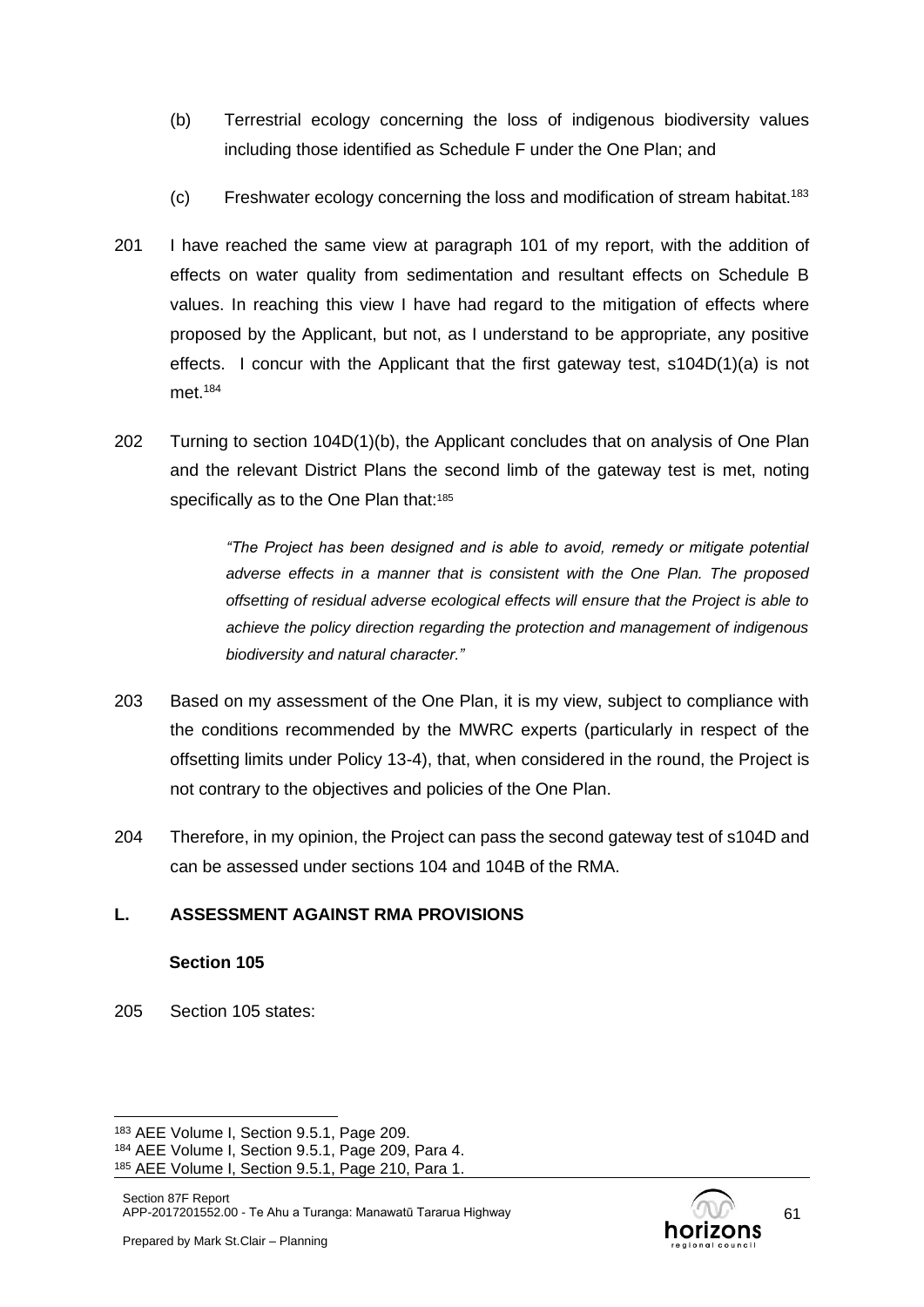*Where an application is for a discharge permit or coastal permit to do something that would otherwise contravene Section 15 (relating to discharge of contaminants), the consent authority must, in addition to the matters in Section 104(1) have regard to:*

- *(a) The nature of the discharge and the sensitivity of the receiving environment to adverse effects;*
- *(b) The Applicant's reasons for making the proposed choice; and*
- *(c) Any possible alternative methods of discharge, including discharge into any other receiving environment.*
- 206 The nature of the discharge and the sensitivity of the receiving environment to adverse effects are considered by the Applicant in the  $AEE^{186}$  as to discharge of cleanfill, discharge of sediment, and operational stormwater discharges. The sensitivity of the receiving environment is also addressed in the section 87F Reports of Mr Brown, Mr Lambie, Mr Pearce and Ms Ryan.
- 207 Similarly, in relation to section 105(1)(b), the Applicant set out the reasons for the proposed choice of each discharge type. Reasons include, selection of spoil sites to avoid significant adverse ecological, natural character and cultural effects, and an analysis of BPO<sup>187</sup> as to the operational stormwater discharges.
- 208 With regard to section 105(1)(c), the possible alternative methods of discharge were evaluated by the Applicant, who took into account factors such as treatment efficiency, cultural preferences for more natural treatment systems and the ability to produce positive environmental outcomes.<sup>188</sup>
- 209 Based on the information provided by the Applicant in their AEE, consideration of the views of submitters and the reviews provided by MWRC section 87F reporting officers, it is my view, subject to the recommended conditions particularly related to discharges and the receiving environment; that alternative options for the discharges associated with the Project have been adequately considered by the Applicant.
- 210 Therefore, from a planning perspective, it is my view that the provisions of Section 105 for the Project have been addressed.



<sup>186</sup> AEE Volume I, Section 9.6, Pages 210 – 212 and Technical Assessment in Volumes IV and V.

<sup>187</sup> AEE Volume IV, Technical Assessment B – Stormwater Management.

<sup>188</sup> AEE Volume I, Section 7.6, Pages 170 - 174 – 212 and Technical Assessment in Volumes IV and V.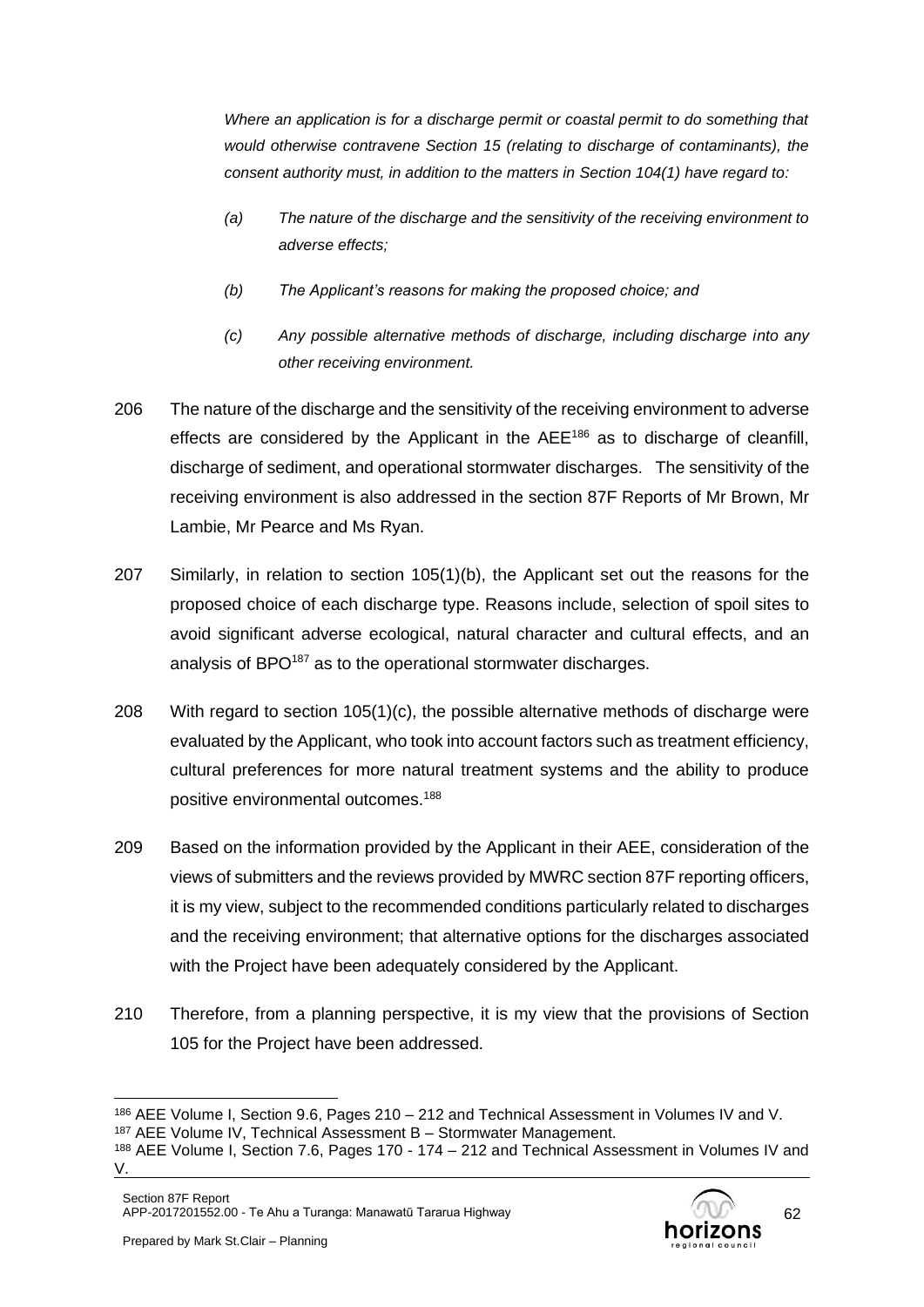### **Section 107**

- 211 Section 107 of the Act addresses restrictions on the grant of certain discharge permits. A discharge permit shall not be granted to do something that would otherwise contravene section 15 and 15A, allowing a discharge of a contaminant onto or into land in circumstances which may result in that contaminant entering water, if, after reasonable mixing, the contaminant discharged is likely to give rise to:
	- (a) The production of any conspicuous oil or grease films, scums or foams, or floatable or suspended material;
	- (b) A conspicuous change in the colour of visual clarity;
	- (c) An emission of objectionable odour;
	- (d) The rendering of freshwater unsuitable for consumption by farm animal; and
	- (e) Significant adverse effects on aquatic life.
- 212 Under section 107(2), a discharge permit that allows any of the effects described in section 107(1) may be granted if the decision maker is satisfied that (a) exceptional circumstances justify the granting of the permit; or (b) the discharge is of a temporary nature; or (c) that the discharge is associated with necessary maintenance work.
- 213 Relying on Mr Brown's section 87F report,<sup>189</sup> it is likely that the discharges resulting from land disturbance operations and operational stormwater discharges will cause effects as set out in section 107. This is due to the high values within Catchments 5, 6 and 7, the impact of sedimentation on those values, and the unknown timeframe within which those values will take to recover from sediment deposition. Mr Brown has also raised concerns over the ability of the stormwater treatment devices to be able to remove E. coli and soluble nutrients. The Project, therefore, needs to meet at least one of the exception clauses under section 107(2).
- 214 In relation to discharges associated with construction, I generally agree with the Applicant.<sup>190</sup> subject to the recommended conditions in my report, that given the temporary nature of the proposed sediment discharges associated (4-4 ½ years), the measures to manage and minimise sediment discharges, and the recommended

<sup>189</sup> Section 87F Report, Mr L Brown, Para 12 d) and e). <sup>190</sup> AEE Volume I, Section 9.7, Page 212.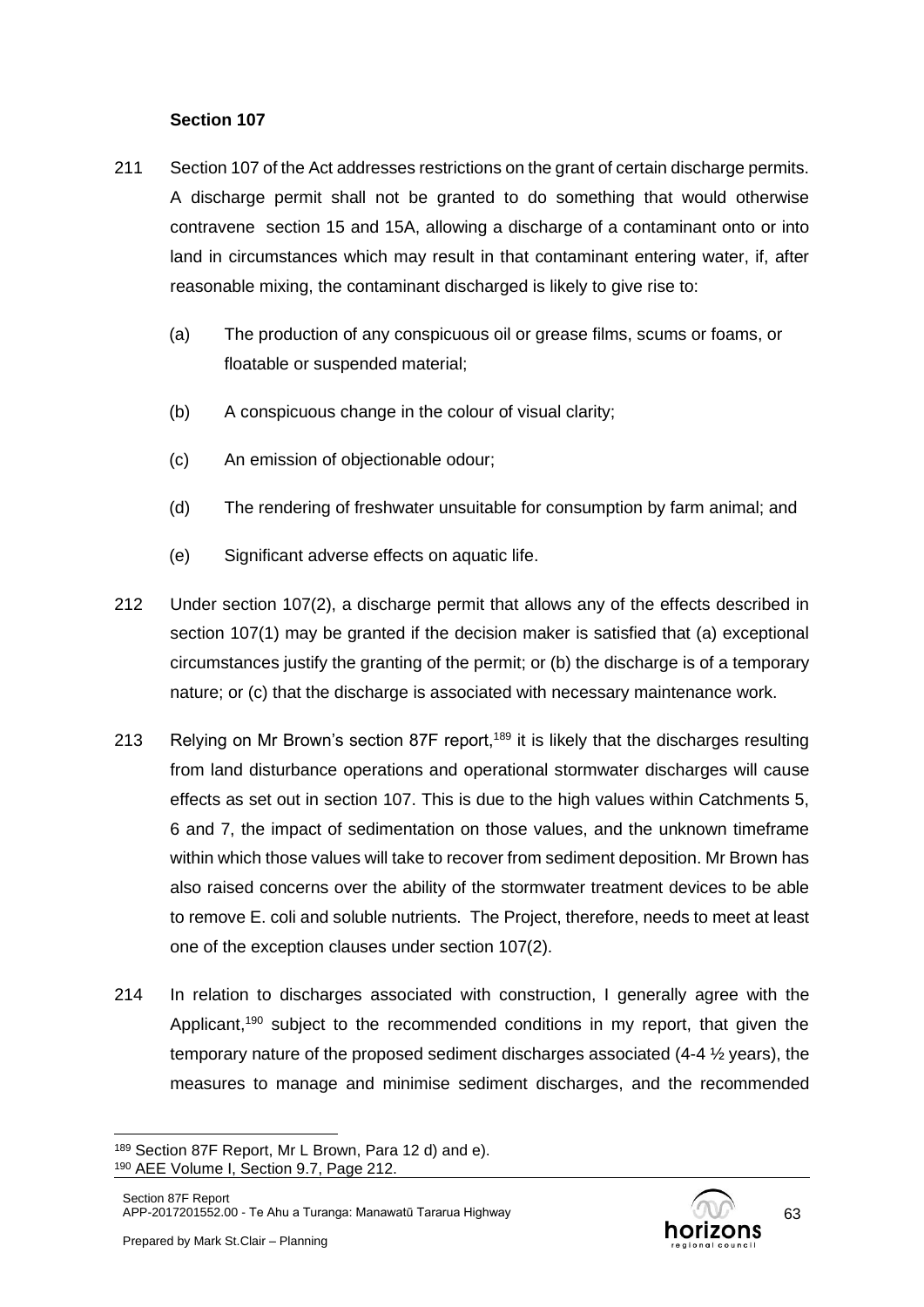discharge standards (to ensure the effects are not significant), it is my view that section 107(2) applies in this case. In relation to the stormwater treatment devices being able to remove E. coli and soluble nutrients, I have recommended monitoring and remedial works (if required) conditions to address this issue. Therefore, I consider that these discharges meet the exceptions contained in section 107(2) and from a planning perspective is not precluded from the grant of consent by section 107(1).

215 I am of the view that the proposed activity is consistent with Section 107 of the Act.

### **Part 2 Assessment: Sections 5 – 8**

- 216 Section 104 is subject to Part 2. I have provided a summary of my views in relation to Part 2 below, in the event it is required.
- 217 The purpose of the Act is to promote the sustainable management of the natural and physical resources. It aims to ensure that communities manage environmental resources sustainably, whilst benefiting from the well-being, health and safety it provides. The RMA requires that pursuit of an activity should only occur on the basis that it can achieve section 5 (a), (b) and (c). I consider that the matters of section 5 are supported by the conditions recommended as part of this report.
- 218 I agree with the Applicant's assessment as to the economic, transport and social benefits of the Project<sup>191</sup> and consider that the proposal as a whole is consistent with the matters contained in section 5. Given the resulting adverse effects relation to cultural effects, the loss of indigenous biodiversity values including those identified as Schedule F under the One Plan, and the loss and modification of stream habitat, there is a potential for an impact on soil and water in a manner which may conflict with aspects of Part 2 of the RMA. However, if the recommended conditions are complied with and the offset/compensation is correctly implemented, then any environmental and cultural impact of the proposed activities could in my view be avoided, remedied or mitigated, and the sustainable management of natural and physical resources promoted in accordance with the purpose of the RMA,

### Section 6 – Matters of National Importance

219 I consider that the proposal provides for the relevant matters in section 6, and in particular section  $6(a)$ ,  $(b)$ ,  $(c)$ ,  $(d)$ ,  $(e)$ , and  $(h)$ .

<sup>191</sup> AEE Volume I, Section 9.3, Page 204.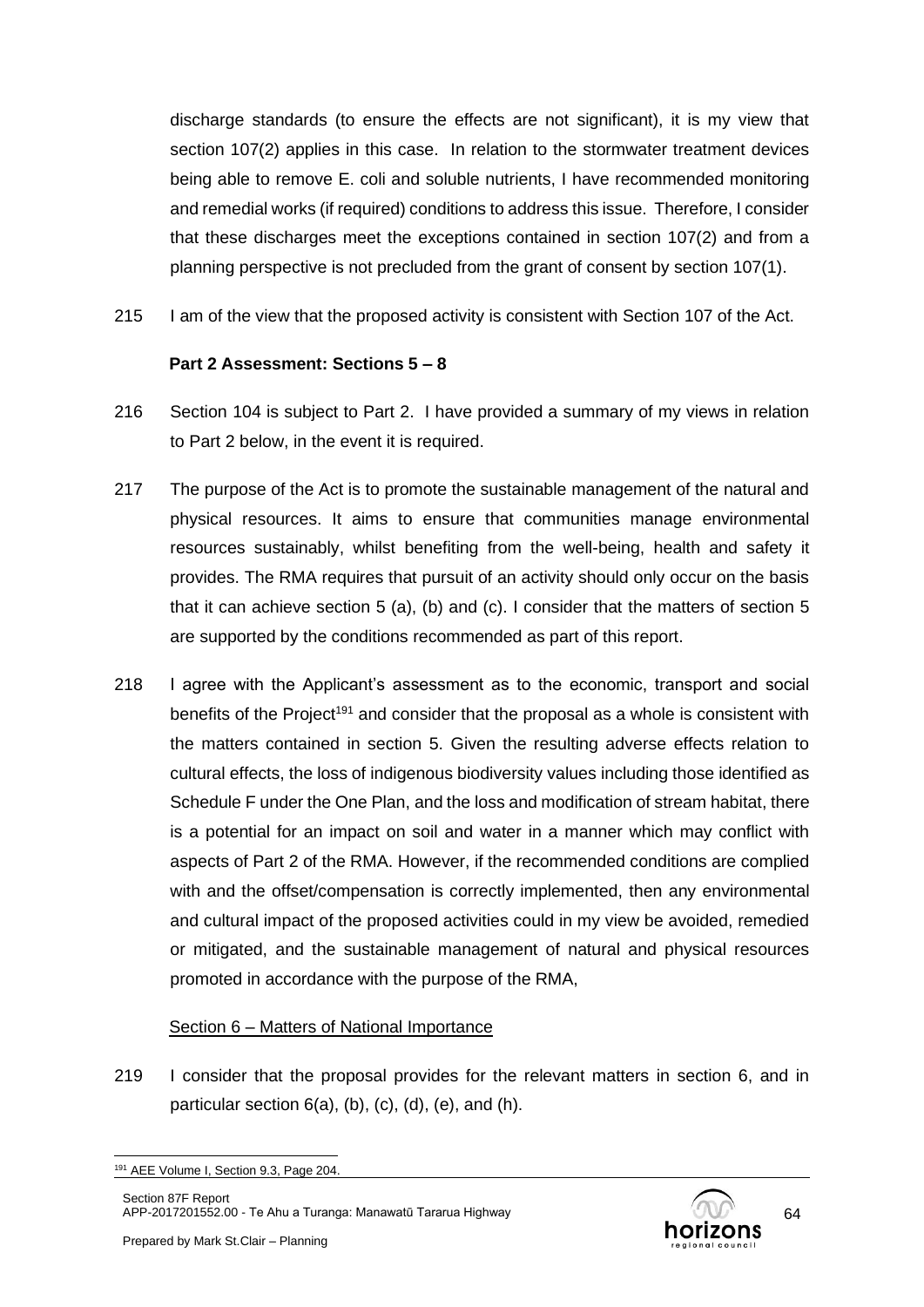- 220 In particular, I am of the view that the Project has recognised and provided for ONFL and areas with natural character, although I note the recommendations of the MWRC experts with regard to the need to remedy and mitigate effects on natural character, including at crossing sites. There have also been efforts to enhance public access to parts of margins of rivers and other waterbodies as part of the Project, including through development of the shared path, pedestrian paths, and the Gateway Park.
- 221 The relationship of Maori and their culture and traditions with their ancestral lands, water, sites, waahi tapu, and other taonga has been recognised through the Project, and their input into design and implementation of the Project. The Applicant's assessment states that the provision has been provided for, "*by embedding Māori cultural values in the Project, including through the incorporation of Te Aranga principles (via the CEDF), cultural mitigation measures (proposed conditions in Appendix E) and provision of ongoing partnership between the Transport Agency and the Iwi Partners in respect of the Project."* <sup>192</sup> On the face of the application, this appears to be the case, supported by the CIAs provided by the five iwi involved with the Project.
- 222 As a consequence, I am of the view that the Applicant has recognised and provided for and matters set out in sections 6(e) of the Act. In addition, the accidental discovery protocol and the monitoring and cultural values framework provided for in conditions will address any residual effects which may arise as a consequence of the activities.

#### Section 7 – other matters

- 223 The Project provides for section 7(a) kaitiakitanga through iwi being a partner to the Project and by having input and advice into the design and implementation of the Project. The continuing involvement of iwi has been translated into recommended conditions. The net outcomes of the Project are also consistent with section 7(d) ecosystems and section 7(f) environmental quality because of the avoid, remedy, mitigate approach to adverse effects, the offset and compensation package (once settled), and the design of the Project and the conditions recommended.
- 224 Section 7(g) and its emphasis on finite resources has been considered in relation to rare, at-risk and threatened habitats through avoidance where practicable or by limiting the Project footprint and including procedures such as pre-construction

<sup>192</sup> AEE Volume I, Section 9.3.2, Page 205.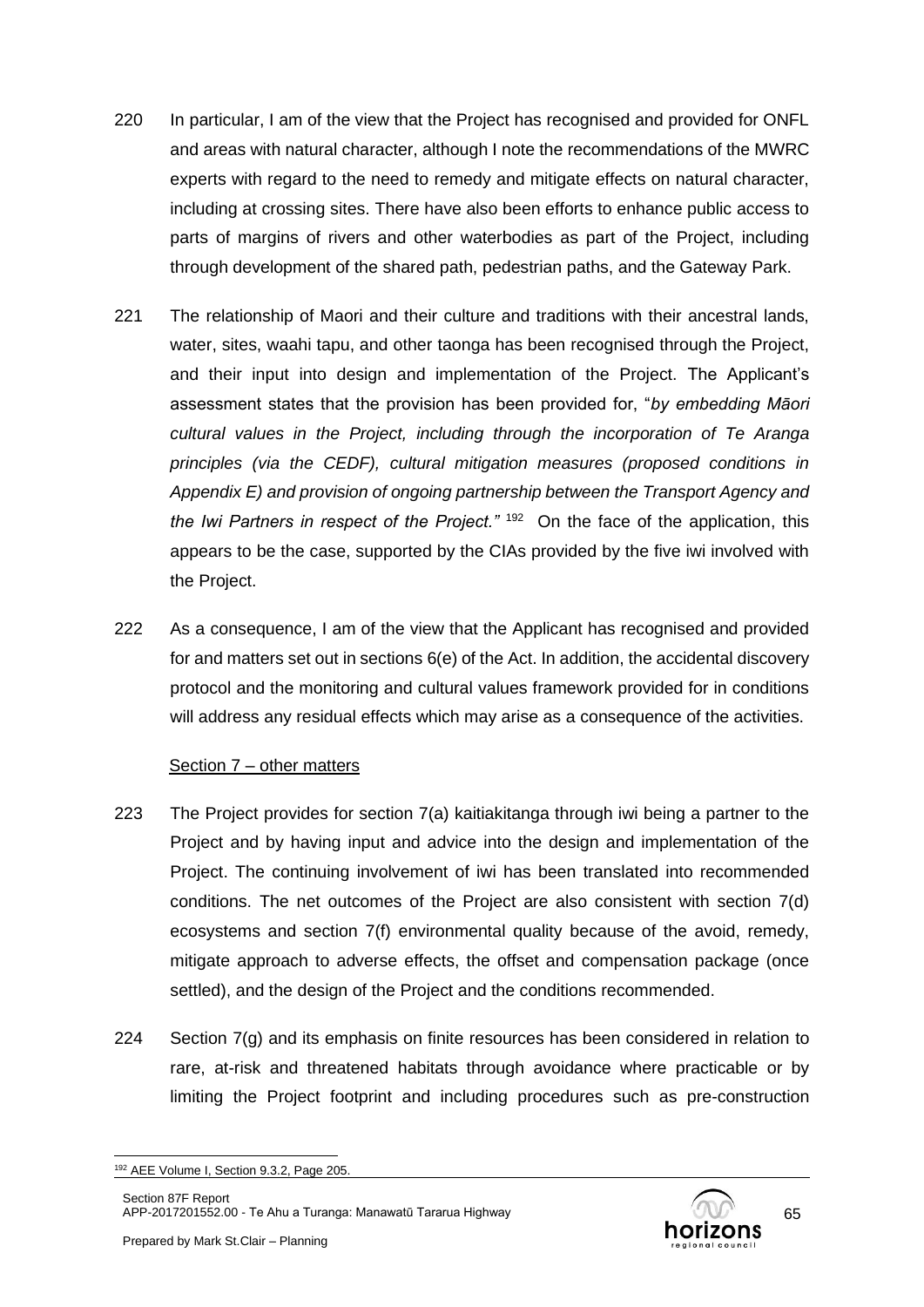surveys and relocation of fauna to manage impacts on significant avifauna, lizards and bats.

- 225 The effects of climate change have been addressed in the bridge and culvert designs, and the benefits of renewable energy should not be comprised at the Te Apiti Wind farm, subject to resolution of the technical issues raised by Meridian Energy.
- 226 Therefore, from a planning perspective, it is my view that particular regard has been given to the applicable matters in section 7 of the Act.

### Section 8 – Treaty of Waitangi (Te Tiriti o Waitangi)

- 227 The Transport Agency has partnered with Rangitāne o Manawatū, Rangitāne o Tamaki nui-ā-Rua; Ngāti Kahungunu ki Tāmaki nui-a-Rua and Ngāti Raukawa ki te Tonga, as well as, Te Apiti Ahu Whenua Trust through hui and CIAs in the design of the Project. As Iwi Project Partners, I understand that partnership will continue through implementation of the Project. I concur with the Applicant that this partnership-based approach reflects the principles of the Te Tiriti o Waitangi, and is intended to continue, including by realising opportunities for tangata whenua associated with the Project.
- 228 Based on my analysis of the application, including supporting material, and section 104 and Part 2 of the Act, the Project provides for the relationship of tangata whenua with their ancestral land, water, waahi tapu and taonga. In addition, the ongoing relationship is provided through the conditions, including the proposed Tangata Whenua Monitoring and Management Plan.
- 229 Subject to any further views of tangata whenua through this process, it is my view from a planning perspective that the principles of Te Tiriti o Waitangi have been integrated into the Project both in its design (including mitigation) and implementation.

### **M. CONCLUSION**

- 230 This report has analysed the relevant sections 104, 105, 107 of the RMA as required under section 87F. Conditions are recommended pursuant to sections 108 and 108AA below. This analysis includes the individual section 87F expert reports, which have been relied on in preparing my report, and are annexed to this report.
- 231 Sections of the RMA that have not been referenced (106, 109, 110, 111 and 112) are not considered relevant to this proposal.

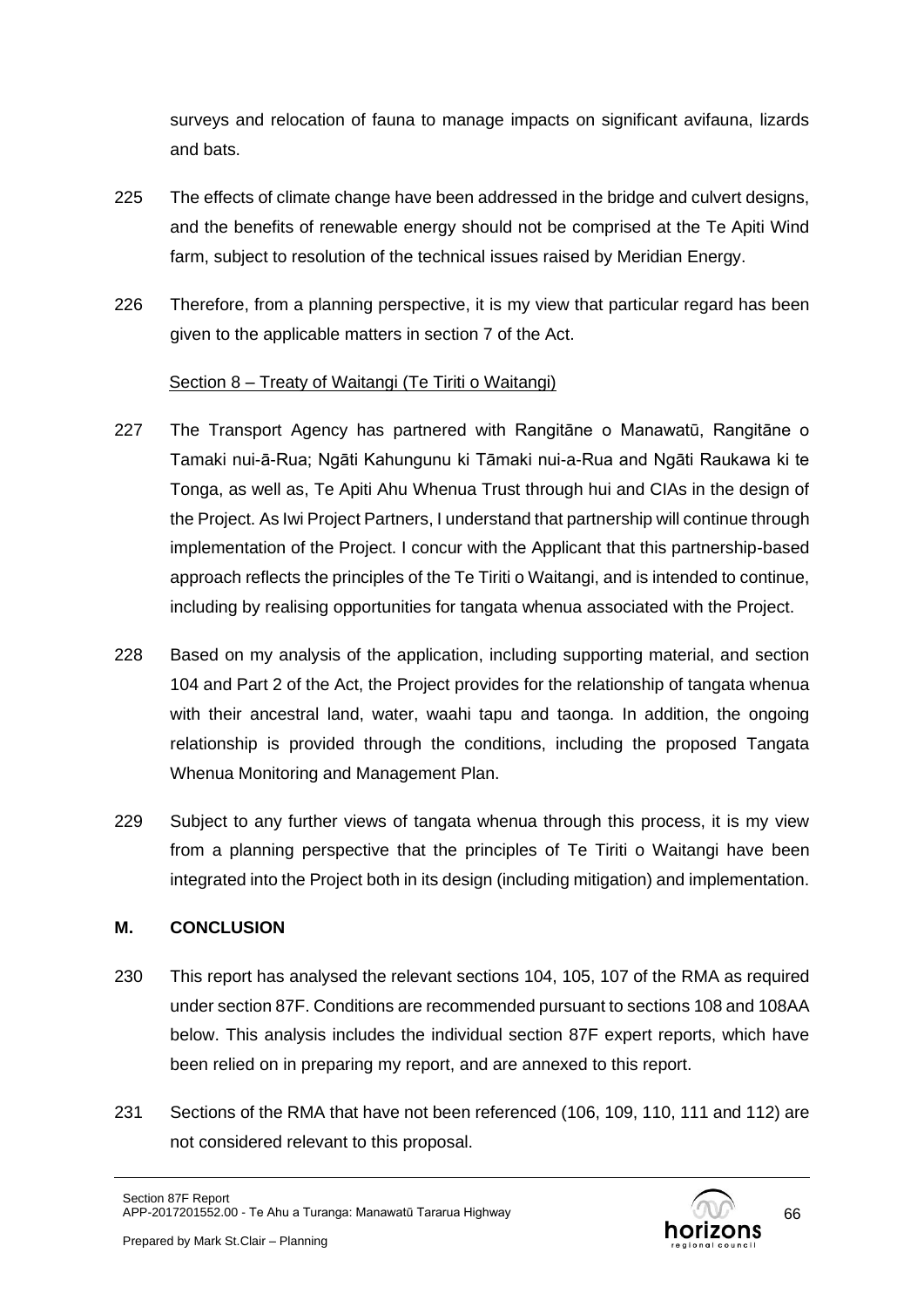### **N. TERM**

- 232 I have considered the term(s) sought by the Applicant. In recommending term(s), I have given consideration to Chapter 12, Policy 12-5 of the Operative One Plan, 2014 (which sets a common catchment expiry) and the terms sought by the Applicant.
- 233 The Project spans two water management sub-zones. The western portion of the project is within the Middle Manawatu management zone and the eastern portion spans into the Upper Gorge water management zone. Both water management zones have a common catchment expiry date of 1 July 2013.
- 234 Should the decision maker be of the mind to grant the applications, I would recommend the following term(s) for these applications:

| <b>Activity</b>                                                                                                                                           | <b>Type</b>            | <b>Subtype</b>   | <b>Authorisation IRIS</b><br>ID | Duration* |
|-----------------------------------------------------------------------------------------------------------------------------------------------------------|------------------------|------------------|---------------------------------|-----------|
| disturbance<br>Land<br>and<br>clearance<br>vegetation<br>within the Hill Country<br>Management<br>Erosion<br>Area.                                        | Land<br>Use<br>Consent | Land             | ATH-2017201719.00               | 10 years  |
| disturbance<br>Land<br>and<br>vegetation within various<br>waterways.                                                                                     | Use<br>Land<br>Consent | Water            | ATH-2020203333.00               | 10 years  |
| disturbance<br>Land<br>and<br>vegetation<br>clearance<br>within<br>rare<br>a<br>or<br>threatened habitat.                                                 | Land<br>Use<br>Consent | Water            | ATH-2020203335.00               | 10 years  |
| Discharge of sediment<br>within<br>a<br>rare<br>or<br>threatened habitat.                                                                                 | Discharge Permit       | Land             | ATH-2020203336.00               | 10 years  |
| Taking<br>of<br>water<br>(dewatering).                                                                                                                    | <b>Water Permit</b>    | Groundwater      | ATH-2020203337.00               | 10 years  |
| For BR03, one stream<br>diversion<br>and<br>five<br>culverts in the bed of any<br>lake or river, within a rare<br>habitat<br>threatened<br>or<br>habitat. | Use<br>Land<br>Consent | Water            | ATH-2020203338.00               | 35 years  |
| Stream diversion within a<br>threatened<br>rare<br>or<br>habitat.                                                                                         | <b>Water Permit</b>    | Surface<br>Water | ATH-2020203339.00               | 35 years  |
| Discharge of stormwater<br>operation<br>from<br>(once<br>Wetland 03) to a rare or<br>threatened habitat.                                                  | Discharge Permit       | Water            | ATH-2020203340.00               | 35 years  |

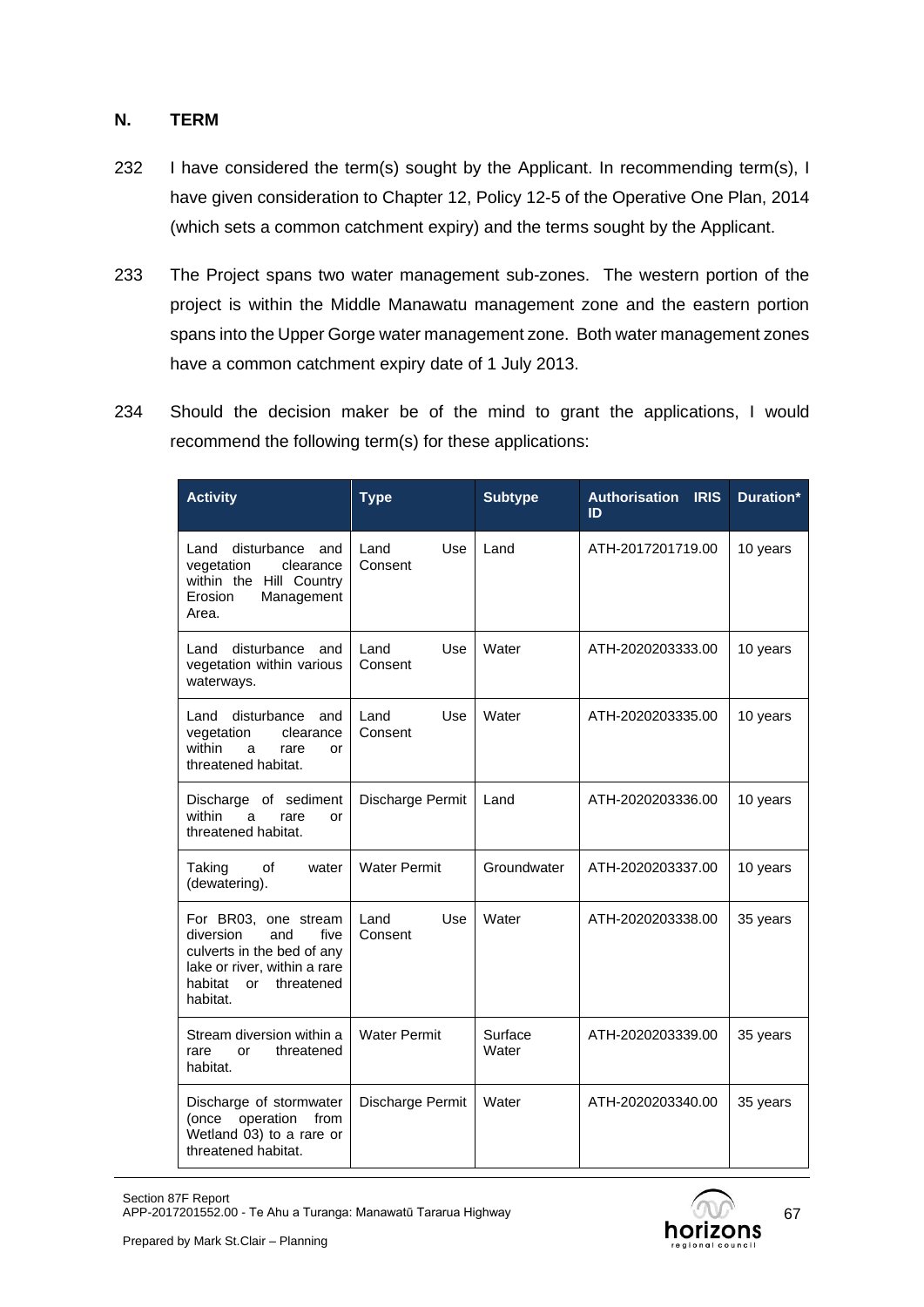| Discharge of spoil and<br>imported fill.                                                                                                                                                                                                       | Discharge Permit       | Land             | ATH-2020203341.00 | 35 years |
|------------------------------------------------------------------------------------------------------------------------------------------------------------------------------------------------------------------------------------------------|------------------------|------------------|-------------------|----------|
| <b>Diversion</b><br>Ωf<br>streams<br>outside<br>a<br>rare<br>or<br>threatened habitat.                                                                                                                                                         | <b>Water Permit</b>    | Surface<br>Water | ATH-2020203342.00 | 35 years |
| Placement of a bridge<br>associated<br>and<br>disturbance,<br>diversion,<br>deposition<br>and<br>discharges,<br>the<br>over<br>Manawatū River which is<br>identified as a Schedule<br>B - Site of Significance -<br>Cultural.                  | Land<br>Use<br>Consent | Water            | ATH-2020203343.00 | 35 years |
| Placement of a bridge<br>associated<br>and<br>disturbance, diversion,<br>deposition<br>and<br>the<br>discharges,<br>over<br>Mangamanaia<br>Stream<br>which is identified as a<br>Schedule B - Value of<br>Flood<br>Control<br>and<br>Drainage. | Use<br>Land<br>Consent | Water            | ATH-2020203344.00 | 35 years |
| Culverts and associated<br>diversion,<br>disturbance,<br>deposition<br>and<br>discharges,<br>within<br>watercourses<br>which<br>comply with Rule 17-10.                                                                                        | Land<br>Use<br>Consent | Water            | ATH-2020203345.00 | 35 years |

- 235 The Applicant has sought a term of 10 years for the consents associated with construction of the Project and 35 years for the consents associated with the ongoing operation of the Project. In my view, these terms are justified. For the consents associated with construction based on an anticipated construction period of  $4 - 4\frac{1}{2}$ years a duration of 10 years is considered appropriate. Similarly, for the consents associated with the operational aspects of the Project, a term of 35 years is also considered appropriate as they will apply for the life of the Project.
- 236 I have considered the One Plan Policy 12-5(b), the common catchment expiry dates, the balance between environmental protection and investment, and the provision of s128 reviews. Finally, I note that on-going monitoring and annual reporting as conditions of the consent will be important to identify unanticipated adverse effects and the implementation of offset and compensation package.

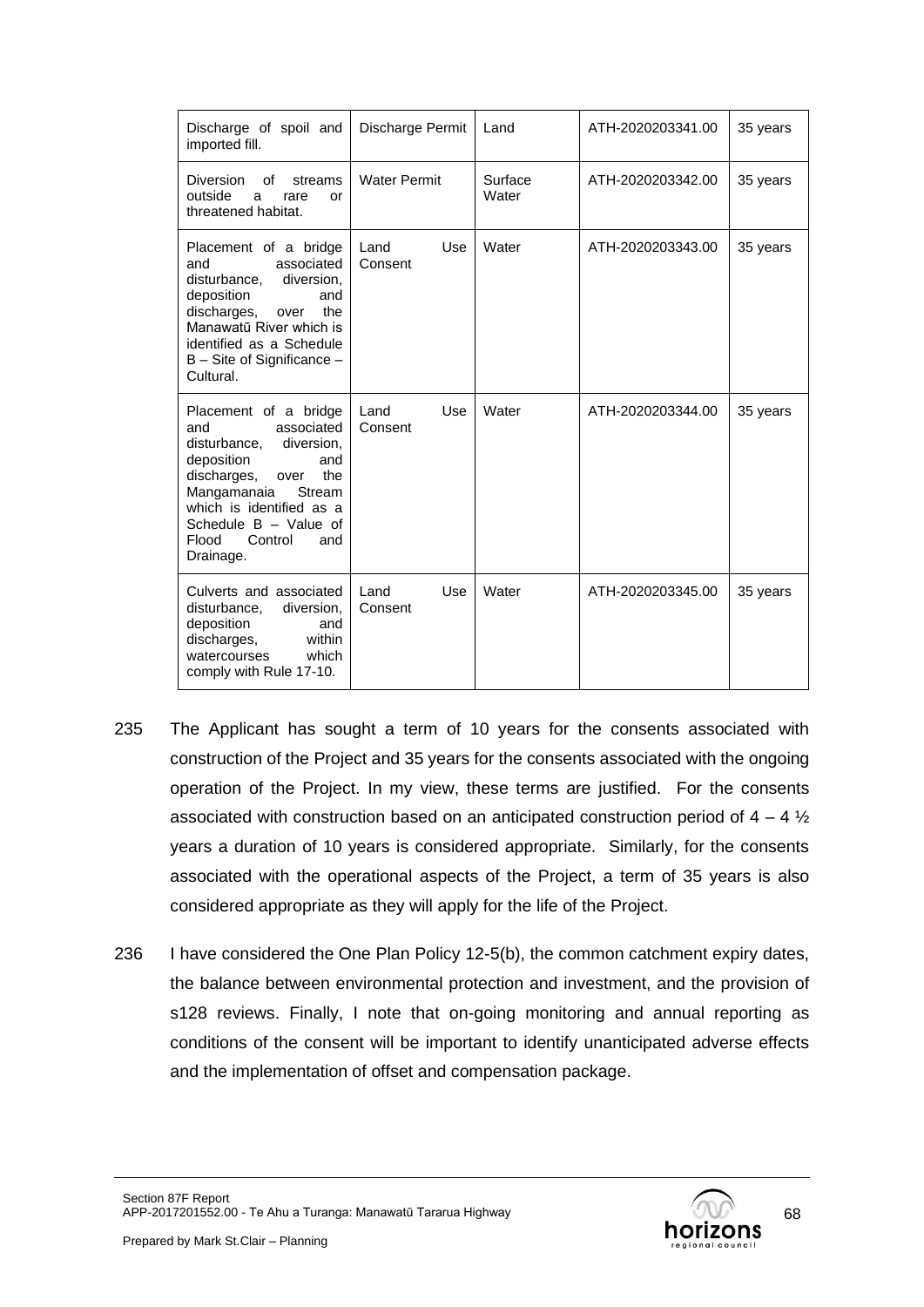### **O. CONDITIONS**

- 237 A suite of conditions relating to all applications were suggested in the application. I have adopted some of these conditions. However, I have made some additions and changes where I consider it necessary, after taking into account the submissions and expert section 87F reports prepared by MWRC technical advisors, in order to avoid, remedy or mitigate potential adverse effects and offset/compensate residual effects. It is anticipated that conferencing amongst experts will occur in relation to the conditions. A final copy of recommended conditions will be presented prior to the hearing.
- 238 In preparing the additions to the conditions, I note that the Applicant filed the EMP, the ESCP and the Contaminated Soil Management Plan, for which certification is requested.<sup>193</sup> I observe that the conditions as proffered do not set out for each of these management plans, specifics as to the objective of the management plan or what it matters it should address. I contrast this with the conditions of the Designations which have specified conditions as to what technical certification needs to address.
- 239 I also note that the Designation conditions require the EMP to have specific regard to the conditions of the regional resource consents, the direction given by the relevant provisions of Policy 13-4, and the BOURMA.<sup>194</sup> The EMP also must take into account the outcome of consultation with, inter alia, DOC and QEII, who have both submitted on the application with some concerns. These matters are therefore still 'live'.
- 240 By way of example, Mr Hudson has recommended matters to be addressed in conditions. <sup>195</sup> In my view those recommended conditions relate to Planting Establishment Plan (PEP). The PEP is part of EMP filed as part of the application, but it is not directly referenced in the conditions. By contrast the requirements of PEP is detailed in the Designations. Mr Lambie also recommended conditions as to the Biosecurity Management Plan, <sup>196</sup> which forms part of the EMP, as to the 'Horizons 'Regional Pest Management Plan'. However, the there is no certification process included in the conditions as suggested and there is no reference in the NoR

<sup>193</sup> AEE Volume I Section 1.7, Page 32.

<sup>194</sup> Condition 24(e) of the Designations.

<sup>195</sup> Section 87F Report, J Hudson, Para 65.

<sup>196</sup> Section 87F Report, J Lambie, Para 103 (aa).